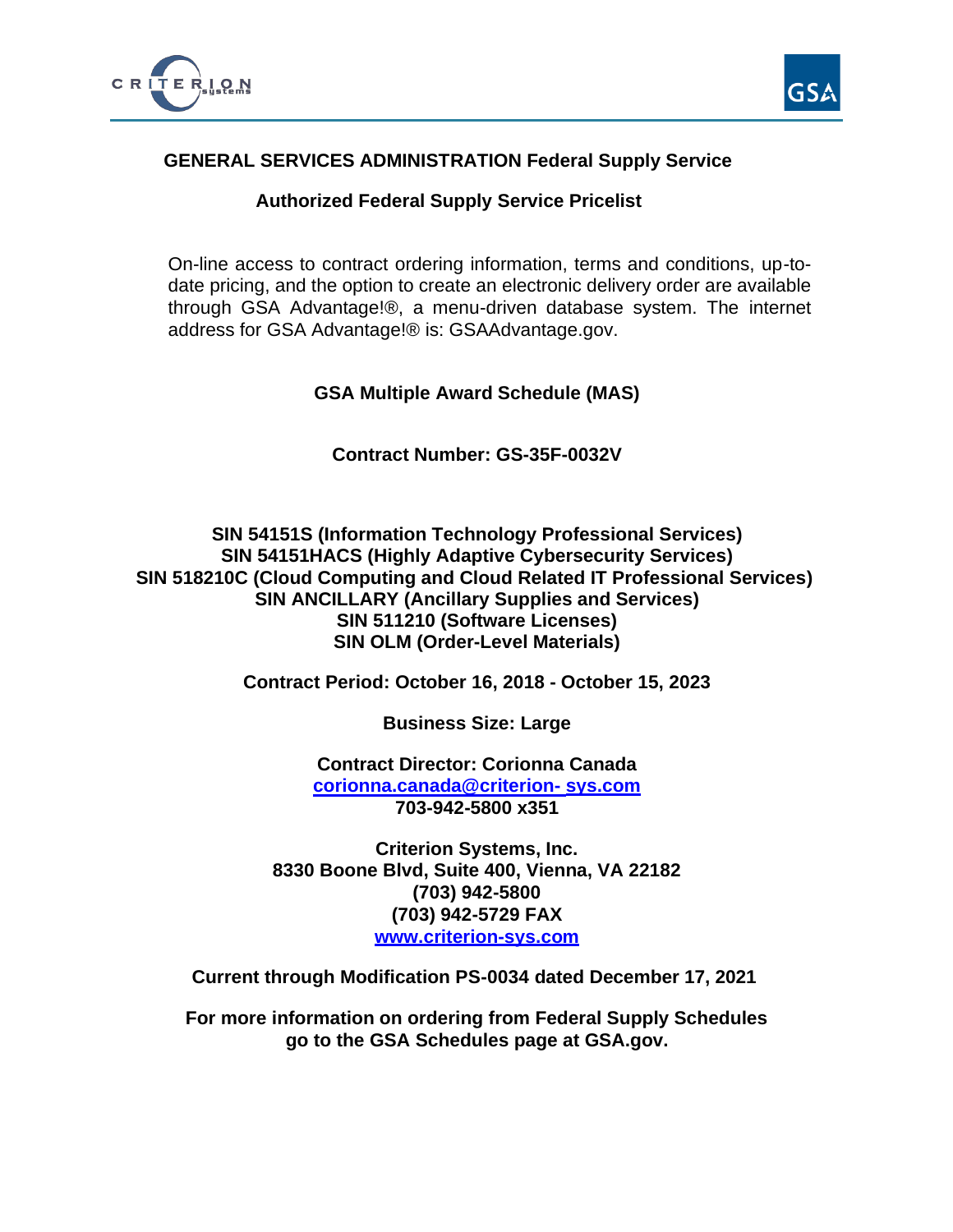



#### **Customer Information**

1a. Table of awarded special item number(s) with appropriate cross-reference to item descriptions and awarded price(s).

| <b>Special Item</b><br><b>Number</b> | <b>Special Item Description</b>                            |
|--------------------------------------|------------------------------------------------------------|
| 54151S                               | Information Technology Professional Services               |
| 54151HACS                            | <b>Highly Adaptive Cybersecurity Services (HACS)</b>       |
| 518210C                              | Cloud Computing and Cloud Related IT Professional Services |
| <b>ANCILLARY</b>                     | <b>Ancillary Supplies and Services</b>                     |
| 511210                               | <b>Software Licenses</b>                                   |
| <b>OLM</b>                           | <b>Order Level Materials</b>                               |

1b. Identification of the lowest priced model number and lowest unit price for that model for each special item number awarded in the contract. This price is the Government price based on a unit of one, exclusive of any quantity/dollar volume, prompt payment, or any other concession affecting price. Those contracts that have unit prices based on the geographic location of the customer should show the range of the lowest price and cite the areas to which the prices apply.

### **See Pricing Below.**

- 1c. If the Contractor is proposing hourly rates, a description of all corresponding commercial job titles, experience, functional responsibility, and education for those types of employees or subcontractors who will perform services shall be provided. If hourly rates are not applicable, indicate "Not applicable" for this item. **See Pricing Below.**
- 2. Maximum Order: **\$500,000**
- 3. Minimum Order: **\$100.00**
- 4. Geographic coverage (delivery area): **Worldwide**
- 5. Point(s) of production (city, county, and State or foreign country): **Worldwide**
- 6. Discount from list prices or statement of net price: **Prices shown are NET Prices; Basic discounts have been deducted.**
- 7. Quantity Discounts: **None**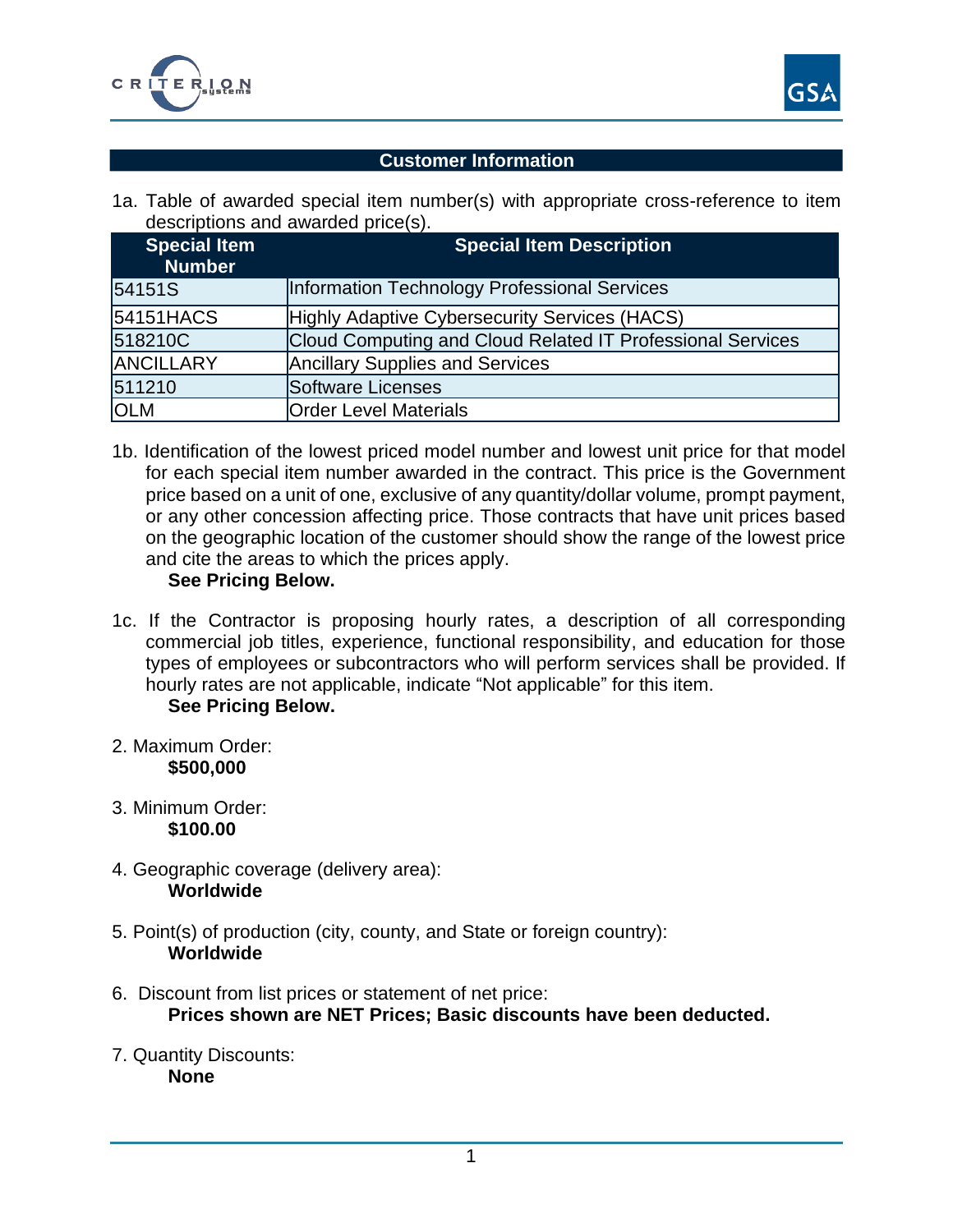



8. Prompt payment terms:

**0% - NET 30 days from receipt of invoice or date of acceptance, whichever is later. Information for Ordering Offices: Prompt payment terms cannot be negotiated out of the contractual agreement in exchange for other concessions.**

9. Foreign Items:

**None**

- 10a. Time of delivery: **As negotiated with ordering activity.**
- 10b. Expedited Delivery: **Contact contractor**
- 10c. Overnight and 2-day delivery: **Contact contractor**
- 10d. Urgent Requirements:

**Ordering activities are encouraged to contact the contractor for purposes of obtaining accelerated delivery.**

- 11. F.O.B Point(s): **Destination**
- 12a. Ordering address(es): **Criterion Systems, Inc. 8330 Boone Blvd, Suite 400 Vienna, Virginia 22182**
- 12b. Ordering procedures:

**For supplies and services, the ordering procedures, information on Blanket Purchase Agreements (BPAs) are found in Federal Acquisition Regulation (FAR) 8.405-3.**

13. Payment address(es):

**Criterion Systems, Inc. 8330 Boone Blvd, Suite 400 Vienna, Virginia 22182**

**Bank account information for EFT payments will be shown on the invoice**

14. Warranty provision: **Not applicable**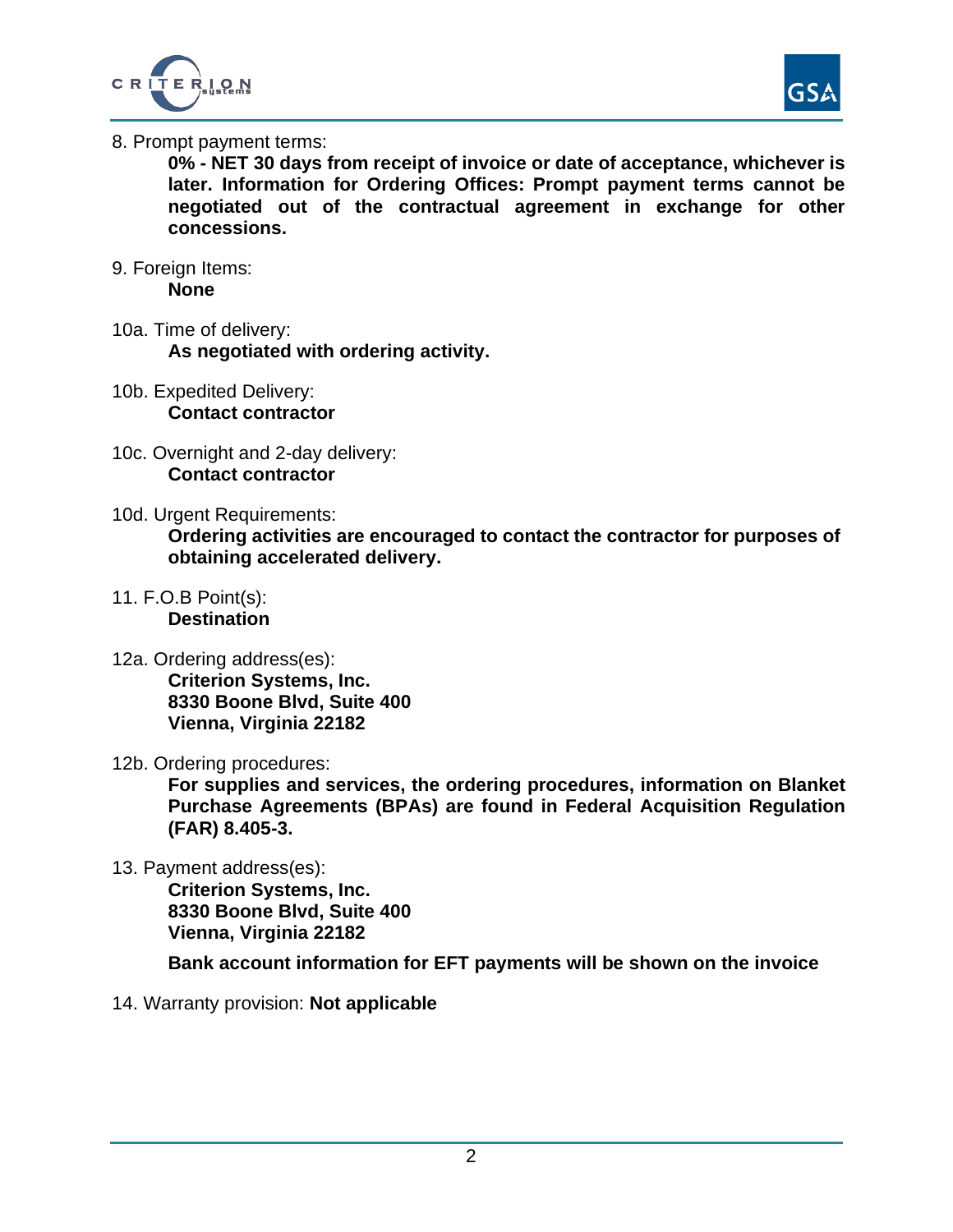



- 15. Export packing charges, if applicable: **Not applicable**
- 16. Terms and conditions of rental, maintenance, and repair (if applicable): **Not applicable**
- 17. Terms and conditions of installation (if applicable): **Not applicable**
- 18a. Terms and conditions of repair parts indicating date of parts price lists and any discounts from list prices (if applicable): **Not applicable**
- 18b. Terms and conditions for any other services (if applicable): **Not applicable**
- 19. List of service and distribution points (if applicable): **Not applicable**
- 20. List of participating dealers (if applicable): **Not applicable**
- 21. Preventive maintenance (if applicable): **Not applicable**
- 22a. Special attributes such as environmental attributes (e.g., recycled content, energy efficiency, and/or reduced pollutants): **Not applicable**
- 22b. If applicable, Section 508 compliance information is available on Electronic and Information Technology (EIT) supplies and services and show where full details can be found at [www.criterion-sys.com.](http://www.criterion-sys.com/) The EIT standards can be found at: [www.Section508.gov/](http://www.section508.gov/)
- 23. Unique Entity Identifier (UEI) number: **MPGNDNHHWM33**
- 24. Notification regarding registration in System for Award Management (SAM) database: **Criterion Systems, Inc. is registered in the System for Award Management database.**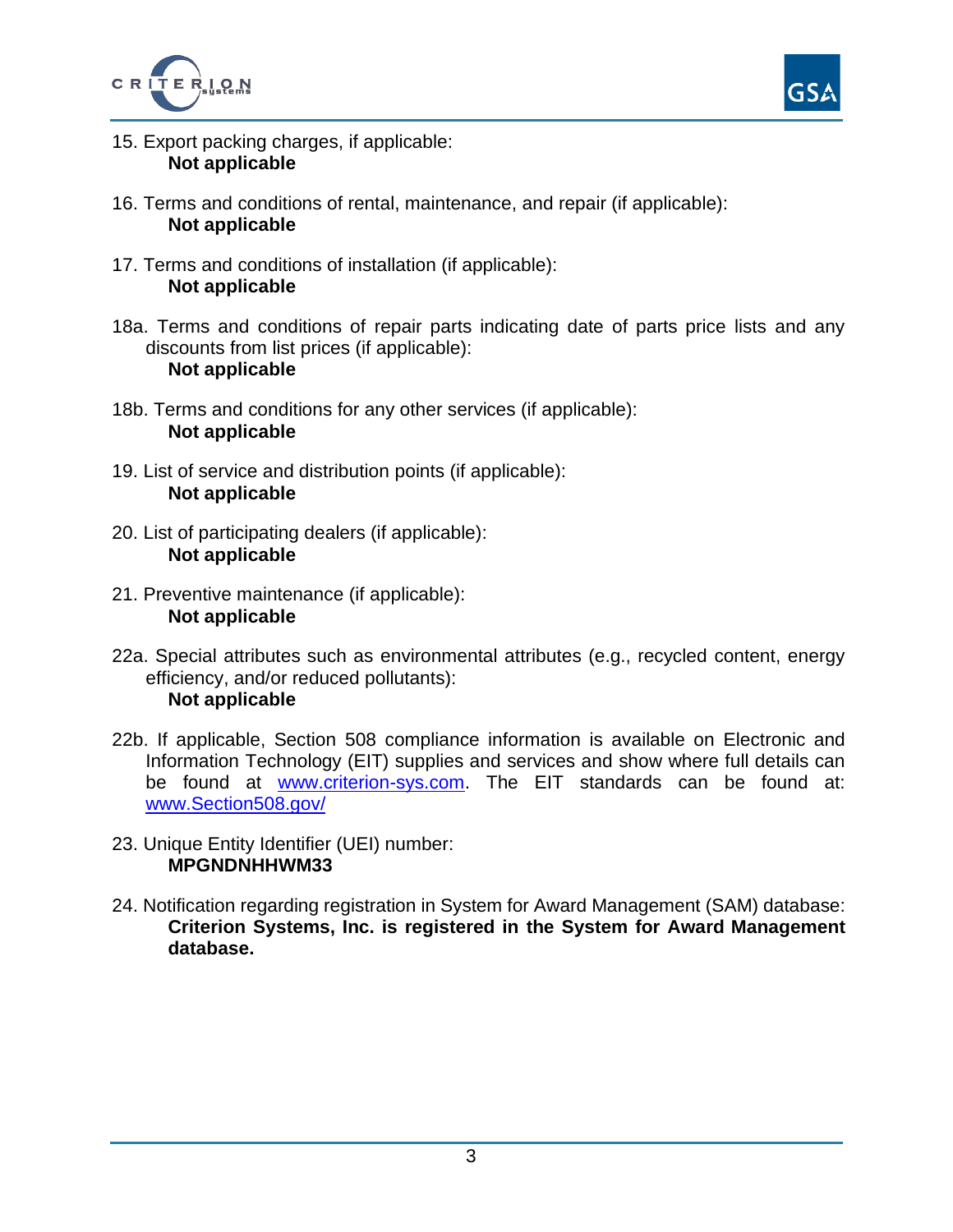



### **Terms and Conditions Applicable to Information Technology (IT) Professional Services (Special Item Number 54151S)**

## 1. Scope

- a. The prices, terms and conditions stated under Special Item Number 54151S Information Technology Professional Services exclusively to IT Services within the scope of this Multiple Award Schedule.
- b. The Contractor shall provide services at the Contractor's facility and/or at the ordering activity location, as agreed to by the Contractor and the ordering activity.
- 2. Performance Incentives
	- a. Performance incentives may be agreed upon between the Contractor and the ordering activity on individual fixed price orders or Blanket Purchase Agreements under this contract in accordance with this clause.
	- b. The ordering activity must establish a maximum performance incentive price for these services and/or total solutions on individual orders or Blanket Purchase Agreements.
	- c. Incentives should be designed to relate results achieved by the contractor to specified targets. To the maximum extent practicable, ordering activities shall consider establishing incentives where performance is critical to the ordering activity's mission and incentives are likely to motivate the contractor. Incentives shall be based on objectively measurable tasks.
- 3. Order
	- a. Agencies may use written orders, EDI orders, blanket purchase agreements, individual purchase orders, or task orders for ordering services under this contract. Blanket Purchase Agreements shall not extend beyond the end of the contract period; all services and delivery shall be made and the contract terms and conditions shall continue in effect until the completion of the order. Orders for tasks which extend beyond the fiscal year for which funds are available shall include FAR 52.232-19 (Deviation – May 2003) Availability of Funds for the Next Fiscal Year. The purchase order shall specify the availability of funds and the period for which funds are available.
	- b. All task orders are subject to the terms and conditions of the contract. In the event of conflict between a task order and the contract, the contract will take precedence.
- 4. Performance of Services
	- a. The Contractor shall commence performance of services on the date agreed to by the Contractor and the ordering activity.
	- b. The Contractor agrees to render services only during normal working hours, unless otherwise agreed to by the Contractor and the ordering activity.
	- c. The ordering activity should include the criteria for satisfactory completion for each task in the Statement of Work or Delivery Order. Services shall be completed in a good and workmanlike manner.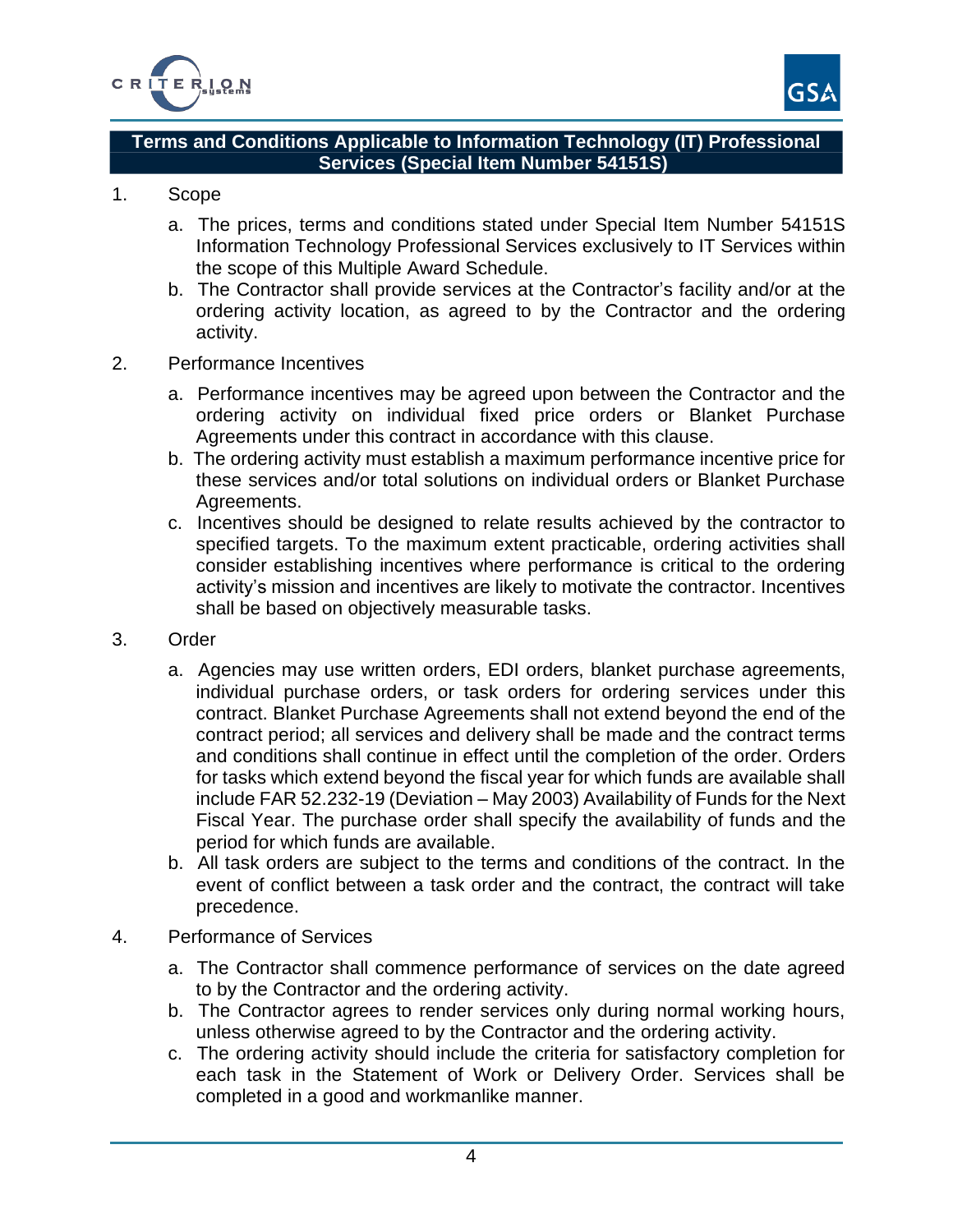



- d. Any Contractor travel required in the performance of IT Services must comply with the Federal Travel Regulation or Joint Travel Regulations, as applicable, in effect on the date(s) the travel is performed. Established Federal Government per diem rates will apply to all Contractor travel. Contractors cannot use GSA city pair contracts.
- 5. Stop-Work Order (FAR 52.242-15) (AUG 1989)
	- a. The Contracting Officer may, at any time, by written order to the Contractor, require the Contractor to stop all, or any part, of the work called for by this contract for a period of 90 days after the order is delivered to the Contractor, and for any further period to which the parties may agree. The order shall be specifically identified as a stop-work order issued under this clause. Upon receipt of the order, the Contractor shall immediately comply with its terms and take all reasonable steps to minimize the incurrence of costs allocable to the work covered by the order during the period of work stoppage. Within a period of 90 days after a stop-work is delivered to the Contractor, or within any extension of that period to which the parties shall have agreed, the Contracting Officer shall either:
		- 1) Cancel the stop-work order; or
		- 2) Terminate the work covered by the order as provided in the Default, or the Termination for Convenience of the Government, clause of this contract.
	- b. If a stop-work order issued under this clause is canceled or the period of the order or any extension thereof expires, the Contractor shall resume work. The Contracting Officer shall make an equitable adjustment in the delivery schedule or contract price, or both, and the contract shall be modified, in writing, accordingly, if:
		- 1) The stop-work order results in an increase in the time required for, or in the Contractor's cost properly allocable to, the performance of any part of this contract; and
		- 2) The Contractor asserts its right to the adjustment within 30 days after the end of the period of work stoppage; provided, that, if the Contracting Officer decides the facts justify the action, the Contracting Officer may receive and act upon the claim submitted at any time before final payment under this contract.
	- c. If a stop-work order is not canceled and the work covered by the order is terminated for the convenience of the Government, the Contracting Officer shall allow reasonable costs resulting from the stop-work order in arriving at the termination settlement.
	- d. If a stop-work order is not canceled and the work covered by the order is terminated for default, the Contracting Officer shall allow, by equitable adjustment or otherwise, reasonable costs resulting from the stop-work order.
- 6. Inspection of Services

The Inspection of Services–Fixed Price (AUG 1996) (Deviation – May 2003) clause at FAR 52.246-4 applies to firm-fixed price orders placed under this contract. The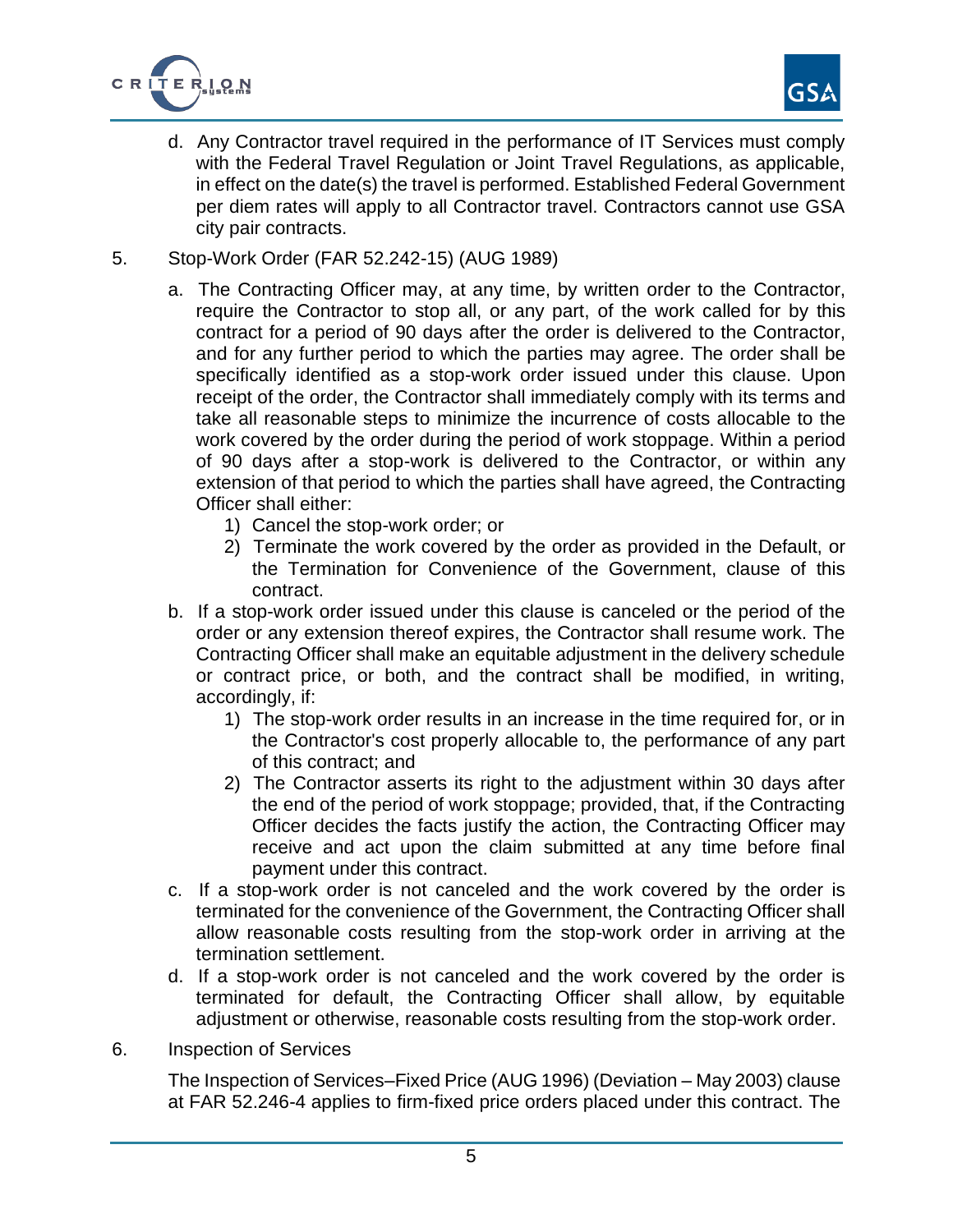



Inspection–Time-and-Materials and Labor-Hour (JAN 1986) (Deviation – May 2003) clause at FAR 52.246-6 applies to time-and-materials and labor-hour orders placed under this contract.

7. Responsibilities of the Contractor

The Contractor shall comply with all laws, ordinances, and regulations (Federal, State, City, or otherwise) covering work of this character. If the end product of a task order is software, then FAR 52.227-14 (Deviation – May 2003) Rights in Data – General, may apply.

8. Responsibilities of the Ordering Activity

Subject to security regulations, the ordering activity shall permit Contractor access to all facilities necessary to perform the requisite IT Services.

9. Independent Contractor

All IT Services performed by the Contractor under the terms of this contract shall be as an independent Contractor, and not as an agent or employee of the ordering activity.

- 10. Organizational Conflicts of Interest
	- a. Definitions.

"Contractor" means the person, firm, unincorporated association, joint venture, partnership, or corporation that is a party to this contract.

"Contractor and its affiliates" and "Contractor or its affiliates" refers to the Contractor, its chief executives, directors, officers, subsidiaries, affiliates, subcontractors at any tier, and consultants and any joint venture involving the Contractor, any entity into or with which the Contractor subsequently merges or affiliates, or any other successor or assignee of the Contractor.

An "Organizational conflict of interest" exists when the nature of the work to be performed under a proposed ordering activity contract, without some restriction on ordering activities by the Contractor and its affiliates, may either (i) result in an unfair competitive advantage to the Contractor or its affiliates or (ii) impair the Contractor's or its affiliates' objectivity in performing contract work.

b. To avoid an organizational or financial conflict of interest and to avoid prejudicing the best interests of the ordering activity, ordering activities may place restrictions on the Contractors, its affiliates, chief executives, directors, subsidiaries, and subcontractors at any tier when placing orders against schedule contracts. Such restrictions shall be consistent with FAR 9.505 and shall be designed to avoid, neutralize, or mitigate organizational conflicts of interest that might otherwise exist in situations related to individual orders placed against the schedule contract. Examples of situations, which may require restrictions, are provided at FAR 9.508.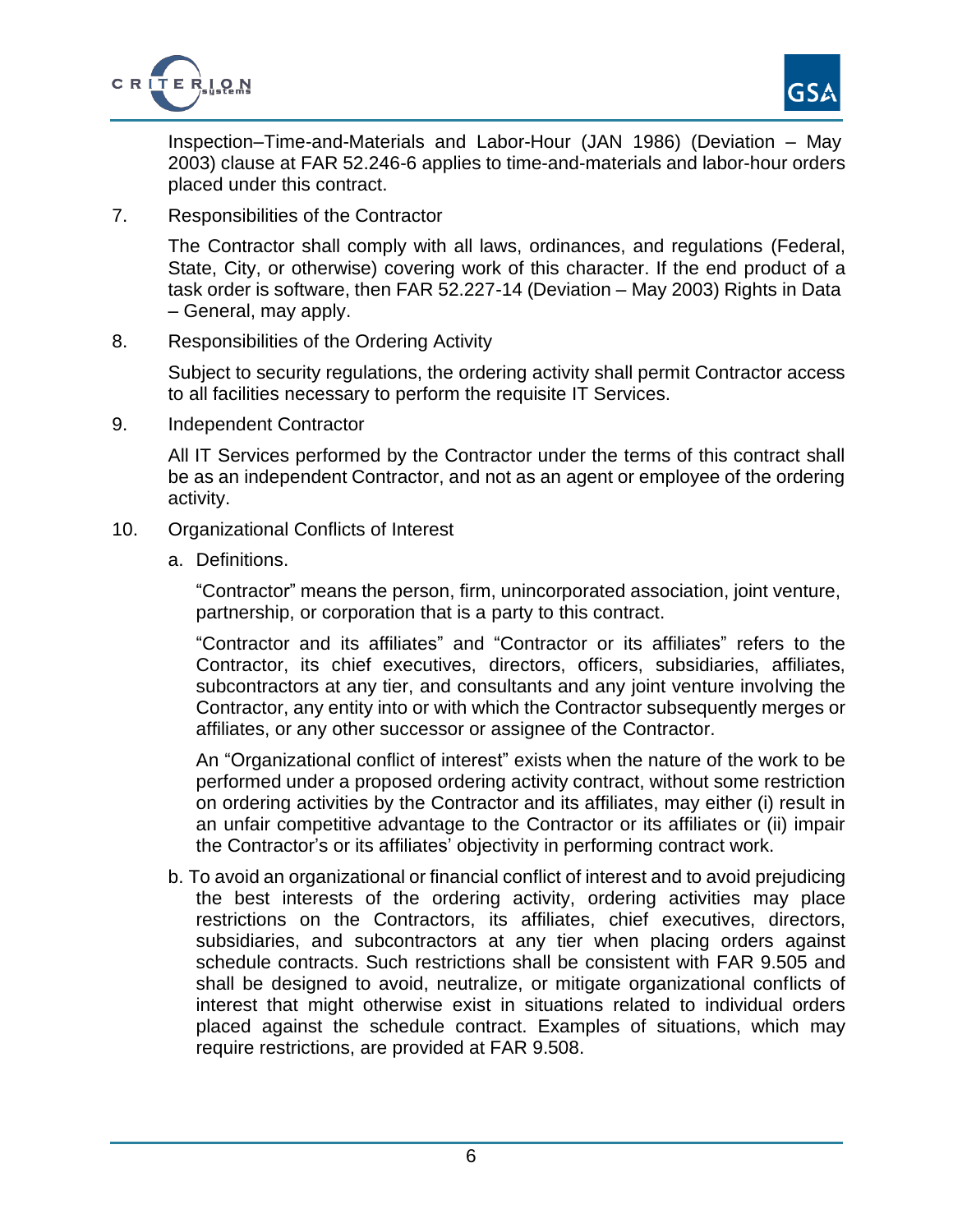



#### 11. Invoices

The Contractor, upon completion of the work ordered, shall submit invoices for IT services. Progress payments may be authorized by the ordering activity on individual orders if appropriate. Progress payments shall be based upon completion of defined milestones or interim products. Invoices shall be submitted monthly for recurring services performed during the preceding month.

#### 12. Payments

For firm-fixed price orders the ordering activity shall pay the Contractor, upon submission of proper invoices or vouchers, the prices stipulated in this contract for service rendered and accepted. Progress payments shall be made only when authorized by the order. For time-and-materials orders, the Payments under Timeand-Materials and Labor-Hour Contracts at FAR 52.232-7 (DEC 2002), (Alternate II – Feb 2002) (Deviation – May 2003) applies to time-and-materials orders placed under this contract. For labor-hour orders, the Payment under Time-and-Materials and Labor-Hour Contracts at FAR 52.232-7 (DEC 2002), (Alternate II – Feb 2002) (Deviation – May 2003)) applies to labor-hour orders placed under this contract. 52.216-31(Feb 2007) Time-and-Materials/Labor-Hour Proposal Requirements— Commercial Item Acquisition As prescribed in 16.601(e)(3), insert the following provision:

- a. The Government contemplates award of a Time-and-Materials or Labor-Hour type of contract resulting from this solicitation.
- b. The offeror must specify fixed hourly rates in its offer that include wages, overhead, general and administrative expenses, and profit. The offeror must specify whether the fixed hourly rate for each labor category applies to labor performed by:
	- 1) The offeror;
	- 2) Subcontractors; and/or
	- 3) Divisions, subsidiaries, or affiliates of the offeror under a common control.
- 13. Resumes

Resumes shall be provided to the GSA Contracting Officer or the user ordering activity upon request.

14. Incidental Support Costs

Incidental support costs are available outside the scope of this contract. The costs will be negotiated separately with the ordering activity in accordance with the guidelines set forth in the FAR.

15. Approval of Subcontracts

The ordering activity may require that the Contractor receive, from the ordering activity's Contracting Officer, written consent before placing any subcontract for furnishing any of the work called for in a task order.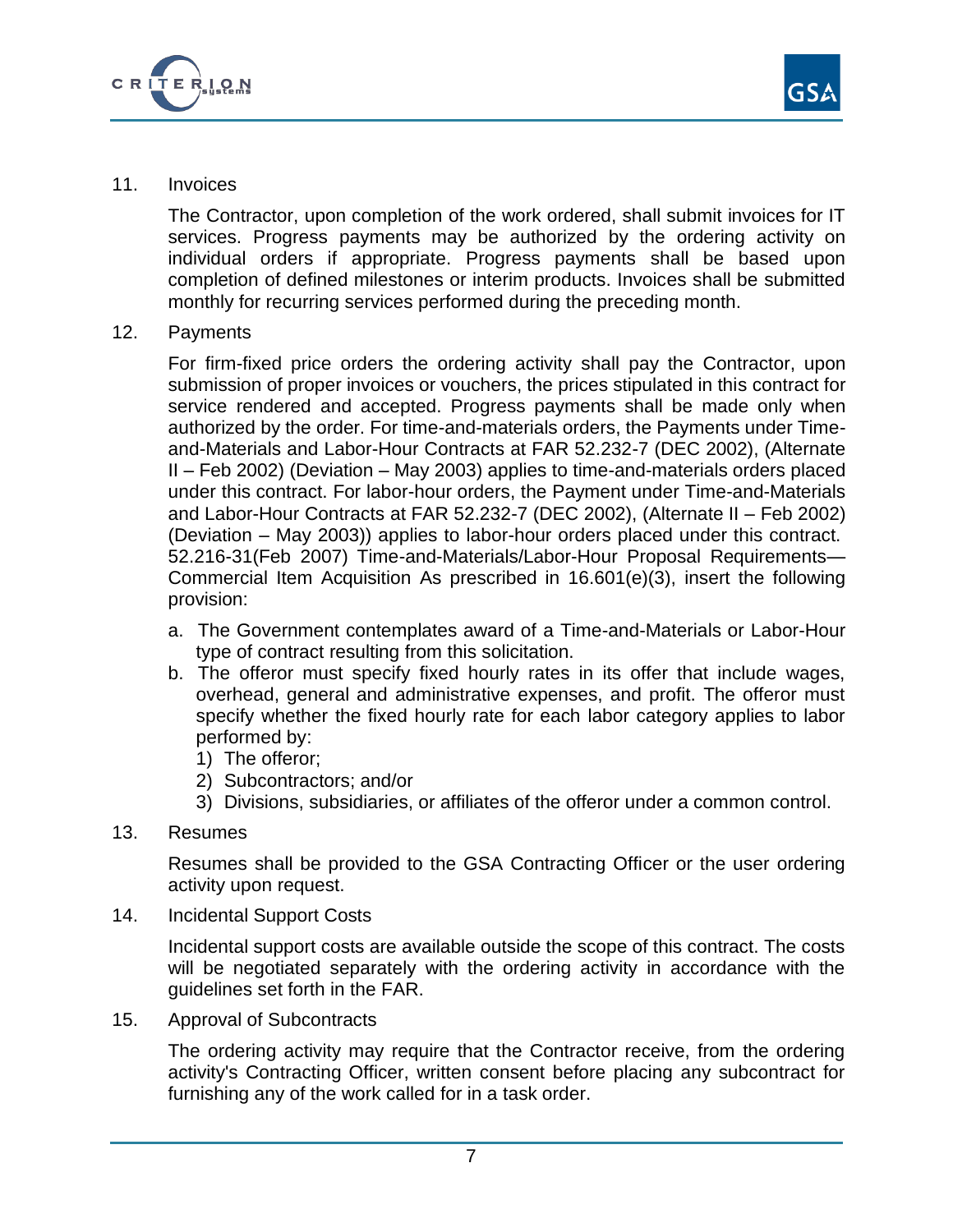



16. Description of IT Services and Pricing Refer to GSA Pricing Section.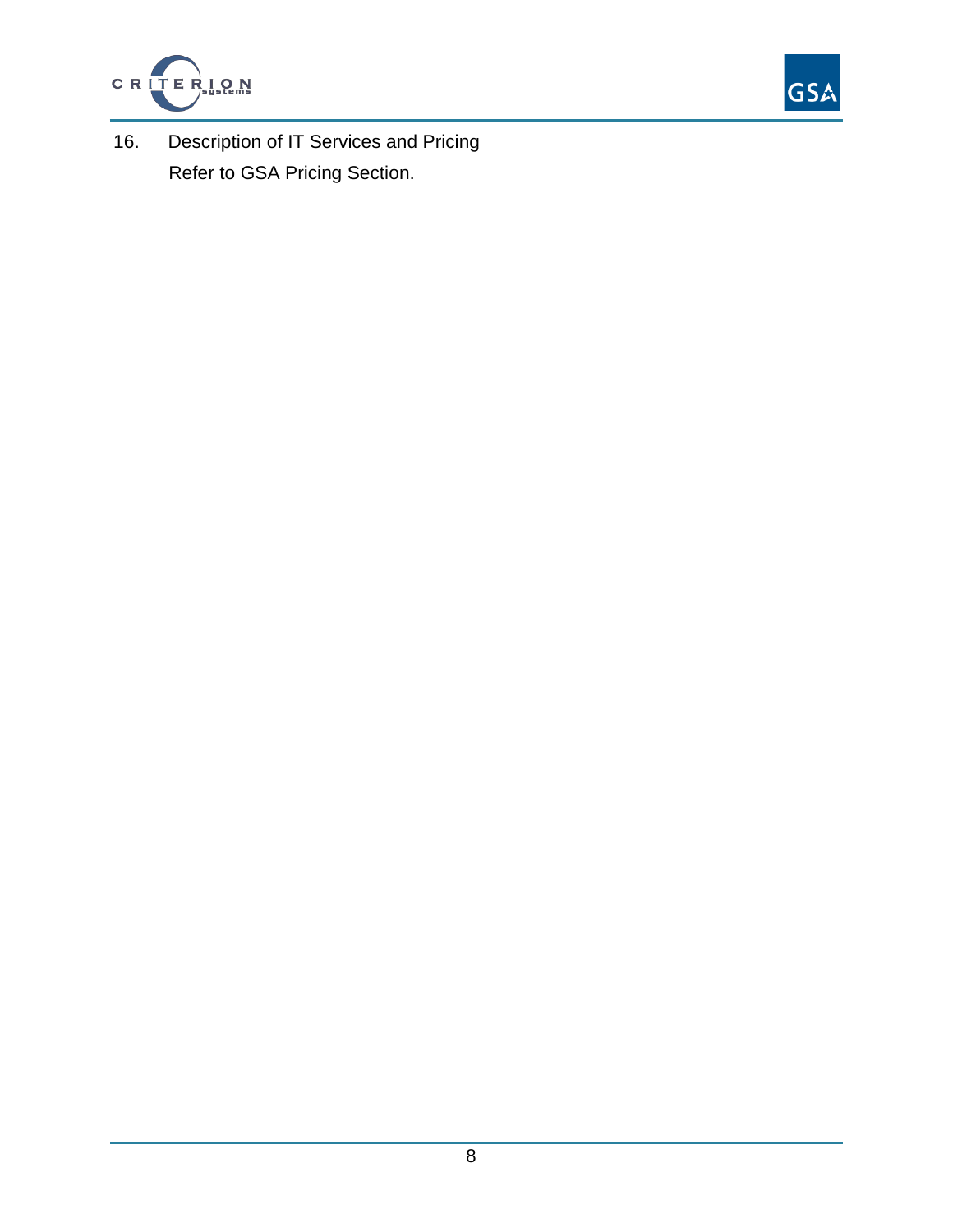



#### **Terms and Conditions Applicable to Highly Adaptive Cybersecurity Services (HACS) (Category: 54151HACS)**

HACS includes a wide range of fields such as the seven-step Risk Management Framework services; information assurance; virus detection; network management; situational awareness and incident response; secure web hosting; and backup, security services and Security Operations Center (SOC) services. HACS vendors are cataloged under the 5 subcategories of High Value Asset Assessments, Risk and Vulnerability Assessments, Cyber Hunt, Incident Response, and Penetration Testing.

There are five subcategories under the HACS SIN:

- **High Value Asset Assessments**  Includes *Risk and Vulnerability Assessment (RVA)* which assesses threats and vulnerabilities; determines deviations from acceptable configurations, enterprise or local policy; assesses the level of risk; and develops and/or recommends appropriate mitigation countermeasures in operational and non-operational situations. See the section below on RVA for details on those services. *Security Architecture Review (SAR)* evaluates a subset of the agency's HVA security posture to determine whether the agency has properly architected its cybersecurity solutions and ensures that agency leadership fully understands the risks inherent in the implemented cybersecurity solution. The SAR process utilizes in-person interviews, documentation reviews, and leading practice evaluations of the HVA environment and supporting systems. SAR provides a holistic analysis of how an HVA's individual security components integrate and operate, including how data is protected during operations.
- *Systems Security Engineering (SSE)* Identifies security vulnerabilities and minimizes or contains risks associated with these vulnerabilities spanning the Systems Development Life Cycle. SSE focuses on, but is not limited to, the following security areas: perimeter security, network security, endpoint security, application security, physical security, and data security.
- **Risk and Vulnerability Assessment**  Assesses threats and vulnerabilities; determines deviations from acceptable configurations, enterprise or local policy; assesses the level of risk; and develops and/or recommends appropriate mitigation countermeasures in operational and non-operational situations. The services offered in the RVA sub-category include Network Mapping, Vulnerability Scanning, Phishing Assessment, Wireless Assessment, Web Application Assessment, Operating System Security Assessment (OSSA), Database Assessment, and Penetration Testing.
- **Cyber Hunt** Activities respond to crises or urgent situations within the pertinent domain to mitigate immediate and potential threats. Cyber Hunts start with the premise that threat actors known to target some organizations in a specific industry or with specific systems are likely to also target other organizations in the same industry or with the same systems.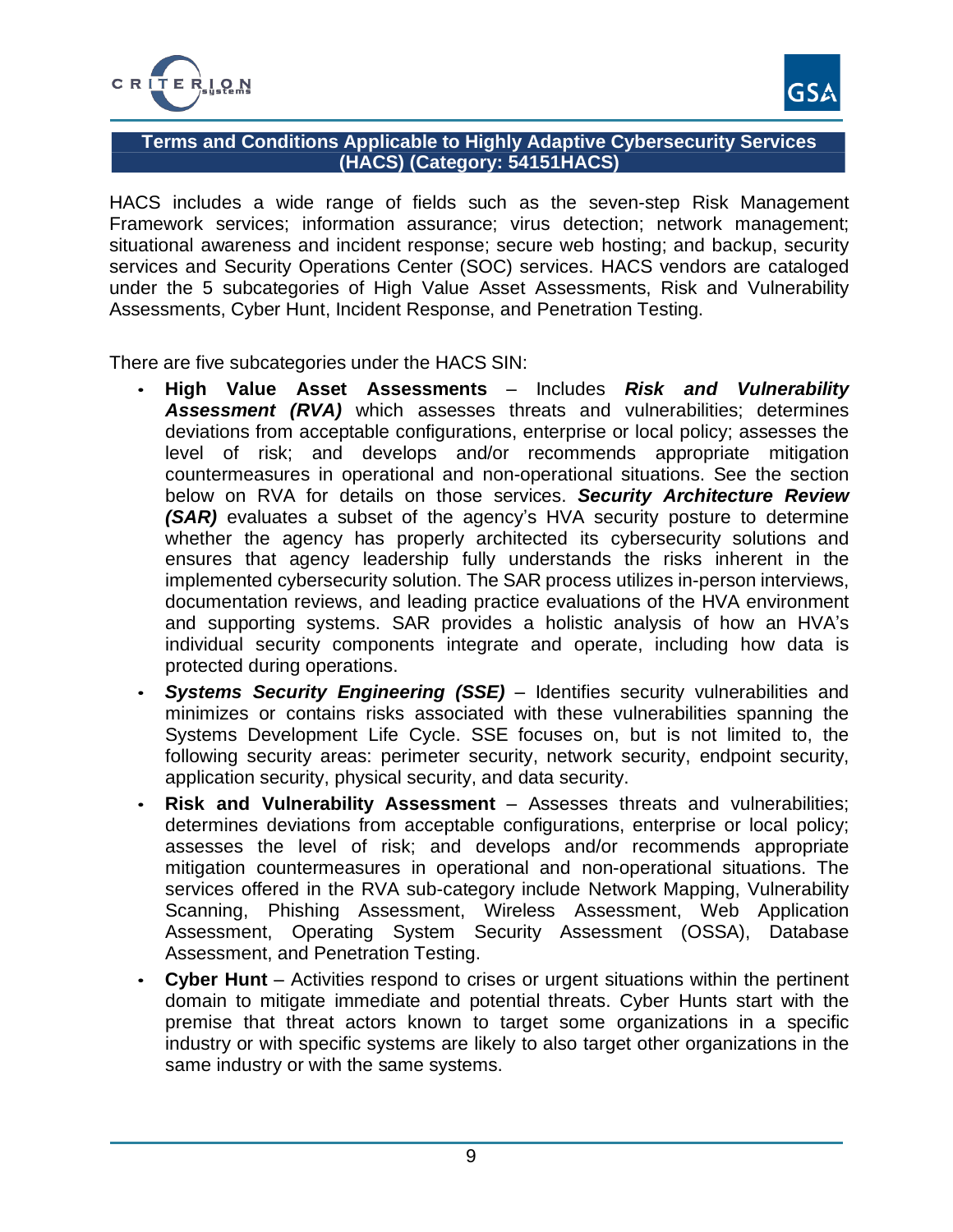



- **Incident Response** Services help organizations impacted by a cybersecurity compromise determine the extent of the incident, remove the adversary from their systems, and restore their networks to a more secure state.
- **Penetration Testing** Is security testing in which assessors mimic real-world attacks to identify methods for circumventing the security features of an application, system, or network.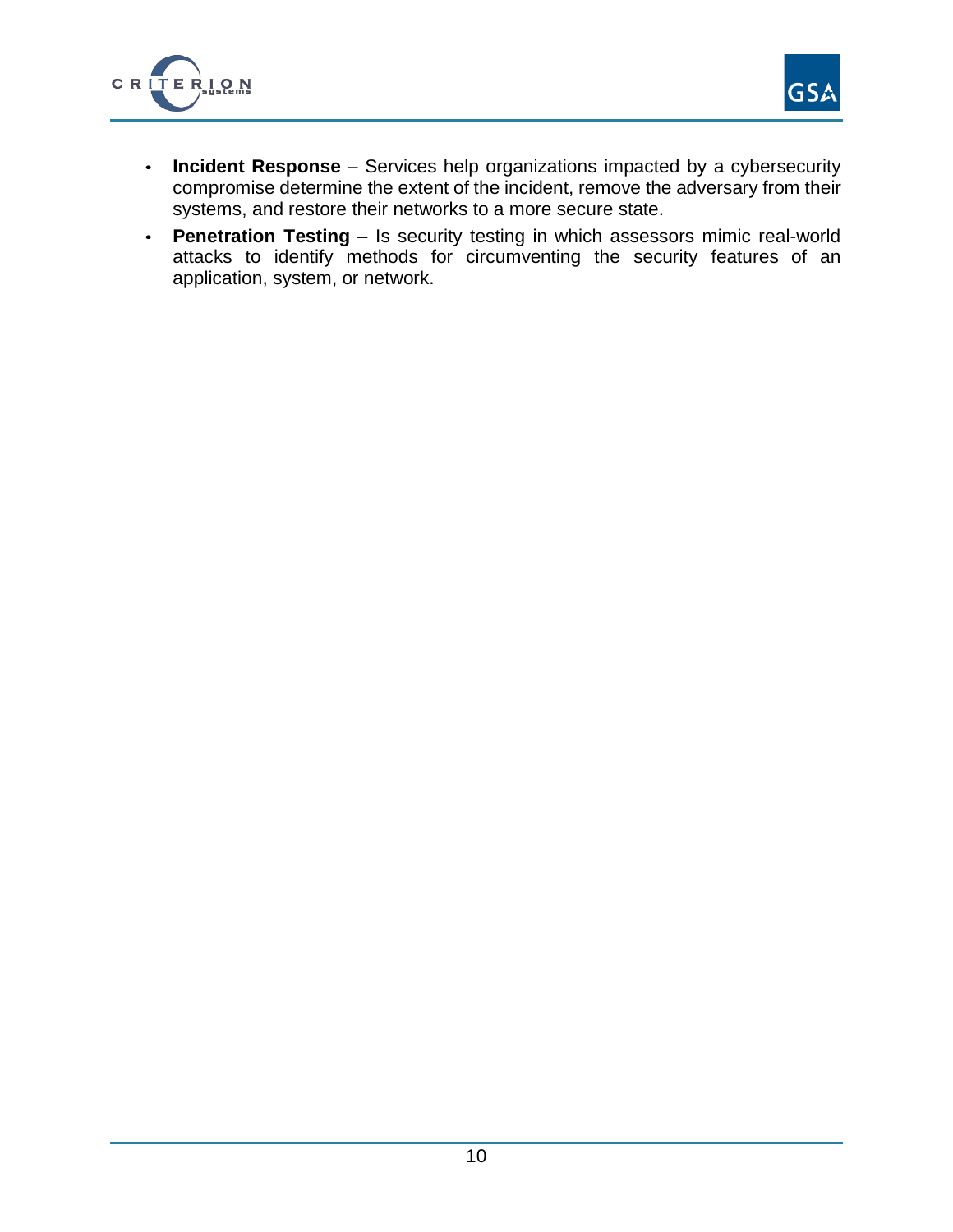



## **Order Level Materials (Special Item Number OLM)**

OLMs are supplies and/or services acquired in direct support of an individual task or delivery order placed against a Schedule contract or BPA. OLM pricing is not established at the Schedule contract or BPA level, but at the order level. Since OLMs are identified and acquired at the order level, the ordering contracting officer (OCO) is responsible for making a fair and reasonable price determination for all OLMs.

OLMs are procured under a special ordering procedure that simplifies the process for acquiring supplies and services necessary to support individual task or delivery orders placed against a Schedule contract or BPA. Using this new procedure, ancillary supplies and services not known at the time of the Schedule award may be included and priced at the order level.

## **OLM SIN-Level Requirements/Ordering Instructions:**

OLMs are:

- Purchased under the authority of the FSS Program
- Unknown until an order is placed
- Defined and priced at the ordering activity level in accordance with GSAR clause 552.238-115 Special Ordering Procedures for the Acquisition of Order-Level Materials. (Price analysis for OLMs is not conducted when awarding the FSS contract or FSS BPA; therefore, GSAR 538.270 and 538.271 do not apply to OLMs)
- Only authorized for use in direct support of another awarded SIN
- Only authorized for inclusion at the order level under a Time-and-Materials (T&M) or Labor-Hour (LH) Contract Line Item Number (CLIN)
- Subject to a Not To Exceed (NTE) ceiling price

OLMs are not:

- "Open Market Items"
- Items awarded under ancillary supplies/services or other direct cost (ODC) SINs (these items are defined, priced, and awarded at the FSS contract level)

OLM Pricing:

- Prices for items provided under the Order-Level Materials SIN must be inclusive of the Industrial Funding Fee (IFF).
- The value of OLMs in a task or delivery order, or the cumulative value of OLMs in orders against an FSS BPA awarded under an FSS contract, cannot exceed 33.33%.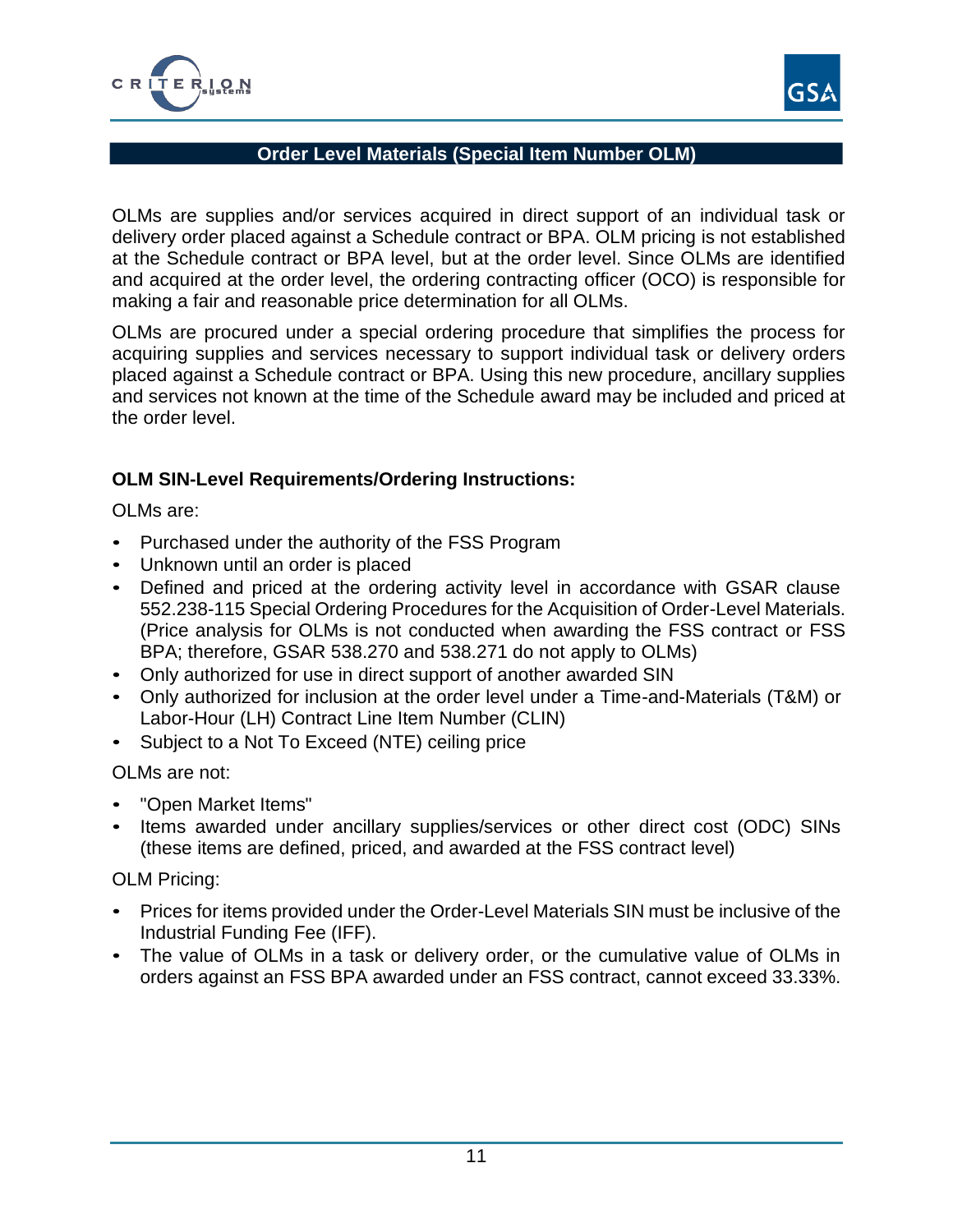



| <b>Labor Category</b>                       | <b>Labor Category Description</b>                                                                                                                                                                                                                                                                                                                                                                                                                                                                                                                                                                                                                                                                                                                         | <b>Experience</b> | <b>Education</b> |
|---------------------------------------------|-----------------------------------------------------------------------------------------------------------------------------------------------------------------------------------------------------------------------------------------------------------------------------------------------------------------------------------------------------------------------------------------------------------------------------------------------------------------------------------------------------------------------------------------------------------------------------------------------------------------------------------------------------------------------------------------------------------------------------------------------------------|-------------------|------------------|
| <b>Computer Security</b><br>Analyst, Junior | Fully applies basic principles, theories, and concepts to the development,<br>maintenance, and implementation of information security standards,<br>procedures, and guidelines. Solves moderately complex technical<br>problems, ensuring that systems and organizational databases are<br>protected from unauthorized access and use. Monitors systems, identifies<br>threats, and handles disaster recovery operations.                                                                                                                                                                                                                                                                                                                                 | 3                 | <b>Bachelors</b> |
| <b>Computer Security</b><br>Analyst         | Applies advanced principles, theories, and concepts to the development,<br>maintenance, and implementation of information security standards,<br>procedures, and guidelines. Solves complex technical problems, ensuring<br>that systems and organizational databases are protected from<br>unauthorized access and use. Monitors systems, identifies threats, and<br>handles disaster recover operations. Interfaces with user community to<br>understand their security needs, implementing procedures to<br>accommodate them. Familiar with domain structures, network protocols,<br>user authentication, digital signatures, firewalls, and security best<br>practices.                                                                               | 5                 | <b>Bachelors</b> |
| <b>Computer Security</b><br>Analyst, Senior | Applies leading-edge principles, theories, and concepts to the<br>development, maintenance, and implementation of information security<br>standards, procedures, and guidelines. Solves very complex technical<br>problems, ensuring that systems and organizational databases are<br>protected from unauthorized access and use. Monitors systems, identifies<br>threats, and handles disaster recovery operations. Interfaces with user<br>community to understand their security needs, implementing procedures<br>to accommodate them. Understands domain structures, network<br>protocols, user authentication, digital signatures, firewalls, and security<br>best practices. Identifies network vulnerabilities and recommends<br>remedial action. | $\overline{7}$    | <b>Bachelors</b> |
| Program Manager                             | Provides team leadership and creativity in the development and<br>implementation of services engagements. Directs multiple and complex<br>projects or sub-projects, including project financials. Manages and leads<br>large work teams. Sets objectives and priorities for the project staff.<br>Assigns and reviews tasks, performance, and staffing requirements.<br>Identifies and pursues new business opportunities within the existing<br>client bases.                                                                                                                                                                                                                                                                                            | 8                 | <b>Bachelors</b> |
| Project Manager                             | Manages projects of moderate risk and complexity. May have deputy<br>responsibility for a large program/project. Oversees program/project<br>budget and schedules. May have primary responsibility for<br>program/project growth. Serves as primary customer contact. Total value<br>of programs/projects is generally between \$10 million and \$25 million (life<br>of contracts). May be responsible for programs/projects of a lesser dollar                                                                                                                                                                                                                                                                                                          | $\overline{7}$    | <b>Bachelors</b> |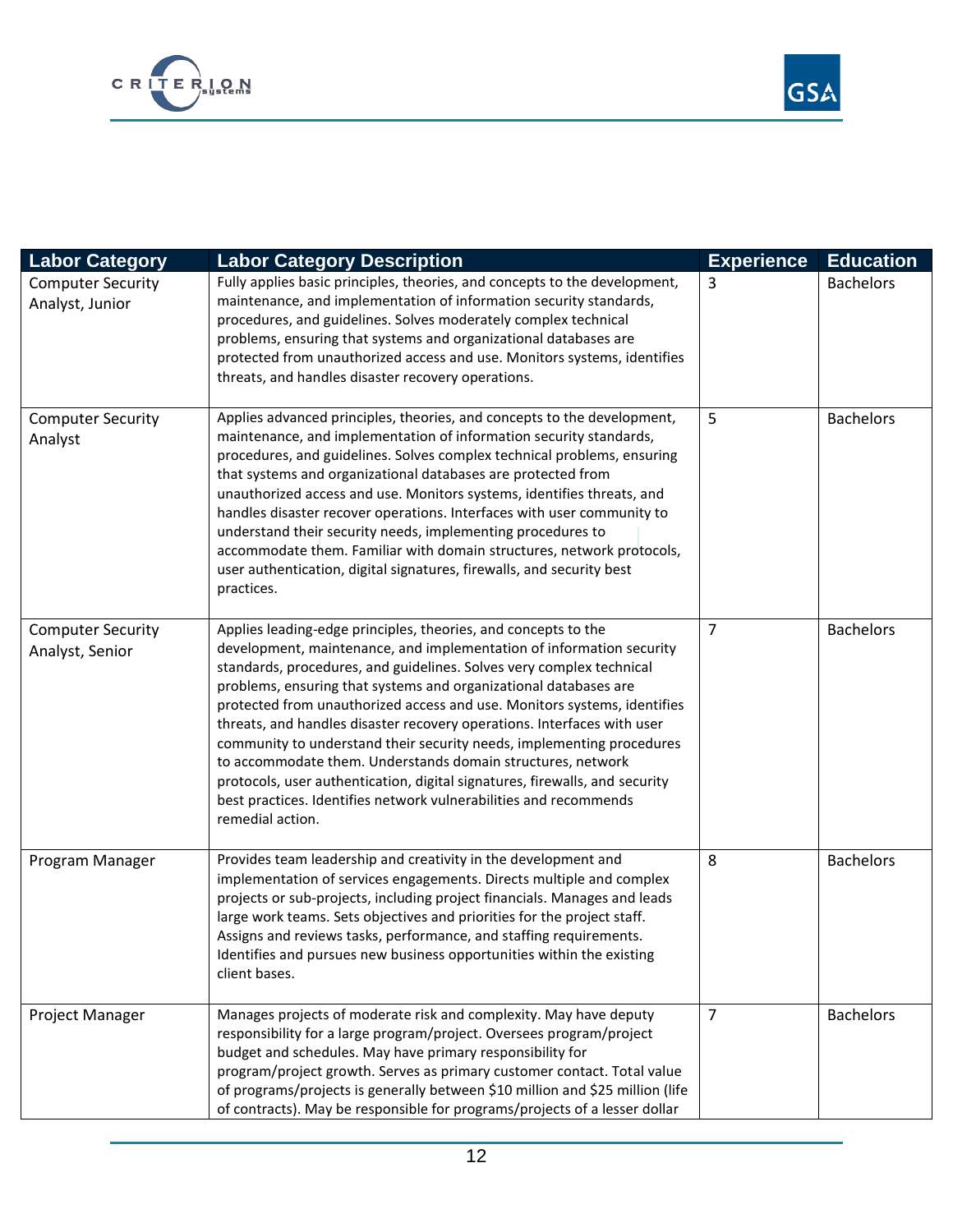



| <b>Labor Category</b>            | <b>Labor Category Description</b>                                                                                                                                                                                                                                                                                                                                                                                                                                                                                                                                                                                                                              | <b>Experience</b> | <b>Education</b> |
|----------------------------------|----------------------------------------------------------------------------------------------------------------------------------------------------------------------------------------------------------------------------------------------------------------------------------------------------------------------------------------------------------------------------------------------------------------------------------------------------------------------------------------------------------------------------------------------------------------------------------------------------------------------------------------------------------------|-------------------|------------------|
|                                  | value if they are more complex or developmental in nature.                                                                                                                                                                                                                                                                                                                                                                                                                                                                                                                                                                                                     |                   |                  |
| QA Analyst                       | Performs complex tasks related to specialized inspection and testing of<br>project output to ensure that quality standards are met. Develops and<br>refines processes related to quality control and project failure<br>identification and design standards verification. Reviews project<br>development documentation to ensure specifications are designed to<br>meet inspection and testing standards. Initiates corrective action for<br>procedural, product, or process deficiencies. Interfaces with customers,<br>vendors, and various company departments to resolve quality problems<br>and provide information. Participates in and may lead audits. | 6                 | <b>Bachelors</b> |
| Software Engineer,<br>Junior     | Designs, develops, troubleshoots, and analyzes software programs.<br>Performs systems modeling, simulation, and analysis. Designs and<br>develops compilers, assemblers, utility programs, and operating systems.<br>Advises hardware design engineers on machine characteristics that affect<br>software systems, such as storage capacity, processing speed, and<br>input/output requirements. As required, provides inputs for<br>documentation of new or existing programs.                                                                                                                                                                                | 3                 | <b>Bachelors</b> |
| Software Engineer,<br>Senior     | Develops and applies advanced methods, theories, and research<br>techniques in the investigation and solution of highly complex and difficult<br>software applications and problems requiring the expert application of<br>advanced knowledge. Plans, conducts, technically directs, and evaluates<br>projects or major phases of significant projects, managing the efforts of<br>engineers and technical support staff in the performance of assigned<br>projects. Recommends corrections in technical applications and analysis.<br>Provides technical consultation to other organizations.                                                                 | 10                | <b>Bachelors</b> |
| <b>Subject Matter Expert</b>     | High level of knowledge of client needs for special projects. May<br>possess certifications in a specific technical or management<br>discipline. Develops specifications for moderately complex<br>applications and business information systems.                                                                                                                                                                                                                                                                                                                                                                                                              | 5                 | <b>Bachelors</b> |
| Subject Matter Expert,<br>Senior | An expert in the subject matter field. Provides high level systems<br>analysis, design, integration, documentation, and implementation<br>advice on complex studies. Participates in a phases of study<br>development. Possesses certifications in a specific technical or<br>management discipline. Prepares and delivers senior management<br>presentations and briefings as required.                                                                                                                                                                                                                                                                       | 8                 | <b>Bachelors</b> |
| <b>Systems Analyst</b>           | Performs analysis, design, and development of simple to<br>intermediate computer systems. Assists in the determination of<br>user needs with the maintenance of single product modules and<br>subsystems. Assists in the design and development of simple utility<br>programs and operating systems.                                                                                                                                                                                                                                                                                                                                                           | 5                 | <b>Bachelors</b> |
| Systems Engineer,                | Analyzes existing systems and defines, designs, and develops new                                                                                                                                                                                                                                                                                                                                                                                                                                                                                                                                                                                               | $\mathbf{3}$      | <b>Bachelors</b> |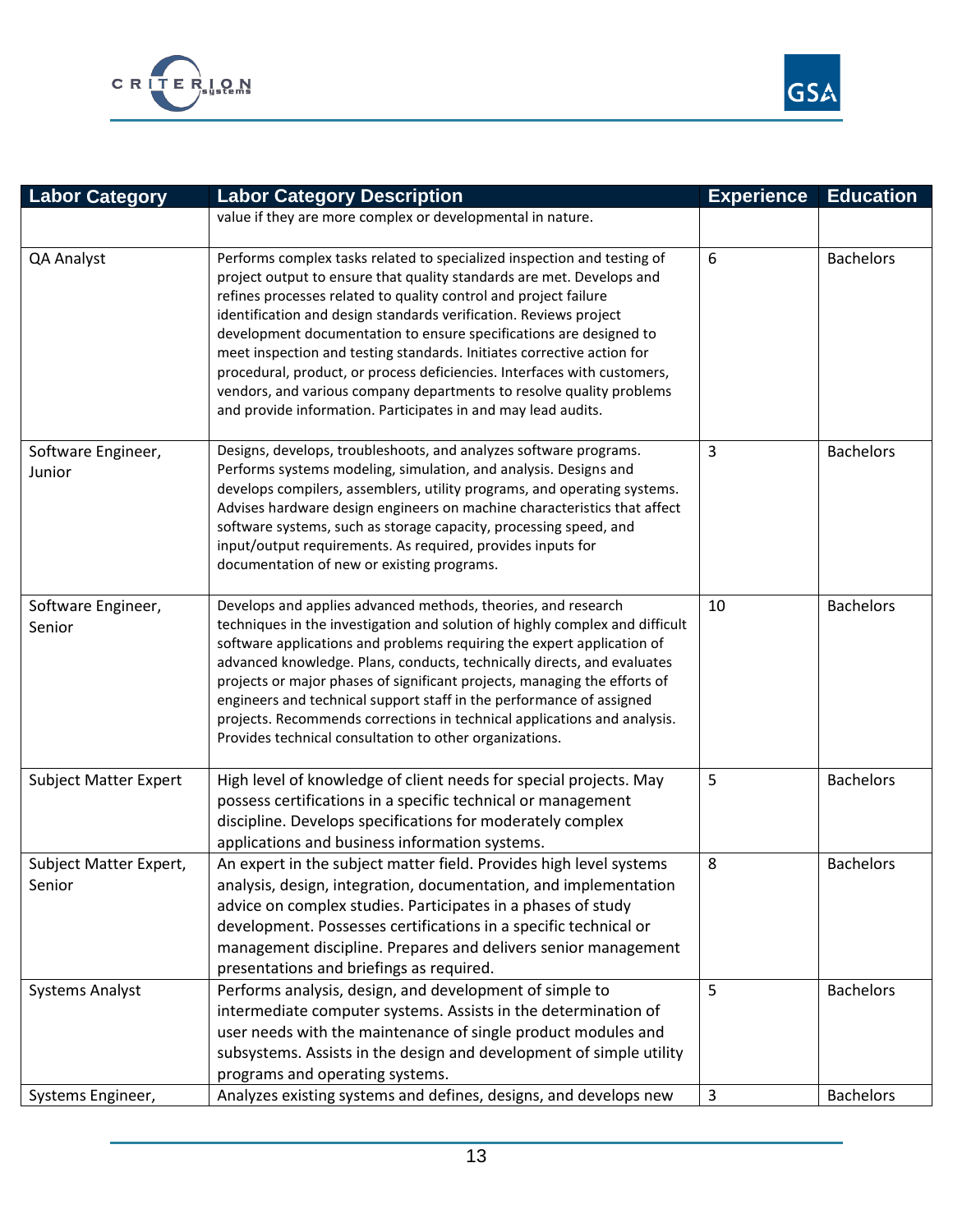



| <b>Labor Category</b>     | <b>Labor Category Description</b>                                     | <b>Experience</b> | <b>Education</b> |
|---------------------------|-----------------------------------------------------------------------|-------------------|------------------|
| Junior                    | system requirements. Determines system specifications,                |                   |                  |
|                           | input/output processes, and working parameters for                    |                   |                  |
|                           | hardware/software compatibility. Coordinates design of                |                   |                  |
|                           | subsystems and integration of total system. Identifies, analyzes, and |                   |                  |
|                           | resolves program support deficiencies.                                |                   |                  |
| <b>Systems Engineer</b>   | Develops and applies advanced methods, theories, and research         | 6                 | <b>Bachelors</b> |
|                           | techniques in the investigation and solution of complex and difficult |                   |                  |
|                           | system design requirements and problems. Plans, conducts, and         |                   |                  |
|                           | technically directs projects or major phases of significant projects. |                   |                  |
|                           | Reviews completion and implementation of systems additions            |                   |                  |
|                           | and/or enhancements and recommends corrections in technical           |                   |                  |
|                           | application and analysis to management. Evaluates vendor              |                   |                  |
|                           | capabilities to provide required products or services.                |                   |                  |
| Systems Engineer,         | Develops and applies advanced methods, theories, and research         | 10                | <b>Bachelors</b> |
| Senior                    | techniques in the investigation and solution of complex and difficult |                   |                  |
|                           | system design requirements and problems requiring the expert          |                   |                  |
|                           | application of advanced knowledge. Plans, conducts, and               |                   |                  |
|                           | technically directs projects or major phases of significant projects, |                   |                  |
|                           | managing the efforts of engineers and technical support staff in the  |                   |                  |
|                           | performance of assigned projects. Reviews completion and              |                   |                  |
|                           | implementation of systems additions and/or enhancements, and          |                   |                  |
|                           | recommends corrections in technical application and analysis to       |                   |                  |
|                           | management.                                                           |                   |                  |
| <b>Support Specialist</b> | Provides second-tier support to end users for either PC, server, or   | 6                 | <b>Bachelors</b> |
|                           | mainframe applications and hardware. Interacts with network           |                   |                  |
|                           | services, software systems engineering, and/or applications           |                   |                  |
|                           | development to restore service and/or identify and correct core       |                   |                  |
|                           | problem. Simulates or recreates user problems to resolve operating    |                   |                  |
|                           | difficulties. Recommends systems modifications to reduce user         |                   |                  |
|                           | problems.                                                             |                   |                  |
| Support Specialist,       | Provides second-tier support to end users for either PC, server, or   | 10                | <b>Bachelors</b> |
| Senior                    | mainframe applications and hardware. Interacts with network           |                   |                  |
|                           | services, software systems engineering, and/or applications           |                   |                  |
|                           | development to restore service and/or identify and correct core       |                   |                  |
|                           | problem. Simulates or recreates user problems to resolve operating    |                   |                  |
|                           | difficulties. Recommends systems modifications to reduce user         |                   |                  |
|                           | problems. Ensures the timely process through which problems are       |                   |                  |
|                           | controlled. Includes problem recognition, research, isolation,        |                   |                  |
|                           | resolution, and follow-up steps.                                      |                   |                  |
| Database Administrator,   | Develops, implements, administers, and maintains policies and         | $\overline{3}$    | <b>Bachelors</b> |
| Junior                    | procedures for ensuring the security and integrity of database        |                   |                  |
|                           | management systems. Implements data models, database designs,         |                   |                  |
|                           | data access, and table maintenance codes. Resolves database           |                   |                  |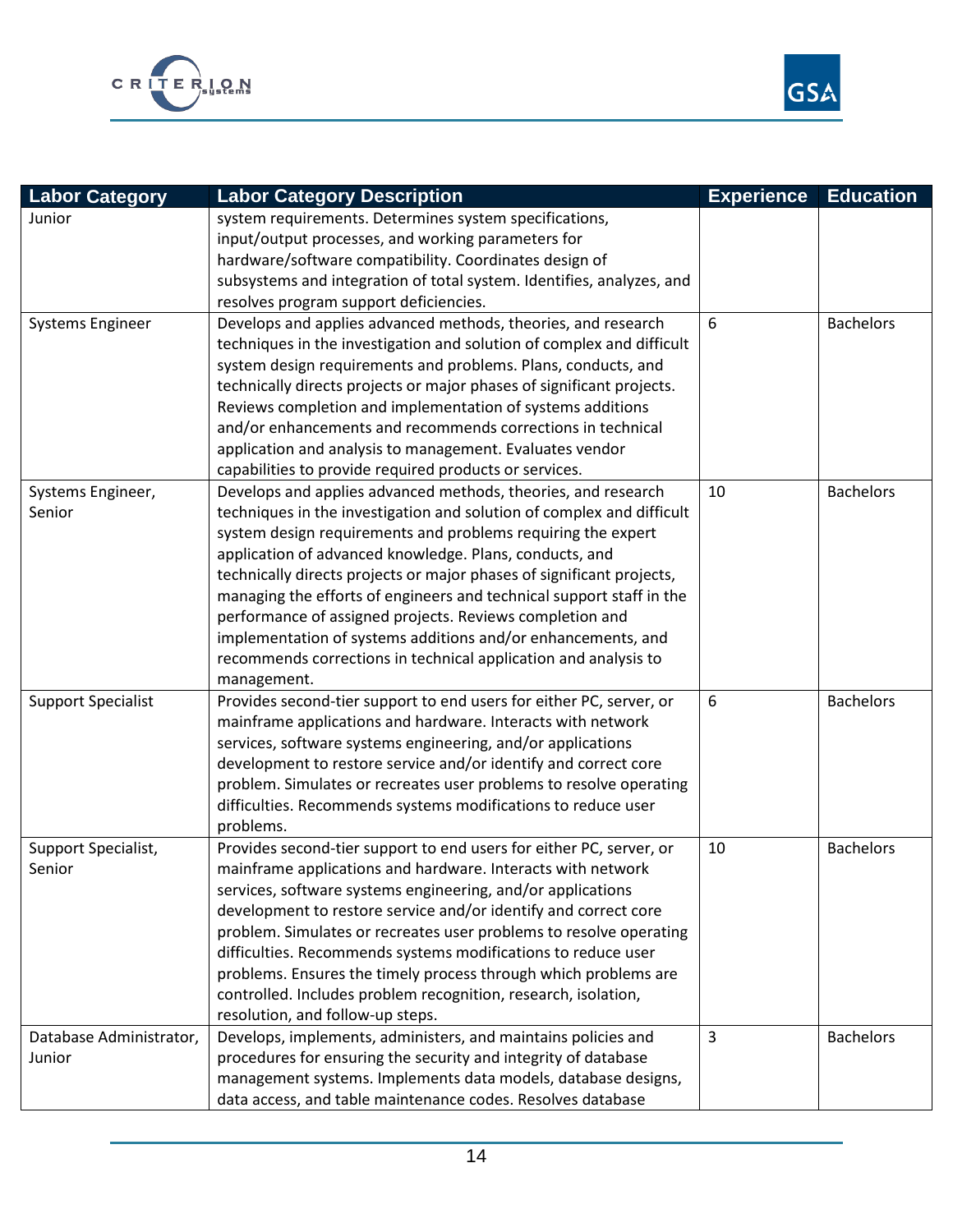



| <b>Labor Category</b>     | <b>Labor Category Description</b>                                   | <b>Experience</b> | <b>Education</b> |
|---------------------------|---------------------------------------------------------------------|-------------------|------------------|
|                           | performance and capacity issues and replication and other           |                   |                  |
|                           | distributed data issues.                                            |                   |                  |
| Database Administrator    | Provides expertise and guidance in the use of database              | 6                 | <b>Bachelors</b> |
|                           | management systems. Designs, implements, and maintains              |                   |                  |
|                           | databases with respect to access methods and time, device           |                   |                  |
|                           | allocation, validation checks, file organization, indexing methods, |                   |                  |
|                           | protection and security, documentation, guidelines, and statistical |                   |                  |
|                           | methods. Establishes procedures for operations of the database      |                   |                  |
|                           | and database management systems. Collects data elements and         |                   |                  |
|                           | prepares database specifications. Develops, maintains, and controls |                   |                  |
|                           | the data dictionary.                                                |                   |                  |
| Database Administrator,   | Provides expertise and guidance in the use of database              | 8                 | <b>Bachelors</b> |
| Senior                    | management systems. Designs, implements, and maintains              |                   |                  |
|                           | databases with respect to access methods and time, device           |                   |                  |
|                           | allocation, validation checks, file organization, indexing methods, |                   |                  |
|                           | protection and security, documentation, guidelines, and statistical |                   |                  |
|                           | methods. Establishes procedures for operations of the database      |                   |                  |
|                           | and database management systems. Collects data elements and         |                   |                  |
|                           | prepares database specifications. Develops, maintains, and controls |                   |                  |
|                           | the data dictionary.                                                |                   |                  |
| Program Manager -         | Provides team leadership and creativity in the development and      | $\overline{2}$    | <b>Bachelors</b> |
| Cyber Security - (Junior) | implementation of services engagements. Directs multiple and        |                   |                  |
|                           | complex projects or sub-projects, including project financials.     |                   |                  |
|                           | Manages and leads large work teams. Sets objectives and priorities  |                   |                  |
|                           | for the project staff. Assigns and reviews tasks, performance, and  |                   |                  |
|                           | staffing requirements. Identifies and pursues new business          |                   |                  |
|                           | opportunities within the existing client base                       |                   |                  |
| Program Manager -         | Provides team leadership and creativity in the development and      | 5                 | <b>Bachelors</b> |
| Cyber Security -          | implementation of services engagements. Directs multiple and        |                   |                  |
| (Intermediate)            | complex projects or sub-projects, including project financials.     |                   |                  |
|                           | Manages and leads large work teams. Sets objectives and priorities  |                   |                  |
|                           | for the project staff. Assigns and reviews tasks, performance, and  |                   |                  |
|                           | staffing requirements. Identifies and pursues new business          |                   |                  |
|                           | opportunities within the existing client base                       |                   |                  |
| Program Manager -         | Provides team leadership and creativity in the development and      | 8                 | <b>Bachelors</b> |
| Cyber Security - (Senior) | implementation of services engagements. Directs multiple and        |                   |                  |
|                           | complex projects or sub-projects, including project financials.     |                   |                  |
|                           | Manages and leads large work teams. Sets objectives and priorities  |                   |                  |
|                           | for the project staff. Assigns and reviews tasks, performance, and  |                   |                  |
|                           | staffing requirements. Identifies and pursues new business          |                   |                  |
|                           | opportunities within the existing client base                       |                   |                  |
| Cybersecurity             | Manages projects of moderate risk and complexity. May have          | $\overline{2}$    | <b>Bachelors</b> |
| Project/Task Manager      | deputy responsibility for a large program/project. Oversees         |                   |                  |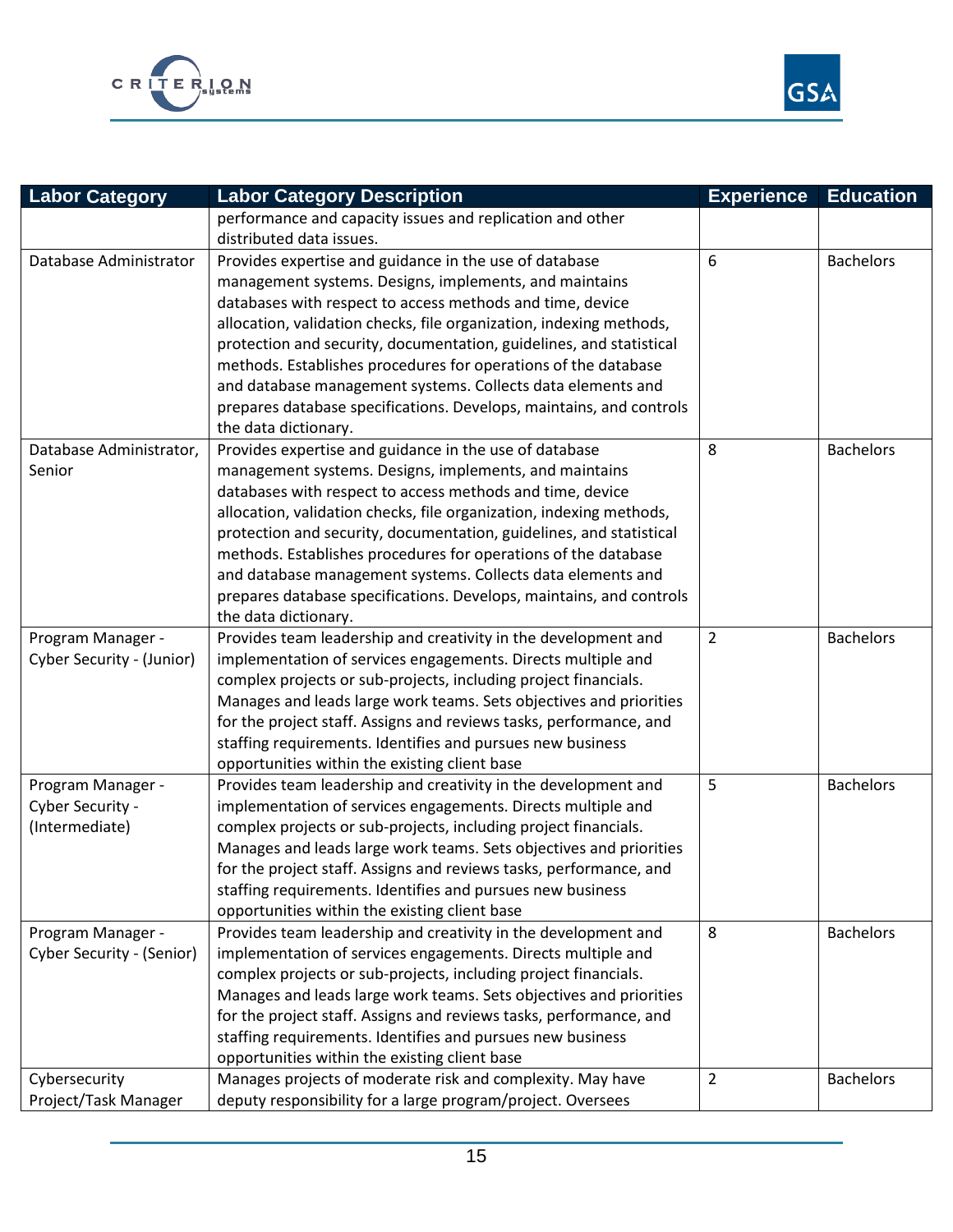



| <b>Labor Category</b>       | <b>Labor Category Description</b>                                      | <b>Experience</b> | <b>Education</b> |
|-----------------------------|------------------------------------------------------------------------|-------------------|------------------|
| (Junior)                    | program/project budget and schedules. May have primary                 |                   |                  |
|                             | responsibility for program/project growth. Serves as primary           |                   |                  |
|                             | customer contact. Total value of programs/projects is generally        |                   |                  |
|                             | between \$10 million and \$25 million (life of contracts). May be      |                   |                  |
|                             | responsible for programs/projects of a lesser dollar value if they are |                   |                  |
|                             | more complex or developmental in nature.                               |                   |                  |
| Cybersecurity               | Manages projects of moderate risk and complexity. May have             | 5                 | <b>Bachelors</b> |
| Project/Task Manager        | deputy responsibility for a large program/project. Oversees            |                   |                  |
| (Intermediate)              | program/project budget and schedules. May have primary                 |                   |                  |
|                             | responsibility for program/project growth. Serves as primary           |                   |                  |
|                             | customer contact. Total value of programs/projects is generally        |                   |                  |
|                             | between \$10 million and \$25 million (life of contracts). May be      |                   |                  |
|                             | responsible for programs/projects of a lesser dollar value if they are |                   |                  |
|                             | more complex or developmental in nature.                               |                   |                  |
| Cybersecurity               | Manages projects of moderate risk and complexity. May have             | $\overline{7}$    | <b>Bachelors</b> |
| Project/Task Manager        | deputy responsibility for a large program/project. Oversees            |                   |                  |
| (Senior)                    | program/project budget and schedules. May have primary                 |                   |                  |
|                             | responsibility for program/project growth. Serves as primary           |                   |                  |
|                             | customer contact. Total value of programs/projects is generally        |                   |                  |
|                             | between \$10 million and \$25 million (life of contracts). May be      |                   |                  |
|                             | responsible for programs/projects of a lesser dollar value if they are |                   |                  |
|                             | more complex or developmental in nature.                               |                   |                  |
| <b>Information Security</b> | Under direct supervision, assists in developing and maintaining        | $\overline{2}$    | <b>Bachelors</b> |
| Specialist (Junior)         | knowledgebase on changing regulatory, threat, and technology           |                   |                  |
|                             | landscapes to continually develop or maintain security policies and    |                   |                  |
|                             | standards, and ensure compliance throughout the organization.          |                   |                  |
| <b>Information Security</b> | Under general supervision, uses current information security           | 5                 | <b>Bachelors</b> |
| Specialist (Intermediate)   | technology disciplines and practices to ensure the confidentiality,    |                   |                  |
|                             | integrity and availability of corporate information assets in          |                   |                  |
|                             | accordance with established standards and procedures. Develops         |                   |                  |
|                             | and maintains knowledgebase on changing regulatory, threat, and        |                   |                  |
|                             | technology landscapes to continually develop or maintain security      |                   |                  |
|                             | policies and standards, and ensure compliance throughout the           |                   |                  |
|                             | organization.                                                          |                   |                  |
| <b>Information Security</b> | Responsible for using current information security technology          | 8                 | <b>Bachelors</b> |
| Specialist (Senior)         | disciplines and practices to ensure the confidentiality, integrity and |                   |                  |
|                             | availability of corporate information assets in accordance with        |                   |                  |
|                             | established standards and procedures. Develops and maintains           |                   |                  |
|                             | knowledgebase on changing regulatory, threat, and technology           |                   |                  |
|                             | landscapes to continually develop or maintain security policies and    |                   |                  |
|                             | standards, and ensure compliance throughout the organization.          |                   |                  |
| Subject Matter Expert -     | High level of knowledge of client needs for special projects. May      | $\overline{3}$    | <b>Bachelors</b> |
| Cyber Security - (Junior)   | possess certifications in a specific technical or management           |                   |                  |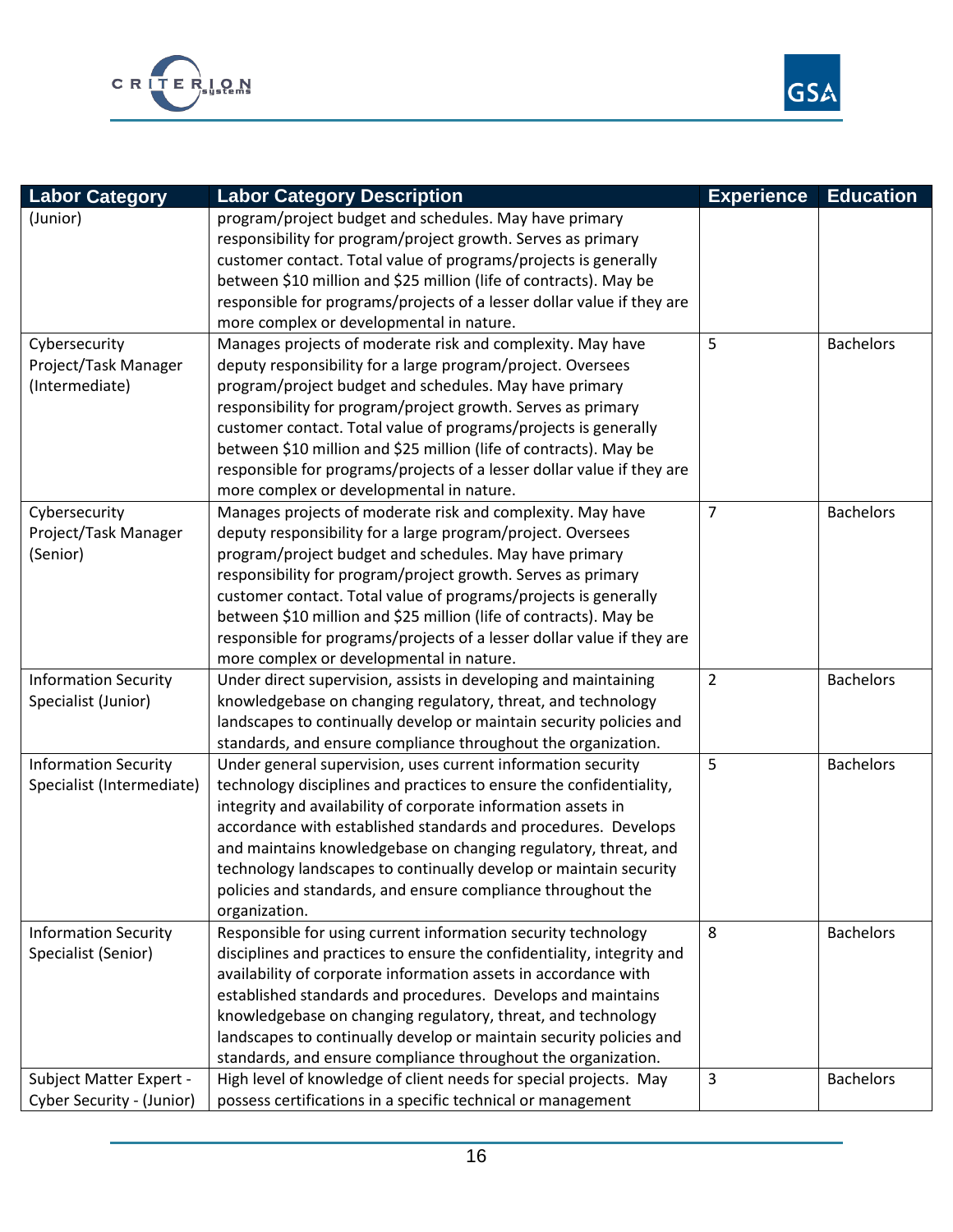



| <b>Labor Category</b>        | <b>Labor Category Description</b>                                    | <b>Experience</b> | <b>Education</b> |
|------------------------------|----------------------------------------------------------------------|-------------------|------------------|
|                              | discipline. Develops specifications for moderately complex           |                   |                  |
|                              | applications and business information systems.                       |                   |                  |
| Subject Matter Expert -      | An expert in the subject matter field. Provides high level systems   | 5                 | <b>Bachelors</b> |
| Cyber Security -             | analysis, design, integration, documentation, and implementation     |                   |                  |
| (Intermediate)               | advice on complex studies. Possesses certifications in a specific    |                   |                  |
|                              | technical or management discipline. Prepares and delivers senior     |                   |                  |
|                              | management presentations and briefings as required.                  |                   |                  |
| Subject Matter Expert -      | An expert in the subject matter field. Provides high level systems   | 8                 | <b>Bachelors</b> |
| Cyber Security - (Senior)    | analysis, design, integration, documentation, and implementation     |                   |                  |
|                              | advice on complex studies. Participates in a phases of study         |                   |                  |
|                              | development. Possesses certifications in a specific technical or     |                   |                  |
|                              | management discipline. Prepares and delivers senior management       |                   |                  |
|                              | presentations and briefings as required.                             |                   |                  |
| <b>Cybersecurity Network</b> | Designs and plans network communications systems. Provides           | $\overline{2}$    | <b>Bachelors</b> |
| Engineer (Junior)            | specifications and detailed schematics for network architecture.     |                   |                  |
|                              | Conducts cost/benefit analysis and provides specific detailed        |                   |                  |
|                              | information for hardware and software selection, implementation      |                   |                  |
|                              | techniques and tools for the most efficient solution to meet         |                   |                  |
|                              | business needs, including present and future capacity                |                   |                  |
|                              | requirements. Conducts testing of network design. Responsible for    |                   |                  |
|                              | monitoring network hardware operations to ensure properly set        |                   |                  |
|                              | configuration options. Plans implementation of enhancements and      |                   |                  |
|                              | upgrades to the network. Advises network users of hardware           |                   |                  |
|                              | requirements, configurations, and limitations. Maintains technical   |                   |                  |
|                              | expertise in all areas of network and computer hardware and          |                   |                  |
|                              | software interconnection and interfacing, such as routers,           |                   |                  |
|                              | multiplexers, firewalls, hubs, bridges, gateways, etc. Evaluates and |                   |                  |
|                              | reports on new communications technologies to enhance                |                   |                  |
|                              | capabilities of the network. May be assigned responsibility for the  |                   |                  |
|                              | management of the systems administration function, including         |                   |                  |
|                              | associated staff.                                                    |                   |                  |
|                              |                                                                      |                   |                  |
|                              | Works on assignments requiring considerable judgment and             |                   |                  |
|                              | initiative. Develops solutions to routine technical problems of      |                   |                  |
|                              | limited scope following detailed instructions. Work is supervised.   |                   |                  |
|                              | Bachelor's (or equivalent) with 0 - 2 yrs of experience.             |                   |                  |
| <b>Cybersecurity Network</b> | Designs and plans network communications systems. Provides           | 5                 | <b>Bachelors</b> |
| Engineer (Intermediate)      | specifications and detailed schematics for network architecture.     |                   |                  |
|                              | Conducts cost/benefit analysis and provides specific detailed        |                   |                  |
|                              | information for hardware and software selection, implementation      |                   |                  |
|                              | techniques and tools for the most efficient solution to meet         |                   |                  |
|                              | business needs, including present and future capacity                |                   |                  |
|                              | requirements. Conducts testing of network design. Responsible for    |                   |                  |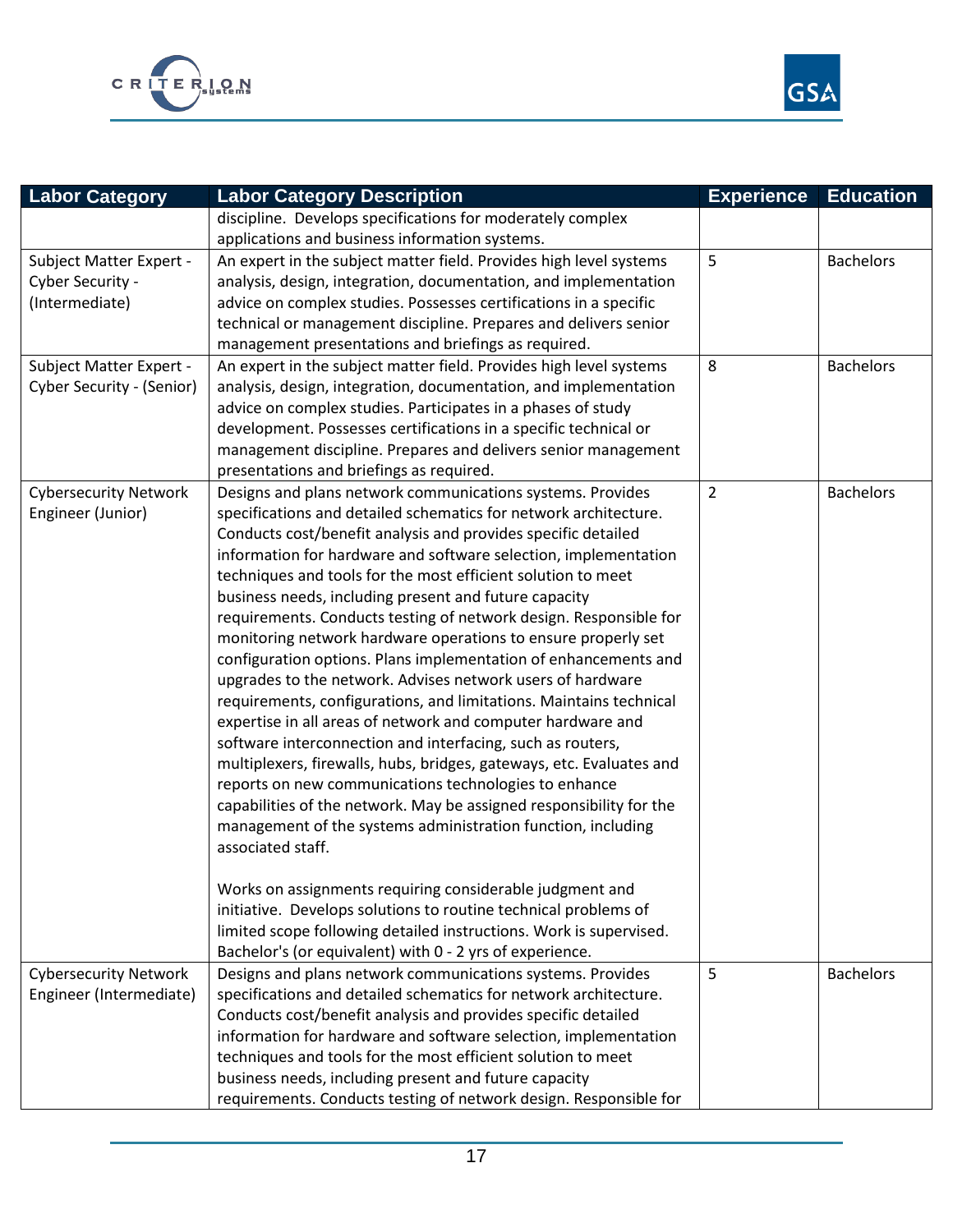



| <b>Labor Category</b>                             | <b>Labor Category Description</b>                                                                                                                                                                                                                                                                                                                                                                                                                                                                                                                                                                                                                                                                                                                                                                                                                                                                                                                                                                                                                                                                                                                                                                                                                                                                       | <b>Experience</b> | <b>Education</b> |
|---------------------------------------------------|---------------------------------------------------------------------------------------------------------------------------------------------------------------------------------------------------------------------------------------------------------------------------------------------------------------------------------------------------------------------------------------------------------------------------------------------------------------------------------------------------------------------------------------------------------------------------------------------------------------------------------------------------------------------------------------------------------------------------------------------------------------------------------------------------------------------------------------------------------------------------------------------------------------------------------------------------------------------------------------------------------------------------------------------------------------------------------------------------------------------------------------------------------------------------------------------------------------------------------------------------------------------------------------------------------|-------------------|------------------|
|                                                   | monitoring network hardware operations to ensure properly set<br>configuration options. Plans implementation of enhancements and<br>upgrades to the network. Advises network users of hardware<br>requirements, configurations, and limitations. Maintains technical<br>expertise in all areas of network and computer hardware and<br>software interconnection and interfacing, such as routers,<br>multiplexers, firewalls, hubs, bridges, gateways, etc. Evaluates and<br>reports on new communications technologies to enhance<br>capabilities of the network. May be assigned responsibility for the<br>management of the systems administration function, including<br>associated staff.                                                                                                                                                                                                                                                                                                                                                                                                                                                                                                                                                                                                          |                   |                  |
|                                                   | Career level with a complete understanding and wide application of<br>technical principles, theories and concepts. Working under only<br>general direction, provides technical solutions to a wide range of<br>difficult problems. Independently determines and develops<br>approach to solutions. Bachelor's (or equivalent) with 5 - 7 yrs of<br>experience, or a Master's and 3 to 5 yrs of experience.                                                                                                                                                                                                                                                                                                                                                                                                                                                                                                                                                                                                                                                                                                                                                                                                                                                                                              |                   |                  |
| <b>Cybersecurity Network</b><br>Engineer (Senior) | Designs and plans network communications systems. Provides<br>specifications and detailed schematics for network architecture.<br>Conducts cost/benefit analysis and provides specific detailed<br>information for hardware and software selection, implementation<br>techniques and tools for the most efficient solution to meet<br>business needs, including present and future capacity<br>requirements. Conducts testing of network design. Responsible for<br>monitoring network hardware operations to ensure properly set<br>configuration options. Plans implementation of enhancements and<br>upgrades to the network. Advises network users of hardware<br>requirements, configurations, and limitations. Maintains technical<br>expertise in all areas of network and computer hardware and<br>software interconnection and interfacing, such as routers,<br>multiplexers, firewalls, hubs, bridges, gateways, etc. Evaluates and<br>reports on new communications technologies to enhance<br>capabilities of the network. May be assigned responsibility for the<br>management of the systems administration function, including<br>associated staff.<br>Considered an emerging authority, who applies extensive technical<br>expertise. Develops technical solutions to complex problems. | 8                 | <b>Bachelors</b> |
|                                                   | Exercises considerable latitude in determining objectives and<br>approaches to assignment. Bachelor's (or equivalent) with 8 - 10 yrs<br>of experience, or a Master's with 6 - 8 yrs of experience.                                                                                                                                                                                                                                                                                                                                                                                                                                                                                                                                                                                                                                                                                                                                                                                                                                                                                                                                                                                                                                                                                                     |                   |                  |
| <b>Cybersecurity Technical</b>                    | Writes, rewrites and/or edits technical documents such as technical                                                                                                                                                                                                                                                                                                                                                                                                                                                                                                                                                                                                                                                                                                                                                                                                                                                                                                                                                                                                                                                                                                                                                                                                                                     | 1                 | <b>Bachelors</b> |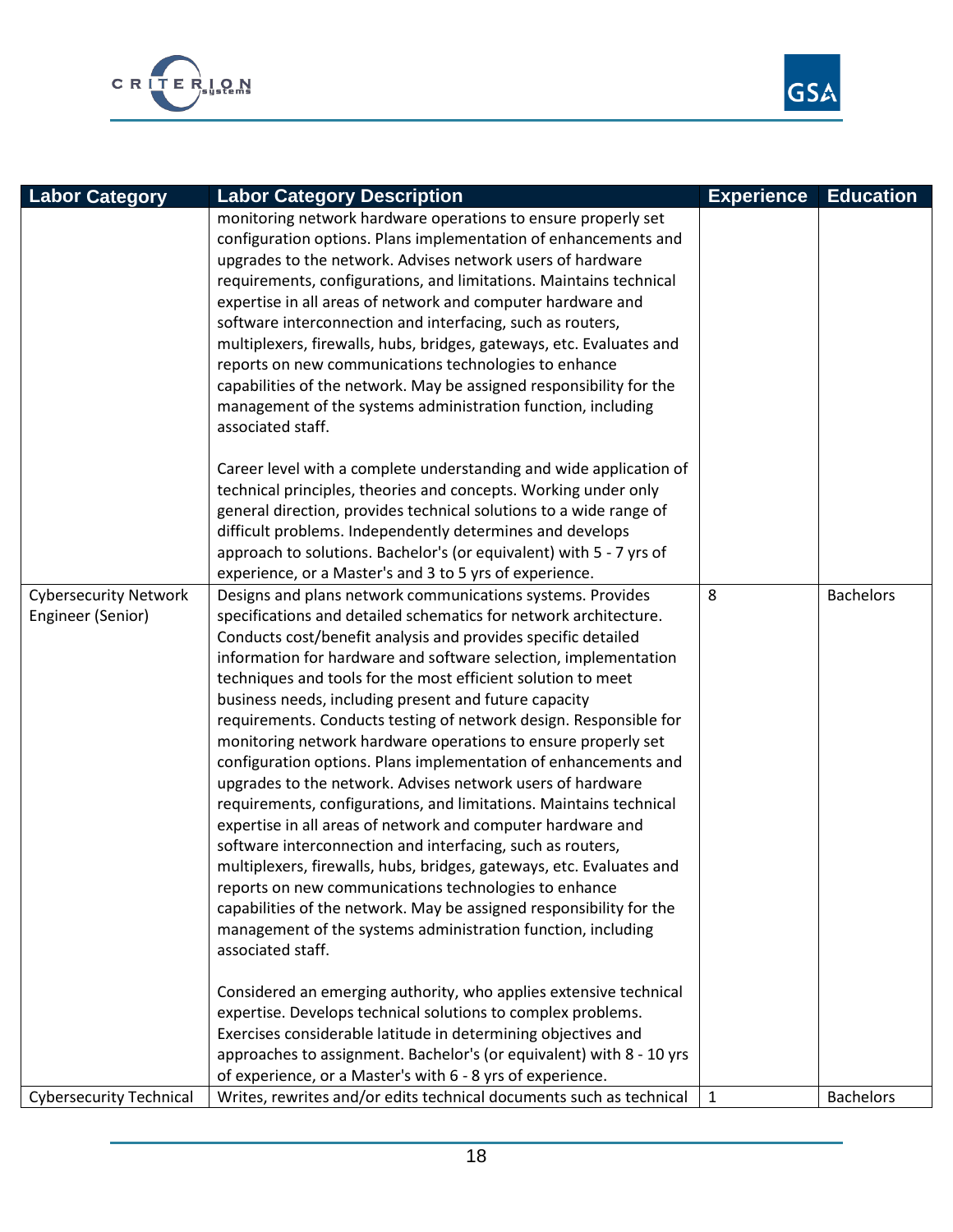



| <b>Labor Category</b>          | <b>Labor Category Description</b>                                        | <b>Experience</b> | <b>Education</b> |
|--------------------------------|--------------------------------------------------------------------------|-------------------|------------------|
| Writer (Junior)                | procedure manuals, user manuals, programming manuals, service            |                   |                  |
|                                | manuals, operational specifications, and related technical               |                   |                  |
|                                | publications to communicate clearly and effectively technical            |                   |                  |
|                                | specifications and instructions to a wide range of audiences.            |                   |                  |
|                                | Acquires subject knowledge by interviewing product developers,           |                   |                  |
|                                | observing performance of production methods, referring to                |                   |                  |
|                                | technical specifications, blueprints, engineering illustrations, and     |                   |                  |
|                                | trade journals. Oversees preparation of illustrative materials,          |                   |                  |
|                                | selecting drawings, sketches, diagrams and charts. Conducts quality      |                   |                  |
|                                | review of materials. Translates complex data into user-friendly text     |                   |                  |
|                                | for print and electronic publications, such as technical journals, user  |                   |                  |
|                                | and training manuals, government proposals, websites and                 |                   |                  |
|                                | podcasts. Gathers information through research, statistical reports      |                   |                  |
|                                | and interviews with technical staff. Develops cataloging systems,        |                   |                  |
|                                | and maintains records, files, electronic media and archiving of          |                   |                  |
|                                | information for publications. Assists in preparing material for          |                   |                  |
|                                | technical seminars and business forums. May be called upon to            |                   |                  |
|                                | assist in technical or business presentations in such meetings as        |                   |                  |
|                                | business or customer needs require. Selects or recommends use of         |                   |                  |
|                                | layouts, graphics, drawings, tables, exhibits, illustrations, charts, or |                   |                  |
|                                | storyboards to amplify or clarify publications objectives.               |                   |                  |
|                                |                                                                          |                   |                  |
|                                | Works on assignments requiring considerable judgment and                 |                   |                  |
|                                | initiative. Develops solutions to routine technical problems of          |                   |                  |
|                                | limited scope following detailed instructions. Work is supervised.       |                   |                  |
|                                | Bachelor's (or equivalent) with 0 - 2 years of experience.               |                   |                  |
| <b>Cybersecurity Technical</b> | Writes, rewrites and/or edits technical documents such as technical      | $\overline{2}$    | <b>Bachelors</b> |
| Writer (Intermediate)          | procedure manuals, user manuals, programming manuals, service            |                   |                  |
|                                | manuals, operational specifications, and related technical               |                   |                  |
|                                | publications to communicate clearly and effectively technical            |                   |                  |
|                                | specifications and instructions to a wide range of audiences.            |                   |                  |
|                                | Acquires subject knowledge by interviewing product developers,           |                   |                  |
|                                | observing performance of production methods, referring to                |                   |                  |
|                                | technical specifications, blueprints, engineering illustrations, and     |                   |                  |
|                                | trade journals. Oversees preparation of illustrative materials,          |                   |                  |
|                                | selecting drawings, sketches, diagrams and charts. Conducts quality      |                   |                  |
|                                | review of materials. Translates complex data into user-friendly text     |                   |                  |
|                                | for print and electronic publications, such as technical journals, user  |                   |                  |
|                                | and training manuals, government proposals, websites and                 |                   |                  |
|                                | podcasts. Gathers information through research, statistical reports      |                   |                  |
|                                | and interviews with technical staff. Develops cataloging systems,        |                   |                  |
|                                | and maintains records, files, electronic media and archiving of          |                   |                  |
|                                | information for publications. Assists in preparing material for          |                   |                  |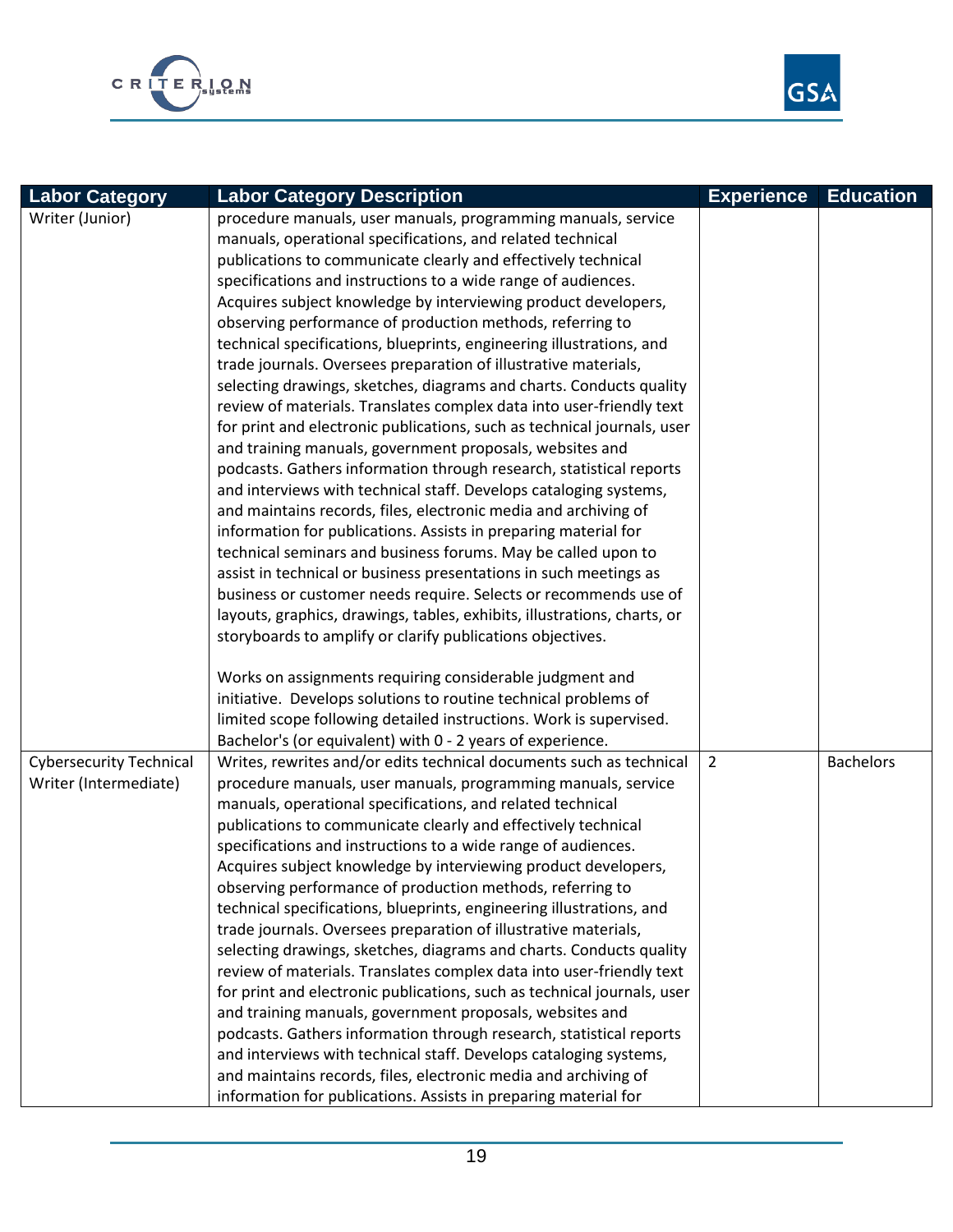



| <b>Labor Category</b>          | <b>Labor Category Description</b>                                                                                           | <b>Experience</b> | <b>Education</b> |
|--------------------------------|-----------------------------------------------------------------------------------------------------------------------------|-------------------|------------------|
|                                | technical seminars and business forums. May be called upon to                                                               |                   |                  |
|                                | assist in technical or business presentations in such meetings as                                                           |                   |                  |
|                                | business or customer needs require. Selects or recommends use of                                                            |                   |                  |
|                                | layouts, graphics, drawings, tables, exhibits, illustrations, charts, or                                                    |                   |                  |
|                                | storyboards to amplify or clarify publications objectives.                                                                  |                   |                  |
|                                | Experienced with frequent use and application of technical                                                                  |                   |                  |
|                                | standards, principles and theories. Works under general                                                                     |                   |                  |
|                                | supervision, providing solutions to technical problems of moderate                                                          |                   |                  |
|                                | scope/complexity. Bachelor's (or equivalent) with 2 - 4years of                                                             |                   |                  |
|                                | experience, or a Master's with 0-2 years of experience.                                                                     |                   |                  |
|                                | Writes, rewrites and/or edits technical documents such as technical                                                         | 5                 | <b>Bachelors</b> |
| <b>Cybersecurity Technical</b> |                                                                                                                             |                   |                  |
| Writer (Senior)                | procedure manuals, user manuals, programming manuals, service<br>manuals, operational specifications, and related technical |                   |                  |
|                                | publications to communicate clearly and effectively technical                                                               |                   |                  |
|                                | specifications and instructions to a wide range of audiences.                                                               |                   |                  |
|                                | Acquires subject knowledge by interviewing product developers,                                                              |                   |                  |
|                                | observing performance of production methods, referring to                                                                   |                   |                  |
|                                | technical specifications, blueprints, engineering illustrations, and                                                        |                   |                  |
|                                | trade journals. Oversees preparation of illustrative materials,                                                             |                   |                  |
|                                | selecting drawings, sketches, diagrams and charts. Conducts quality                                                         |                   |                  |
|                                | review of materials. Translates complex data into user-friendly text                                                        |                   |                  |
|                                | for print and electronic publications, such as technical journals, user                                                     |                   |                  |
|                                | and training manuals, government proposals, websites and                                                                    |                   |                  |
|                                | podcasts. Gathers information through research, statistical reports                                                         |                   |                  |
|                                | and interviews with technical staff. Develops cataloging systems,                                                           |                   |                  |
|                                | and maintains records, files, electronic media and archiving of                                                             |                   |                  |
|                                | information for publications. Assists in preparing material for                                                             |                   |                  |
|                                | technical seminars and business forums. May be called upon to                                                               |                   |                  |
|                                | assist in technical or business presentations in such meetings as                                                           |                   |                  |
|                                | business or customer needs require. Selects or recommends use of                                                            |                   |                  |
|                                | layouts, graphics, drawings, tables, exhibits, illustrations, charts, or                                                    |                   |                  |
|                                | storyboards to amplify or clarify publications objectives.                                                                  |                   |                  |
|                                |                                                                                                                             |                   |                  |
|                                | Career level with a complete understanding and wide application of                                                          |                   |                  |
|                                | technical principles, theories and concepts. Working under only                                                             |                   |                  |
|                                | general direction, provides technical solutions to a wide range of                                                          |                   |                  |
|                                | difficult problems. Independently determines and develops                                                                   |                   |                  |
|                                | approach to solutions. Bachelor's (or equivalent) with 5 - 7 years of                                                       |                   |                  |
|                                | experience, or a Master's and 3 to 5 years of experience.                                                                   |                   |                  |
| Systems Engineer -             | Using a holistic approach, designs, develops, evaluates and modifies                                                        | 5                 | <b>Bachelors</b> |
| Cyber Security - (Junior)      | end-to-end systems and systems-oriented products through their                                                              |                   |                  |
|                                | entire life cycle. Generates quantifiable requirements based on                                                             |                   |                  |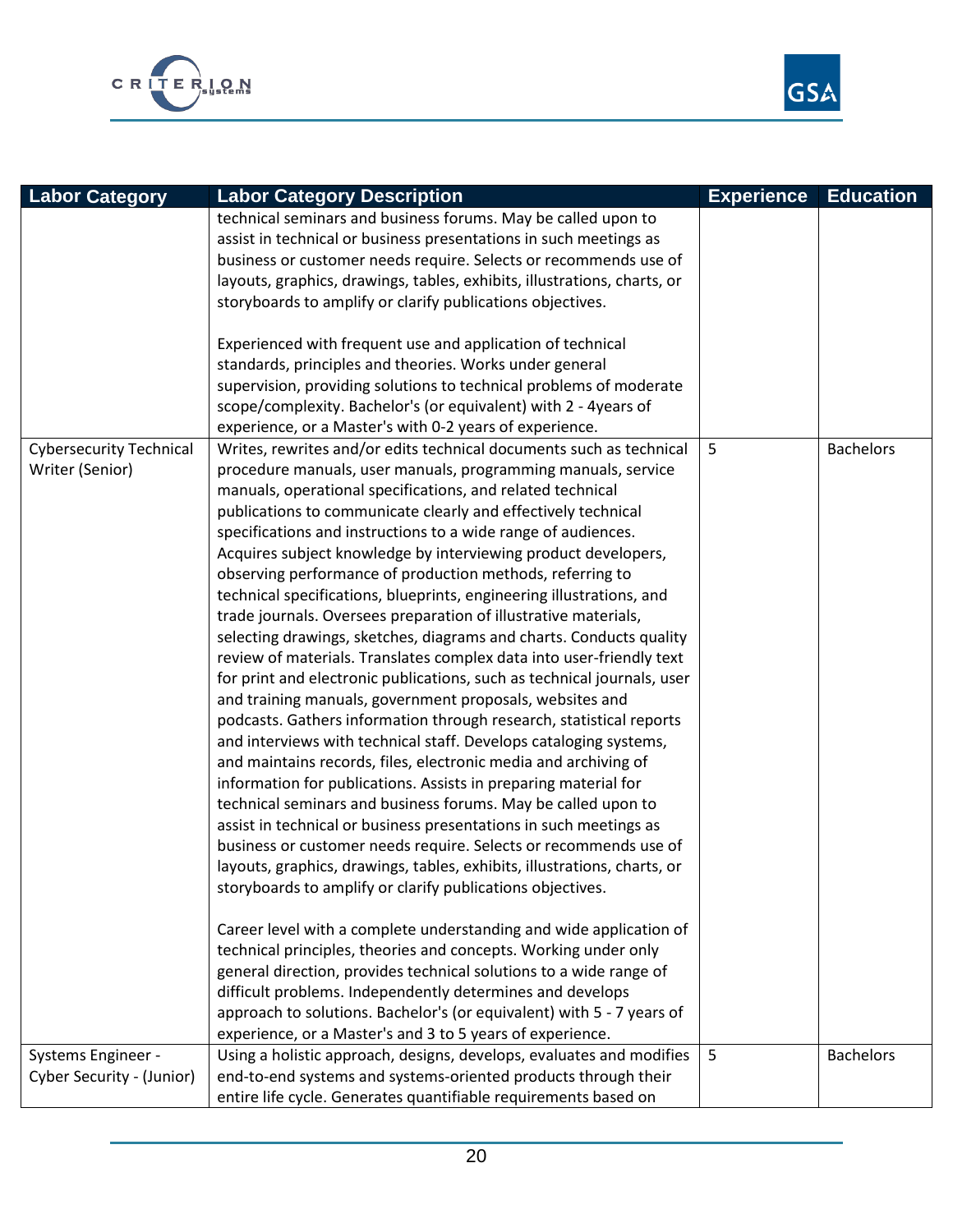



| <b>Labor Category</b> | <b>Labor Category Description</b>                                    | <b>Experience</b> | <b>Education</b> |
|-----------------------|----------------------------------------------------------------------|-------------------|------------------|
|                       | customer description, system planning and design, and acquisition    |                   |                  |
|                       | logistics. Ensures requirements comply with client requirements      |                   |                  |
|                       | and government standards through formal verification methods.        |                   |                  |
|                       | Translates high level product development strategies into system     |                   |                  |
|                       | requirement specifications and works with other engineering          |                   |                  |
|                       | disciplines to develop lower level detailed implementation           |                   |                  |
|                       | requirements. Establishes and coordinates development of             |                   |                  |
|                       | standards, practices, and procedures as related to the overall       |                   |                  |
|                       | product development. Designs interfaces and brings system            |                   |                  |
|                       | elements together so they work as a whole. Assesses performance      |                   |                  |
|                       | using evaluation criteria and technical performance measures.        |                   |                  |
|                       | Customer liaison and support for business development activities     |                   |                  |
|                       | and to understand and shape requirements. Participates in system     |                   |                  |
|                       | conceptual design and documentation of the design concepts.          |                   |                  |
|                       | Translates high level product development strategies into system     |                   |                  |
|                       | requirement specifications and works with multi-discipline           |                   |                  |
|                       | engineering teams to develop lower level detailed requirements.      |                   |                  |
|                       | Participates in design reviews of components (hardware and           |                   |                  |
|                       | software) to ensure applicability to the current system and          |                   |                  |
|                       | traceability of requirements through compliance verification and     |                   |                  |
|                       | validation. Generates system level requirements verification         |                   |                  |
|                       | procedures and customer acceptance test procedures. Reviews test     |                   |                  |
|                       | plans/procedures and ensures they meet the objectives of the         |                   |                  |
|                       | contractual requirements and participates in the testing process to  |                   |                  |
|                       | validate requirements.                                               |                   |                  |
|                       |                                                                      |                   |                  |
|                       | Career level with a complete understanding and wide application of   |                   |                  |
|                       | technical principles, theories and concepts. Working under only      |                   |                  |
|                       | general direction, provides technical solutions to a wide range of   |                   |                  |
|                       | difficult problems. Independently determines and develops            |                   |                  |
|                       | approach to solutions. Bachelor's (or equivalent) with 5 - 7 yrs of  |                   |                  |
|                       | experience, or a Master's and 3 to 5 yrs of experience.              |                   |                  |
| Systems Engineer -    | Using a holistic approach, designs, develops, evaluates and modifies | 7                 | <b>Bachelors</b> |
| Cyber Security -      | end-to-end systems and systems-oriented products through their       |                   |                  |
| (Intermediate)        | entire life cycle. Generates quantifiable requirements based on      |                   |                  |
|                       | customer description, system planning and design, and acquisition    |                   |                  |
|                       | logistics. Ensures requirements comply with client requirements      |                   |                  |
|                       | and government standards through formal verification methods.        |                   |                  |
|                       | Translates high level product development strategies into system     |                   |                  |
|                       | requirement specifications and works with other engineering          |                   |                  |
|                       | disciplines to develop lower level detailed implementation           |                   |                  |
|                       | requirements. Establishes and coordinates development of             |                   |                  |
|                       | standards, practices, and procedures as related to the overall       |                   |                  |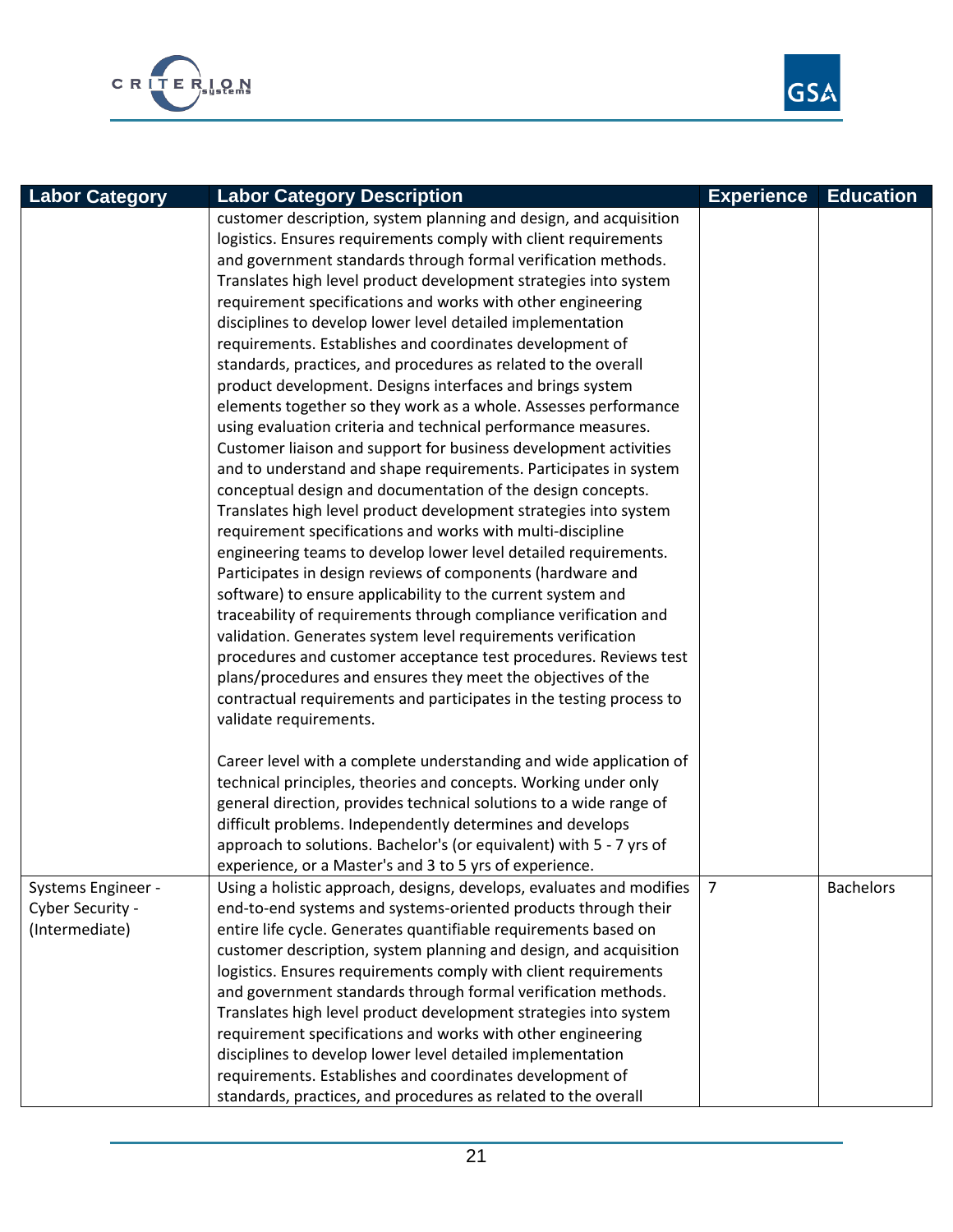



| <b>Labor Category</b>     | <b>Labor Category Description</b>                                    | <b>Experience</b> | <b>Education</b> |
|---------------------------|----------------------------------------------------------------------|-------------------|------------------|
|                           | product development. Designs interfaces and brings system            |                   |                  |
|                           | elements together so they work as a whole. Assesses performance      |                   |                  |
|                           | using evaluation criteria and technical performance measures.        |                   |                  |
|                           | Customer liaison and support for business development activities     |                   |                  |
|                           | and to understand and shape requirements. Participates in system     |                   |                  |
|                           | conceptual design and documentation of the design concepts.          |                   |                  |
|                           | Translates high level product development strategies into system     |                   |                  |
|                           | requirement specifications and works with multi-discipline           |                   |                  |
|                           | engineering teams to develop lower level detailed requirements.      |                   |                  |
|                           | Participates in design reviews of components (hardware and           |                   |                  |
|                           | software) to ensure applicability to the current system and          |                   |                  |
|                           | traceability of requirements through compliance verification and     |                   |                  |
|                           | validation. Generates system level requirements verification         |                   |                  |
|                           | procedures and customer acceptance test procedures. Reviews test     |                   |                  |
|                           | plans/procedures and ensures they meet the objectives of the         |                   |                  |
|                           | contractual requirements and participates in the testing process to  |                   |                  |
|                           | validate requirements.                                               |                   |                  |
|                           |                                                                      |                   |                  |
|                           | Career level with a complete understanding and wide application of   |                   |                  |
|                           | technical principles, theories and concepts. Working under only      |                   |                  |
|                           | general direction, provides technical solutions to a wide range of   |                   |                  |
|                           | difficult problems. Independently determines and develops            |                   |                  |
|                           | approach to solutions. Bachelor's (or equivalent) with 5 - 7 yrs of  |                   |                  |
|                           | experience, or a Master's and 3 to 5 yrs of experience.              |                   |                  |
| Systems Engineer -        | Using a holistic approach, designs, develops, evaluates and modifies | 8                 | <b>Bachelors</b> |
| Cyber Security - (Senior) | end-to-end systems and systems-oriented products through their       |                   |                  |
|                           | entire life cycle. Generates quantifiable requirements based on      |                   |                  |
|                           | customer description, system planning and design, and acquisition    |                   |                  |
|                           | logistics. Ensures requirements comply with client requirements      |                   |                  |
|                           | and government standards through formal verification methods.        |                   |                  |
|                           | Translates high level product development strategies into system     |                   |                  |
|                           | requirement specifications and works with other engineering          |                   |                  |
|                           | disciplines to develop lower level detailed implementation           |                   |                  |
|                           | requirements. Establishes and coordinates development of             |                   |                  |
|                           | standards, practices, and procedures as related to the overall       |                   |                  |
|                           | product development. Designs interfaces and brings system            |                   |                  |
|                           | elements together so they work as a whole. Assesses performance      |                   |                  |
|                           | using evaluation criteria and technical performance measures.        |                   |                  |
|                           | Customer liaison and support for business development activities     |                   |                  |
|                           | and to understand and shape requirements. Participates in system     |                   |                  |
|                           | conceptual design and documentation of the design concepts.          |                   |                  |
|                           | Translates high level product development strategies into system     |                   |                  |
|                           | requirement specifications and works with multi-discipline           |                   |                  |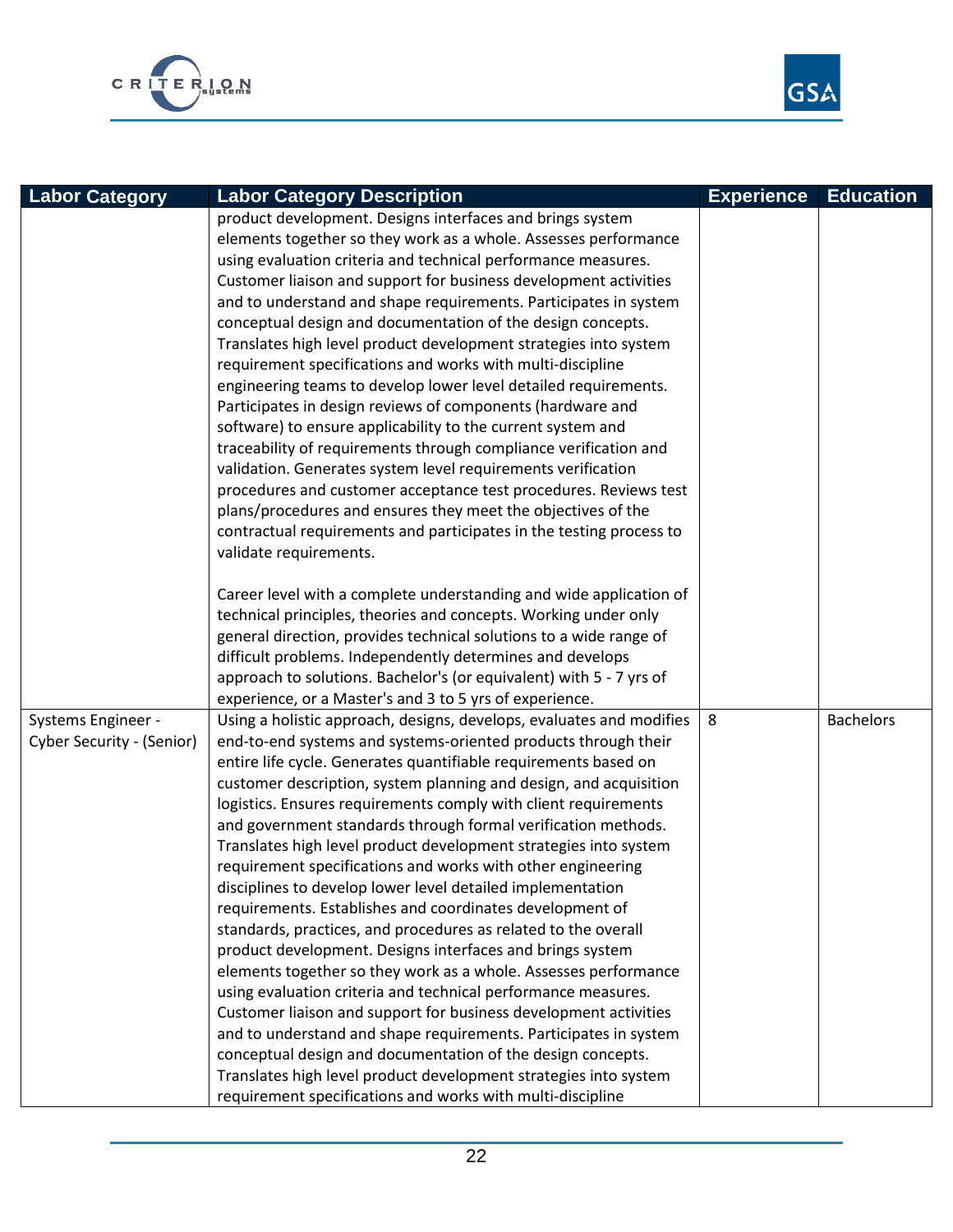



| <b>Labor Category</b>       | <b>Labor Category Description</b>                                                                                                   | <b>Experience</b> | <b>Education</b> |
|-----------------------------|-------------------------------------------------------------------------------------------------------------------------------------|-------------------|------------------|
|                             | engineering teams to develop lower level detailed requirements.                                                                     |                   |                  |
|                             | Participates in design reviews of components (hardware and                                                                          |                   |                  |
|                             | software) to ensure applicability to the current system and                                                                         |                   |                  |
|                             | traceability of requirements through compliance verification and                                                                    |                   |                  |
|                             | validation. Generates system level requirements verification                                                                        |                   |                  |
|                             | procedures and customer acceptance test procedures. Reviews test                                                                    |                   |                  |
|                             | plans/procedures and ensures they meet the objectives of the                                                                        |                   |                  |
|                             | contractual requirements and participates in the testing process to                                                                 |                   |                  |
|                             | validate requirements.                                                                                                              |                   |                  |
|                             | Considered an emerging authority, who applies extensive technical                                                                   |                   |                  |
|                             | expertise. Develops technical solutions to complex problems.                                                                        |                   |                  |
|                             | Exercises considerable latitude in determining objectives and                                                                       |                   |                  |
|                             | approaches to assignment. Bachelor's (or equivalent) with 8 - 10 yrs                                                                |                   |                  |
|                             | of experience, or a Master's with 6 - 8 yrs of experience.                                                                          |                   |                  |
| <b>Cybersecurity System</b> | Maintains smooth operation of multi-user computer systems,                                                                          | $\overline{2}$    | <b>Bachelors</b> |
| Administrator (Junior)      | including coordination with network engineers. Monitors and                                                                         |                   |                  |
|                             | manages system resources, including CPU usage, disk usage, and                                                                      |                   |                  |
|                             | response times to maintain operating efficiency. Performs systems                                                                   |                   |                  |
|                             | security administration functions, including creating user profiles                                                                 |                   |                  |
|                             | and accounts. Other duties may include setting up administrator                                                                     |                   |                  |
|                             | accounts, maintaining system documentation, tuning system                                                                           |                   |                  |
|                             | performance, installing system wide software and allocating mass                                                                    |                   |                  |
|                             | storage space. Interacts with users and evaluates vendor products.                                                                  |                   |                  |
|                             | Makes recommendations to purchase hardware and software,                                                                            |                   |                  |
|                             | coordinates installation and provides backup recovery. Develops                                                                     |                   |                  |
|                             | and monitors policies and standards for allocation related to the                                                                   |                   |                  |
|                             | use of computing resources. May be assigned responsibility for less                                                                 |                   |                  |
|                             | experienced staff.                                                                                                                  |                   |                  |
|                             |                                                                                                                                     |                   |                  |
|                             | Experienced with frequent use and application of technical                                                                          |                   |                  |
|                             | standards, principles and theories. Works under general                                                                             |                   |                  |
|                             | supervision, providing solutions to technical problems of moderate<br>scope/complexity. Bachelor's (or equivalent) with 2 - 4yrs of |                   |                  |
|                             |                                                                                                                                     |                   |                  |
| <b>Cybersecurity System</b> | experience, or a Master's with 0-2 yrs of experience.<br>Maintains smooth operation of multi-user computer systems,                 | 5                 | <b>Bachelors</b> |
| Administrator               | including coordination with network engineers. Monitors and                                                                         |                   |                  |
| (Intermediate)              | manages system resources, including CPU usage, disk usage, and                                                                      |                   |                  |
|                             | response times to maintain operating efficiency. Performs systems                                                                   |                   |                  |
|                             | security administration functions, including creating user profiles                                                                 |                   |                  |
|                             | and accounts. Other duties may include setting up administrator                                                                     |                   |                  |
|                             | accounts, maintaining system documentation, tuning system                                                                           |                   |                  |
|                             | performance, installing system wide software and allocating mass                                                                    |                   |                  |
|                             |                                                                                                                                     |                   |                  |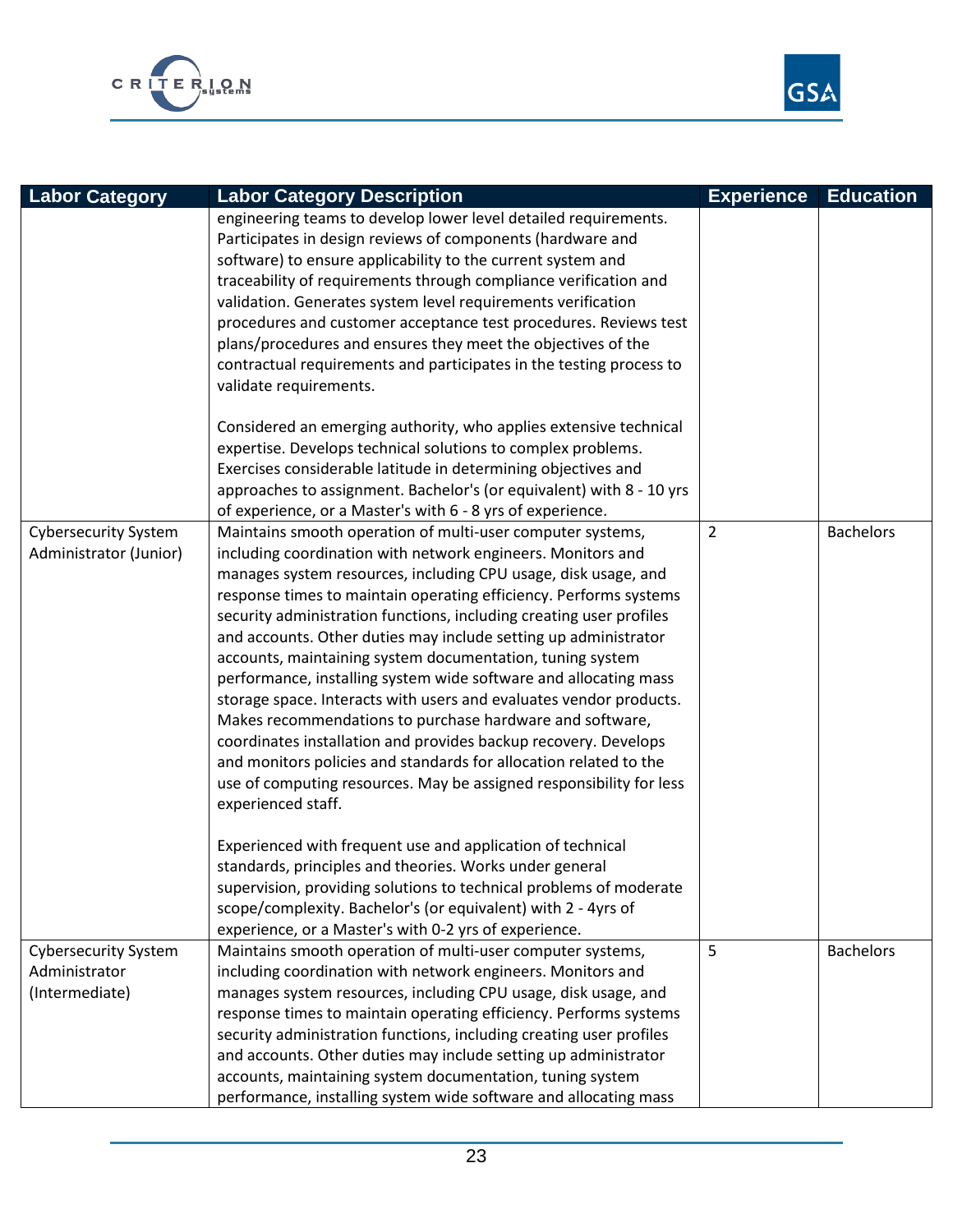



| <b>Labor Category</b>                                 | <b>Labor Category Description</b>                                                                                                                                                                                                                                                                                                                                                                                                                                                                                                                                                                                                                                                                                                                                                                                                                                                                                                                                                       | <b>Experience</b> | <b>Education</b> |
|-------------------------------------------------------|-----------------------------------------------------------------------------------------------------------------------------------------------------------------------------------------------------------------------------------------------------------------------------------------------------------------------------------------------------------------------------------------------------------------------------------------------------------------------------------------------------------------------------------------------------------------------------------------------------------------------------------------------------------------------------------------------------------------------------------------------------------------------------------------------------------------------------------------------------------------------------------------------------------------------------------------------------------------------------------------|-------------------|------------------|
|                                                       | storage space. Interacts with users and evaluates vendor products.<br>Makes recommendations to purchase hardware and software,<br>coordinates installation and provides backup recovery. Develops<br>and monitors policies and standards for allocation related to the<br>use of computing resources. May be assigned responsibility for less<br>experienced staff.                                                                                                                                                                                                                                                                                                                                                                                                                                                                                                                                                                                                                     |                   |                  |
|                                                       | Career level with a complete understanding and wide application of<br>technical principles, theories and concepts. Working under only<br>general direction, provides technical solutions to a wide range of<br>difficult problems. Independently determines and develops<br>approach to solutions. Bachelor's (or equivalent) with 5 - 7 yrs of<br>experience, or a Master's and 3 to 5 yrs of experience.                                                                                                                                                                                                                                                                                                                                                                                                                                                                                                                                                                              |                   |                  |
| <b>Cybersecurity System</b><br>Administrator (Senior) | Maintains smooth operation of multi-user computer systems,<br>including coordination with network engineers. Monitors and<br>manages system resources, including CPU usage, disk usage, and<br>response times to maintain operating efficiency. Performs systems<br>security administration functions, including creating user profiles<br>and accounts. Other duties may include setting up administrator<br>accounts, maintaining system documentation, tuning system<br>performance, installing system wide software and allocating mass<br>storage space. Interacts with users and evaluates vendor products.<br>Makes recommendations to purchase hardware and software,<br>coordinates installation and provides backup recovery. Develops<br>and monitors policies and standards for allocation related to the<br>use of computing resources. May be assigned responsibility for less<br>experienced staff.<br>Considered an emerging authority, who applies extensive technical | 8                 | <b>Bachelors</b> |
|                                                       | expertise. Develops technical solutions to complex problems.<br>Exercises considerable latitude in determining objectives and<br>approaches to assignment. Bachelor's (or equivalent) with 8 - 10 yrs<br>of experience, or a Master's with 6 - 8 yrs of experience.                                                                                                                                                                                                                                                                                                                                                                                                                                                                                                                                                                                                                                                                                                                     |                   |                  |
| <b>Cybersecurity Architect</b><br>(Junior)            | Ensures that the stakeholder security requirements necessary to<br>protect the organization's mission and business processes are<br>adequately addressed in all aspects of enterprise architecture<br>including reference models, segment and solution architectures,                                                                                                                                                                                                                                                                                                                                                                                                                                                                                                                                                                                                                                                                                                                   | $\overline{2}$    | <b>Bachelors</b> |
|                                                       | and the resulting systems supporting those missions and business<br>processes. Ensures that acquired or developed system(s) and<br>architecture(s) are consistent with organization's cybersecurity<br>architecture guidelines. Defines and documents how the<br>implementation of a new system or new interfaces between<br>systems impacts the security posture of the current environment.                                                                                                                                                                                                                                                                                                                                                                                                                                                                                                                                                                                           |                   |                  |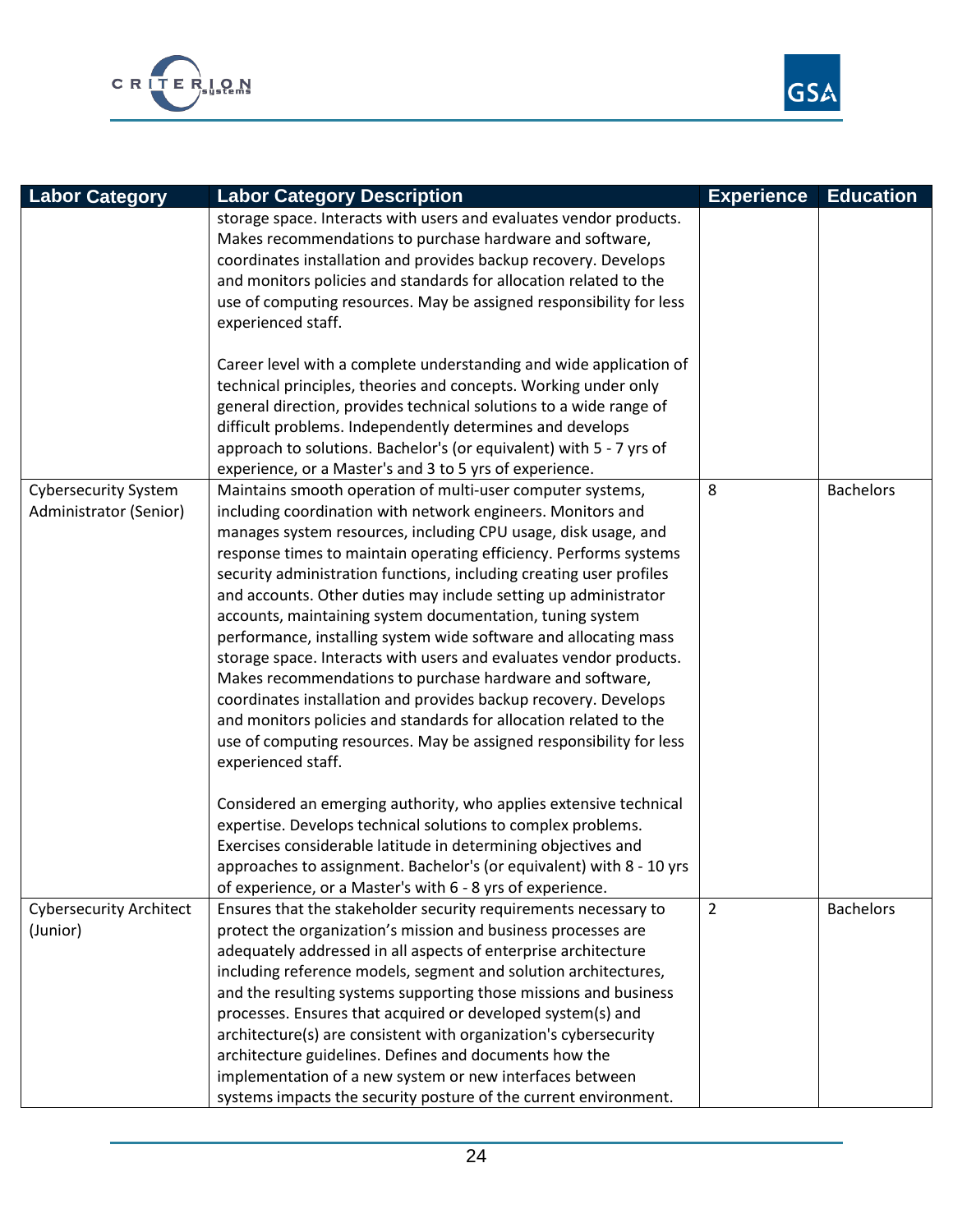



| <b>Labor Category</b>                            | <b>Labor Category Description</b>                                                                                                                                                                                                                                                                                                                                                                                                                                                                                                                                                                                                                                                                                                                                                                                                                                                                                                                                                                                                                                                                                                                                                                                                                                                                  | <b>Experience</b> | <b>Education</b> |
|--------------------------------------------------|----------------------------------------------------------------------------------------------------------------------------------------------------------------------------------------------------------------------------------------------------------------------------------------------------------------------------------------------------------------------------------------------------------------------------------------------------------------------------------------------------------------------------------------------------------------------------------------------------------------------------------------------------------------------------------------------------------------------------------------------------------------------------------------------------------------------------------------------------------------------------------------------------------------------------------------------------------------------------------------------------------------------------------------------------------------------------------------------------------------------------------------------------------------------------------------------------------------------------------------------------------------------------------------------------|-------------------|------------------|
|                                                  | Analyzes candidate architectures, allocates security services, and<br>selects security mechanisms. Evaluates security architectures and<br>designs to determine the adequacy of security design and<br>architecture proposed or provided in response to requirements<br>contained in acquisition documents. Determines the protection<br>needs (i.e., security controls) for the information system(s) and<br>network(s) and documents appropriately. Translates proposed<br>capabilities into technical requirements. Performs security reviews,<br>identify gaps in security architecture, and develop a security risk<br>management plan. Provides input to the Risk Management<br>Framework process activities and related documentation (e.g.,<br>system life-cycle support plans, concept of operations, operational<br>procedures, and maintenance training materials). Document sand<br>addresses organization's information security, cybersecurity<br>architecture, and systems security engineering requirements<br>throughout the acquisition life cycle. Writes detailed functional<br>specifications that document the security architecture development<br>process.                                                                                                                 |                   |                  |
|                                                  | Experienced with frequent use and application of technical<br>standards, principles and theories. Works under general<br>supervision, providing solutions to technical problems of moderate<br>scope/complexity. Bachelor's (or equivalent) with 2 - 4yrs of<br>experience, or a Master's with 0-2 yrs of experience.                                                                                                                                                                                                                                                                                                                                                                                                                                                                                                                                                                                                                                                                                                                                                                                                                                                                                                                                                                              |                   |                  |
| <b>Cybersecurity Architect</b><br>(Intermediate) | Ensures that the stakeholder security requirements necessary to<br>protect the organization's mission and business processes are<br>adequately addressed in all aspects of enterprise architecture<br>including reference models, segment and solution architectures,<br>and the resulting systems supporting those missions and business<br>processes. Ensures that acquired or developed system(s) and<br>architecture(s) are consistent with organization's cybersecurity<br>architecture guidelines. Defines and documents how the<br>implementation of a new system or new interfaces between<br>systems impacts the security posture of the current environment.<br>Analyzes candidate architectures, allocates security services, and<br>selects security mechanisms. Evaluates security architectures and<br>designs to determine the adequacy of security design and<br>architecture proposed or provided in response to requirements<br>contained in acquisition documents. Determines the protection<br>needs (i.e., security controls) for the information system(s) and<br>network(s) and documents appropriately. Translates proposed<br>capabilities into technical requirements. Performs security reviews,<br>identify gaps in security architecture, and develop a security risk | 5                 | <b>Bachelors</b> |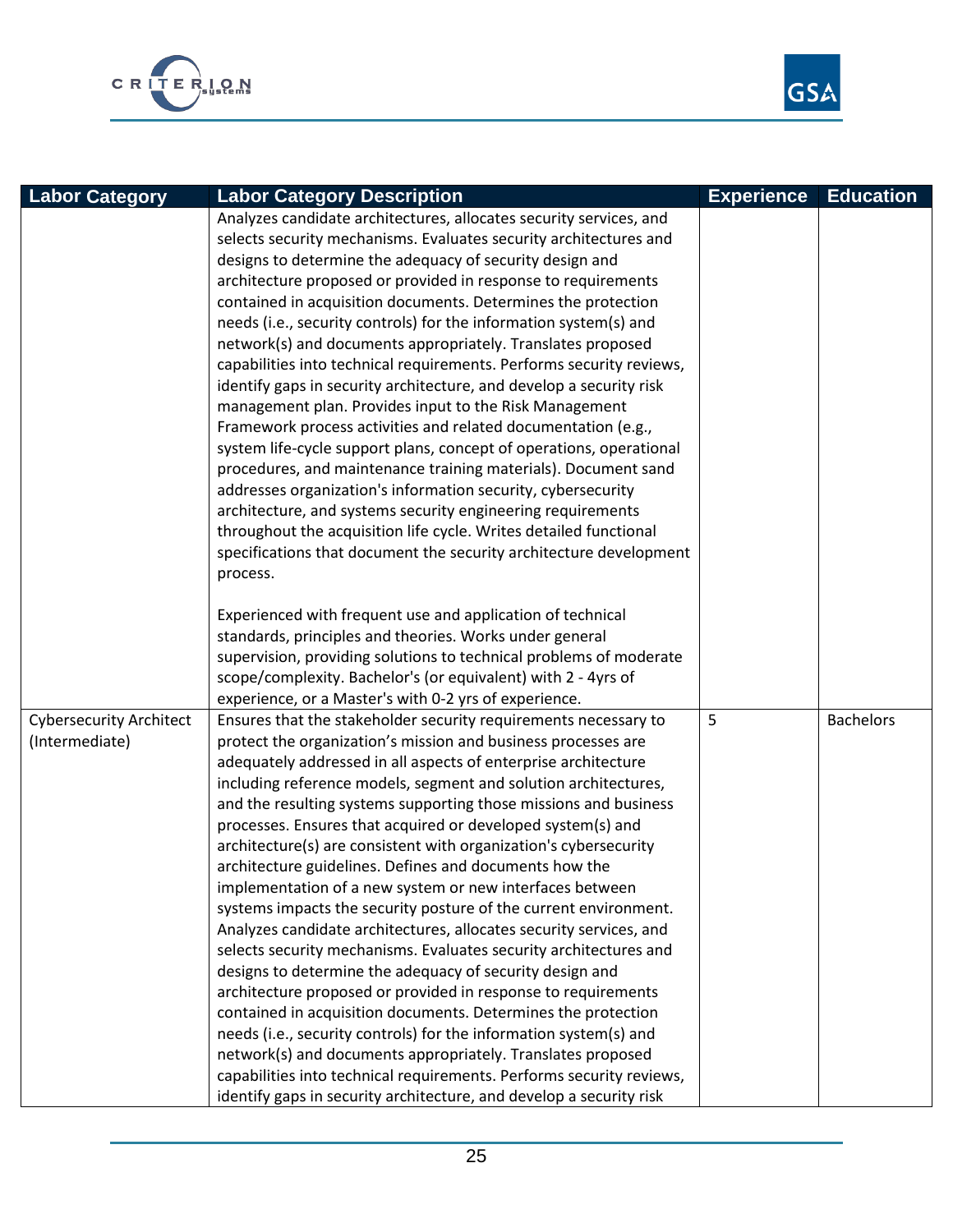



| <b>Labor Category</b>          | <b>Labor Category Description</b>                                    | <b>Experience</b> | <b>Education</b> |
|--------------------------------|----------------------------------------------------------------------|-------------------|------------------|
|                                | management plan. Provides input to the Risk Management               |                   |                  |
|                                | Framework process activities and related documentation (e.g.,        |                   |                  |
|                                | system life-cycle support plans, concept of operations, operational  |                   |                  |
|                                | procedures, and maintenance training materials). Document sand       |                   |                  |
|                                | addresses organization's information security, cybersecurity         |                   |                  |
|                                | architecture, and systems security engineering requirements          |                   |                  |
|                                | throughout the acquisition life cycle. Writes detailed functional    |                   |                  |
|                                | specifications that document the security architecture development   |                   |                  |
|                                | process.                                                             |                   |                  |
|                                |                                                                      |                   |                  |
|                                | Career level with a complete understanding and wide application of   |                   |                  |
|                                | technical principles, theories and concepts. Working under only      |                   |                  |
|                                | general direction, provides technical solutions to a wide range of   |                   |                  |
|                                | difficult problems. Independently determines and develops            |                   |                  |
|                                | approach to solutions. Bachelor's (or equivalent) with 5 - 7 yrs of  |                   |                  |
|                                | experience, or a Master's and 3 to 5 yrs of experience.              |                   |                  |
| <b>Cybersecurity Architect</b> | Ensures that the stakeholder security requirements necessary to      | 10                | <b>Bachelors</b> |
| (Senior)                       | protect the organization's mission and business processes are        |                   |                  |
|                                | adequately addressed in all aspects of enterprise architecture       |                   |                  |
|                                | including reference models, segment and solution architectures,      |                   |                  |
|                                | and the resulting systems supporting those missions and business     |                   |                  |
|                                | processes. Ensures that acquired or developed system(s) and          |                   |                  |
|                                | architecture(s) are consistent with organization's cybersecurity     |                   |                  |
|                                | architecture guidelines. Defines and documents how the               |                   |                  |
|                                | implementation of a new system or new interfaces between             |                   |                  |
|                                | systems impacts the security posture of the current environment.     |                   |                  |
|                                | Analyzes candidate architectures, allocates security services, and   |                   |                  |
|                                | selects security mechanisms. Evaluates security architectures and    |                   |                  |
|                                | designs to determine the adequacy of security design and             |                   |                  |
|                                | architecture proposed or provided in response to requirements        |                   |                  |
|                                | contained in acquisition documents. Determines the protection        |                   |                  |
|                                | needs (i.e., security controls) for the information system(s) and    |                   |                  |
|                                | network(s) and documents appropriately. Translates proposed          |                   |                  |
|                                | capabilities into technical requirements. Performs security reviews, |                   |                  |
|                                | identify gaps in security architecture, and develop a security risk  |                   |                  |
|                                | management plan. Provides input to the Risk Management               |                   |                  |
|                                | Framework process activities and related documentation (e.g.,        |                   |                  |
|                                | system life-cycle support plans, concept of operations, operational  |                   |                  |
|                                | procedures, and maintenance training materials). Document sand       |                   |                  |
|                                | addresses organization's information security, cybersecurity         |                   |                  |
|                                | architecture, and systems security engineering requirements          |                   |                  |
|                                | throughout the acquisition life cycle. Writes detailed functional    |                   |                  |
|                                | specifications that document the security architecture development   |                   |                  |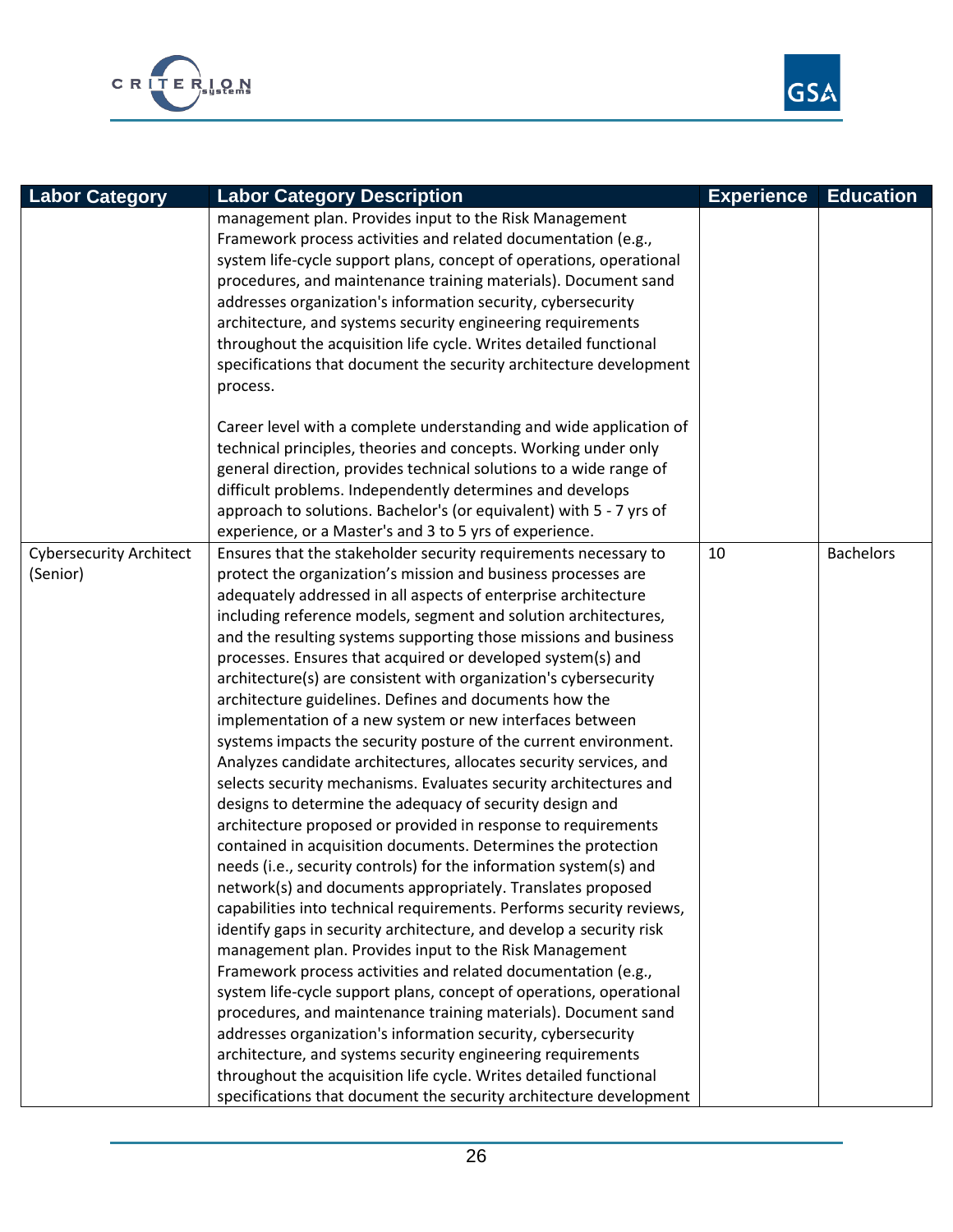



| <b>Labor Category</b>         | <b>Labor Category Description</b>                                      | <b>Experience</b> | <b>Education</b> |
|-------------------------------|------------------------------------------------------------------------|-------------------|------------------|
|                               | process.                                                               |                   |                  |
|                               |                                                                        |                   |                  |
|                               | Considered a recognized authority within the company. Works on         |                   |                  |
|                               | unusually complex technical problems and provides solutions which      |                   |                  |
|                               | are highly innovative. Determines and pursues courses of action        |                   |                  |
|                               | necessary to obtain desired results. Bachelor's (or equivalent) with   |                   |                  |
|                               | 10 - 12 yrs of experience or a Master's with 8 - 10 yrs of experience. |                   |                  |
| <b>Cybersecurity Engineer</b> | Monitor, analyze, and detect Cyber events and incidents within         | $\overline{2}$    | <b>Bachelors</b> |
| (Junior)                      | information systems and networks under general supervision. Assist     |                   |                  |
|                               | with integrated, dynamic Cyberdefense, coordinate and maintain         |                   |                  |
|                               | security toolsets to support organizations' continuous monitoring      |                   |                  |
|                               | and ongoing authorization programs, establish a framework by           |                   |                  |
|                               | which cyber risk can be measured and quantified in the                 |                   |                  |
|                               | marketplace. Determines security requirements by evaluating            |                   |                  |
|                               | business strategies and requirements; researching information          |                   |                  |
|                               | security standards; conducting system security and vulnerability       |                   |                  |
|                               | analyses and risk assessments; studying architecture/platform;         |                   |                  |
|                               | identifying integration issues; preparing cost estimates. Implements   |                   |                  |
|                               | security systems by specifying intrusion detection methodologies       |                   |                  |
|                               | and equipment; directing equipment and software installation and       |                   |                  |
|                               | calibration; preparing preventive and reactive measures; creating,     |                   |                  |
|                               | transmitting, and maintaining keys; providing technical support;       |                   |                  |
|                               | completing documentation. Verifies security systems by developing      |                   |                  |
|                               | and implementing test scripts. Maintains security by monitoring        |                   |                  |
|                               | and ensuring compliance to standards, policies, and procedures;        |                   |                  |
|                               | conducting incident response analyses; developing and conducting       |                   |                  |
|                               | training programs. Responsible for the design, development,            |                   |                  |
|                               | implementation, and integration of a DoD IA architectures, systems,    |                   |                  |
|                               | or system components for use within computing, network, and            |                   |                  |
|                               | enclave environments. Ensure that the architecture and design of       |                   |                  |
|                               | development and operational systems are functional and secure.         |                   |                  |
|                               | This include designs for program of record systems and special         |                   |                  |
|                               | purpose processing nodes with platform IT interconnectivity.           |                   |                  |
|                               |                                                                        |                   |                  |
|                               | Experienced with frequent use and application of technical             |                   |                  |
|                               | standards, principles and theories. Works under general                |                   |                  |
|                               | supervision, providing solutions to technical problems of moderate     |                   |                  |
|                               | scope/complexity. Bachelor's (or equivalent) with 2 - 4yrs of          |                   |                  |
|                               | experience, or a Master's with 0-2 yrs of experience.                  |                   |                  |
| <b>Cybersecurity Engineer</b> | Monitor, analyze, and detect Cyber events and incidents within         | 8                 | <b>Bachelors</b> |
| (Intermediate)                | information systems and networks under general supervision. Assist     |                   |                  |
|                               | with integrated, dynamic Cyberdefense, coordinate and maintain         |                   |                  |
|                               | security toolsets to support organizations' continuous monitoring      |                   |                  |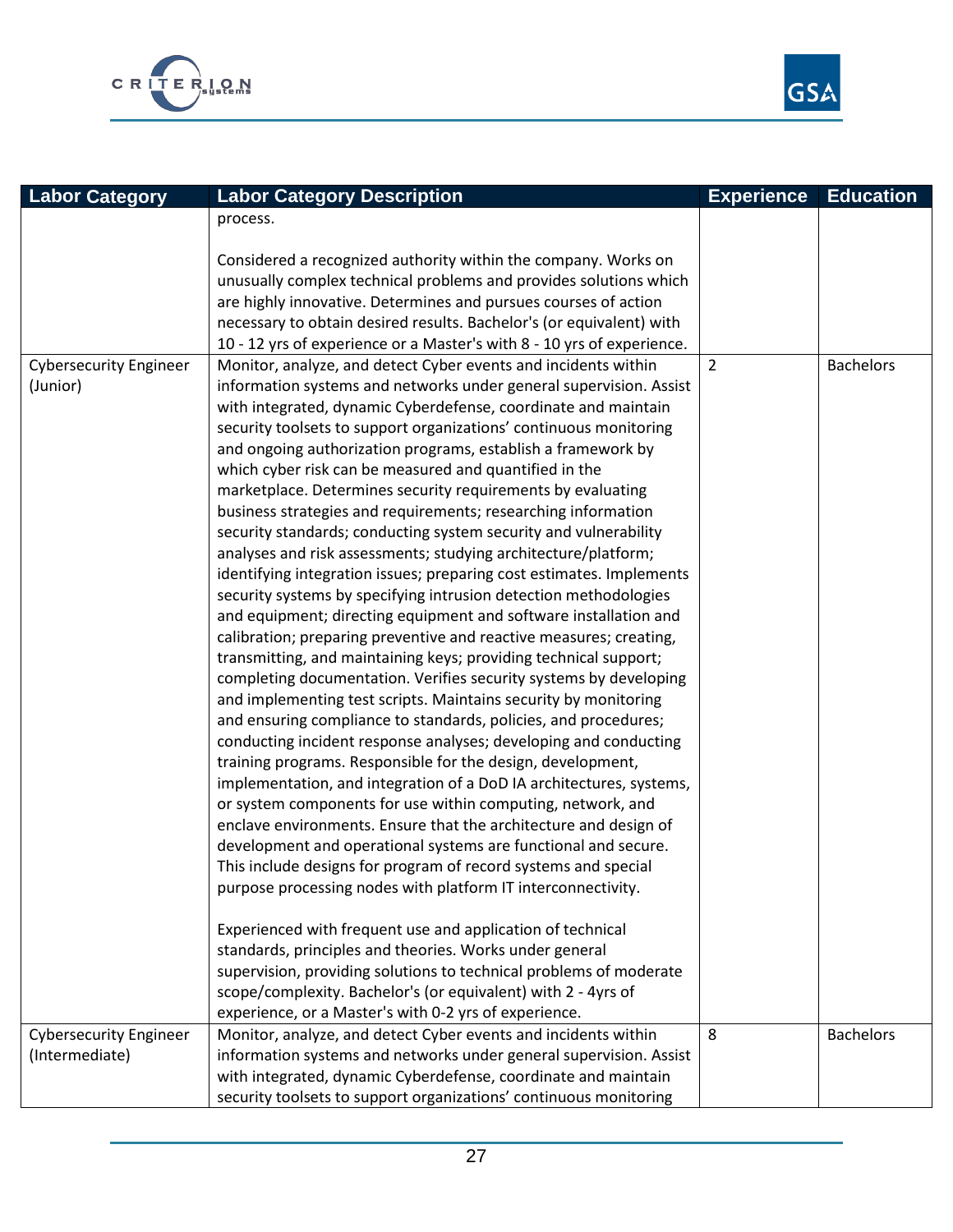



| <b>Labor Category</b>         | <b>Labor Category Description</b>                                                                                                | <b>Experience</b> | <b>Education</b> |
|-------------------------------|----------------------------------------------------------------------------------------------------------------------------------|-------------------|------------------|
|                               | and ongoing authorization programs, establish a framework by                                                                     |                   |                  |
|                               | which cyber risk can be measured and quantified in the                                                                           |                   |                  |
|                               | marketplace. Determines security requirements by evaluating                                                                      |                   |                  |
|                               | business strategies and requirements; researching information                                                                    |                   |                  |
|                               | security standards; conducting system security and vulnerability                                                                 |                   |                  |
|                               | analyses and risk assessments; studying architecture/platform;                                                                   |                   |                  |
|                               | identifying integration issues; preparing cost estimates. Implements                                                             |                   |                  |
|                               | security systems by specifying intrusion detection methodologies                                                                 |                   |                  |
|                               | and equipment; directing equipment and software installation and                                                                 |                   |                  |
|                               | calibration; preparing preventive and reactive measures; creating,                                                               |                   |                  |
|                               | transmitting, and maintaining keys; providing technical support;                                                                 |                   |                  |
|                               | completing documentation. Verifies security systems by developing                                                                |                   |                  |
|                               | and implementing test scripts. Maintains security by monitoring                                                                  |                   |                  |
|                               | and ensuring compliance to standards, policies, and procedures;                                                                  |                   |                  |
|                               | conducting incident response analyses; developing and conducting                                                                 |                   |                  |
|                               | training programs. Responsible for the design, development,                                                                      |                   |                  |
|                               | implementation, and integration of a DoD IA architectures, systems,                                                              |                   |                  |
|                               | or system components for use within computing, network, and                                                                      |                   |                  |
|                               | enclave environments. Ensure that the architecture and design of                                                                 |                   |                  |
|                               | development and operational systems are functional and secure.<br>This include designs for program of record systems and special |                   |                  |
|                               | purpose processing nodes with platform IT interconnectivity.                                                                     |                   |                  |
|                               |                                                                                                                                  |                   |                  |
|                               | Considered an emerging authority, who applies extensive technical                                                                |                   |                  |
|                               | expertise. Develops technical solutions to complex problems.                                                                     |                   |                  |
|                               | Exercises considerable latitude in determining objectives and                                                                    |                   |                  |
|                               | approaches to assignment. Bachelor's (or equivalent) with 8 - 10 yrs                                                             |                   |                  |
|                               | of experience, or a Master's with 6 - 8 yrs of experience.                                                                       |                   |                  |
| <b>Cybersecurity Engineer</b> | Monitor, analyze, and detect Cyber events and incidents within                                                                   | 10                | <b>Bachelors</b> |
| (Senior)                      | information systems and networks under general supervision. Assist                                                               |                   |                  |
|                               | with integrated, dynamic Cyberdefense, coordinate and maintain                                                                   |                   |                  |
|                               | security toolsets to support organizations' continuous monitoring                                                                |                   |                  |
|                               | and ongoing authorization programs, establish a framework by                                                                     |                   |                  |
|                               | which cyber risk can be measured and quantified in the                                                                           |                   |                  |
|                               | marketplace. Determines security requirements by evaluating                                                                      |                   |                  |
|                               | business strategies and requirements; researching information                                                                    |                   |                  |
|                               | security standards; conducting system security and vulnerability                                                                 |                   |                  |
|                               | analyses and risk assessments; studying architecture/platform;                                                                   |                   |                  |
|                               | identifying integration issues; preparing cost estimates. Implements                                                             |                   |                  |
|                               | security systems by specifying intrusion detection methodologies                                                                 |                   |                  |
|                               | and equipment; directing equipment and software installation and                                                                 |                   |                  |
|                               | calibration; preparing preventive and reactive measures; creating,                                                               |                   |                  |
|                               | transmitting, and maintaining keys; providing technical support;                                                                 |                   |                  |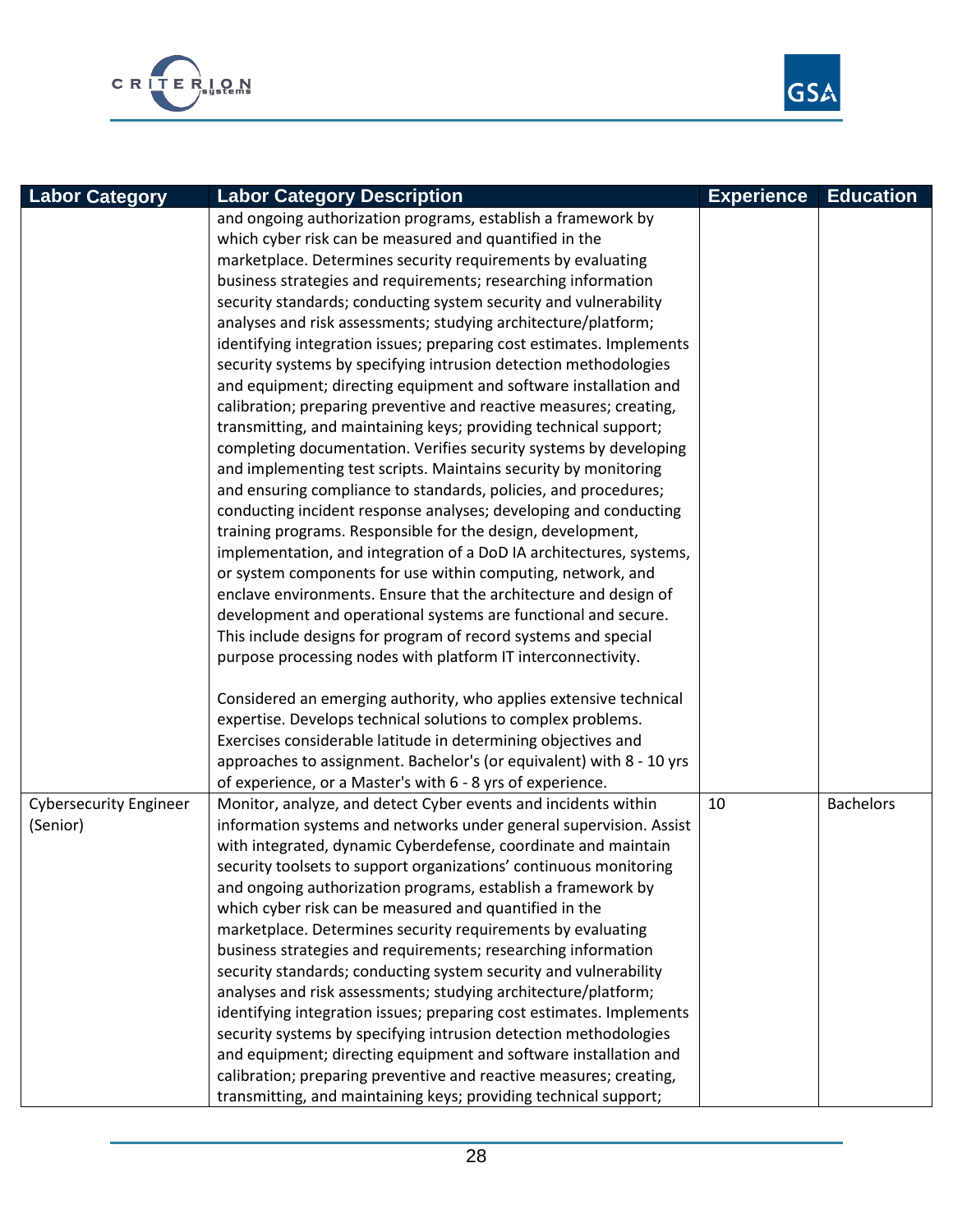



| <b>Labor Category</b><br><b>Labor Category Description</b>                                         | <b>Experience</b> | <b>Education</b> |
|----------------------------------------------------------------------------------------------------|-------------------|------------------|
| completing documentation. Verifies security systems by developing                                  |                   |                  |
| and implementing test scripts. Maintains security by monitoring                                    |                   |                  |
| and ensuring compliance to standards, policies, and procedures;                                    |                   |                  |
| conducting incident response analyses; developing and conducting                                   |                   |                  |
| training programs. Responsible for the design, development,                                        |                   |                  |
| implementation, and integration of a DoD IA architectures, systems,                                |                   |                  |
| or system components for use within computing, network, and                                        |                   |                  |
| enclave environments. Ensure that the architecture and design of                                   |                   |                  |
| development and operational systems are functional and secure.                                     |                   |                  |
| This include designs for program of record systems and special                                     |                   |                  |
| purpose processing nodes with platform IT interconnectivity.                                       |                   |                  |
| Considered a recognized authority within the company. Works on                                     |                   |                  |
| unusually complex technical problems and provides solutions which                                  |                   |                  |
| are highly innovative. Determines and pursues courses of action                                    |                   |                  |
| necessary to obtain desired results. Bachelor's (or equivalent) with                               |                   |                  |
| 10 - 12 yrs of experience or a Master's with 8 - 10 yrs of experience.                             |                   |                  |
| Working as expert, conduct research and evaluate technical and all-<br><b>Cyber Threat Analyst</b> | $\overline{2}$    | <b>Bachelors</b> |
| source intelligence with specific emphasis on network operations<br>(Junior)                       |                   |                  |
| and cyber warfare tactics, techniques, and procedures focused on                                   |                   |                  |
| the threat to networked weapons platforms and US and DoD                                           |                   |                  |
| information networks. Analyzes network events to determine the                                     |                   |                  |
| impact on current operations and conduct all-source research to                                    |                   |                  |
| determine advisory capability and intent. Prepares assessments and                                 |                   |                  |
| cyber threat profiles of current events based on the sophisticated                                 |                   |                  |
| collection, research and analysis of classified and open source                                    |                   |                  |
| information. Correlates threat data from various sources. Develops                                 |                   |                  |
| and maintains analytical procedures to meet changing                                               |                   |                  |
| requirements and ensure maximum operations. Collects data using                                    |                   |                  |
| a combination of standard intelligence methods and business                                        |                   |                  |
| processes. Produces high-quality papers, presentations,                                            |                   |                  |
| recommendations, and findings for senior US government                                             |                   |                  |
| intelligence and network operations officials.                                                     |                   |                  |
| Experienced with frequent use and application of technical                                         |                   |                  |
| standards, principles and theories. Works under general                                            |                   |                  |
| supervision, providing solutions to technical problems of moderate                                 |                   |                  |
| scope/complexity. Bachelor's (or equivalent) with 2 - 4yrs of                                      |                   |                  |
| experience, or a Master's with 0-2 yrs of experience.                                              |                   |                  |
| <b>Cyber Threat Analyst</b><br>Working as expert, conduct research and evaluate technical and all- | 5                 | <b>Bachelors</b> |
| (Intermediate)<br>source intelligence with specific emphasis on network operations                 |                   |                  |
| and cyber warfare tactics, techniques, and procedures focused on                                   |                   |                  |
| the threat to networked weapons platforms and US and DoD                                           |                   |                  |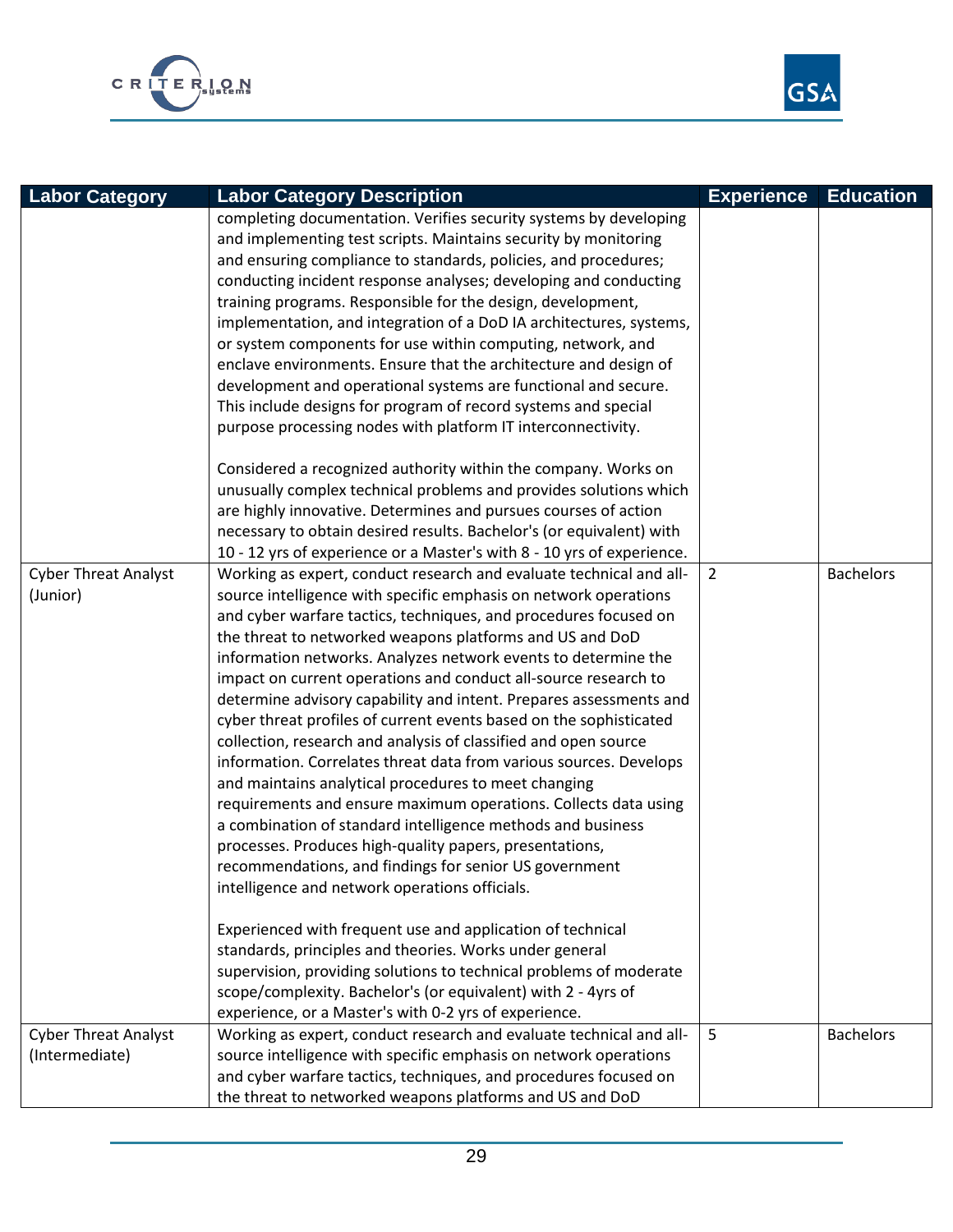



| <b>Labor Category</b>                            | <b>Labor Category Description</b>                                                                                                                                                                                                                                                                                                                                                                                                                                                                                                                                                                                                                                                                                                                                                                                                                                                                                                                                                                                                                                                                                                       | <b>Experience</b> | <b>Education</b> |
|--------------------------------------------------|-----------------------------------------------------------------------------------------------------------------------------------------------------------------------------------------------------------------------------------------------------------------------------------------------------------------------------------------------------------------------------------------------------------------------------------------------------------------------------------------------------------------------------------------------------------------------------------------------------------------------------------------------------------------------------------------------------------------------------------------------------------------------------------------------------------------------------------------------------------------------------------------------------------------------------------------------------------------------------------------------------------------------------------------------------------------------------------------------------------------------------------------|-------------------|------------------|
|                                                  | information networks. Analyzes network events to determine the<br>impact on current operations and conduct all-source research to<br>determine advisory capability and intent. Prepares assessments and<br>cyber threat profiles of current events based on the sophisticated<br>collection, research and analysis of classified and open source<br>information. Correlates threat data from various sources. Develops<br>and maintains analytical procedures to meet changing<br>requirements and ensure maximum operations. Collects data using<br>a combination of standard intelligence methods and business<br>processes. Produces high-quality papers, presentations,<br>recommendations, and findings for senior US government<br>intelligence and network operations officials.                                                                                                                                                                                                                                                                                                                                                 |                   |                  |
|                                                  | Career level with a complete understanding and wide application of<br>technical principles, theories and concepts. Working under only<br>general direction, provides technical solutions to a wide range of<br>difficult problems. Independently determines and develops<br>approach to solutions. Bachelor's (or equivalent) with 5 - 7 yrs of<br>experience, or a Master's and 3 to 5 yrs of experience.                                                                                                                                                                                                                                                                                                                                                                                                                                                                                                                                                                                                                                                                                                                              |                   |                  |
| <b>Cyber Threat Analyst</b><br>(Senior)          | Working as expert, conduct research and evaluate technical and all-<br>source intelligence with specific emphasis on network operations<br>and cyber warfare tactics, techniques, and procedures focused on<br>the threat to networked weapons platforms and US and DoD<br>information networks. Analyzes network events to determine the<br>impact on current operations and conduct all-source research to<br>determine advisory capability and intent. Prepares assessments and<br>cyber threat profiles of current events based on the sophisticated<br>collection, research and analysis of classified and open source<br>information. Correlates threat data from various sources. Develops<br>and maintains analytical procedures to meet changing<br>requirements and ensure maximum operations. Collects data using<br>a combination of standard intelligence methods and business<br>processes. Produces high-quality papers, presentations,<br>recommendations, and findings for senior US government<br>intelligence and network operations officials.<br>Considered an emerging authority, who applies extensive technical | 8                 | <b>Bachelors</b> |
|                                                  | expertise. Develops technical solutions to complex problems.<br>Exercises considerable latitude in determining objectives and<br>approaches to assignment. Bachelor's (or equivalent) with 8 - 10 yrs<br>of experience, or a Master's with 6 - 8 yrs of experience.                                                                                                                                                                                                                                                                                                                                                                                                                                                                                                                                                                                                                                                                                                                                                                                                                                                                     |                   |                  |
| <b>Cybersecurity DevOps</b><br>Engineer (Junior) | Provides expertise and direction in the development and/or<br>modification of computer-based scientific, technical, and business                                                                                                                                                                                                                                                                                                                                                                                                                                                                                                                                                                                                                                                                                                                                                                                                                                                                                                                                                                                                        | $\overline{2}$    | <b>Bachelors</b> |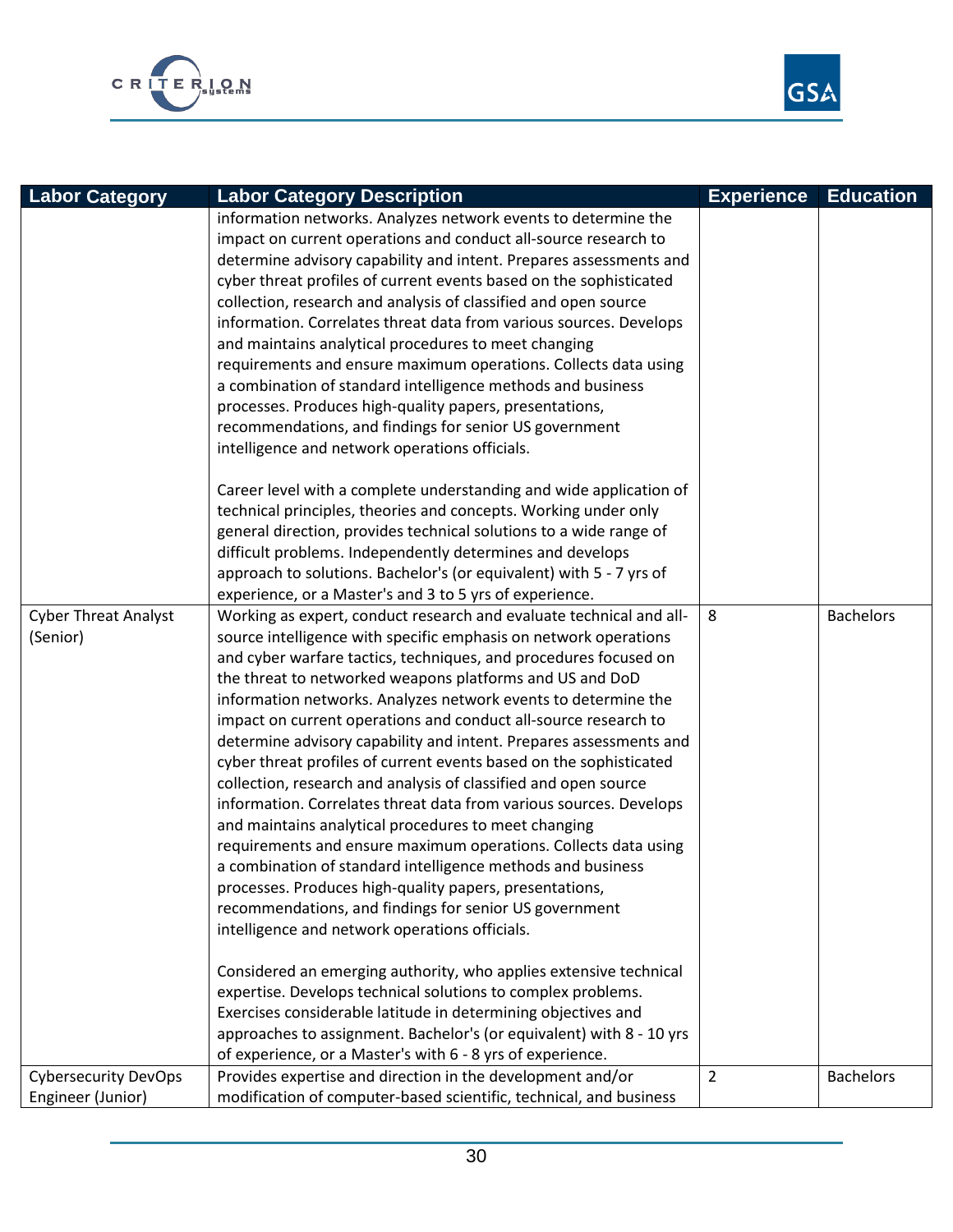



| <b>Labor Category</b>       | <b>Labor Category Description</b>                                    | <b>Experience</b> | <b>Education</b> |
|-----------------------------|----------------------------------------------------------------------|-------------------|------------------|
|                             | software systems. Uses expertise to design develop, code, test, and  |                   |                  |
|                             | debug software. May work in one or several areas, such as            |                   |                  |
|                             | equipment or software design, engineering evaluation or test,        |                   |                  |
|                             | configuration management procedures, statistical analysis and        |                   |                  |
|                             | modeling. Works with users to define existing or new system scope    |                   |                  |
|                             | and objectives. Provides analytical support and technical advice     |                   |                  |
|                             | during the conceptualization, development, and implementation        |                   |                  |
|                             | phases. Plans and schedules new applications systems projects        |                   |                  |
|                             | with user, systems software, and computer center operations          |                   |                  |
|                             | personnel, including the identification of objectives, time frames,  |                   |                  |
|                             | costs, and manpower requirements. Performs tasks necessary to        |                   |                  |
|                             | ensure the identification and documentation of hazards within        |                   |                  |
|                             | software systems using various analysis tools and techniques.        |                   |                  |
|                             | Reviews and evaluates systems and software for adherence to          |                   |                  |
|                             | government or commercial directives, standards, guidelines, and      |                   |                  |
|                             | criteria concerning software safety and systems safety. Confirms     |                   |                  |
|                             | design mitigations are captured in the design and its                |                   |                  |
|                             | documentation and verifies implementation. May perform as a          |                   |                  |
|                             | project lead with the responsibility for the instruction, assigning, |                   |                  |
|                             | direction, and monitoring of the performance of assigned systems     |                   |                  |
|                             | developers / analyst working on a specific project.                  |                   |                  |
|                             | Experienced with frequent use and application of technical           |                   |                  |
|                             | standards, principles and theories. Works under general              |                   |                  |
|                             | supervision, providing solutions to technical problems of moderate   |                   |                  |
|                             | scope/complexity. Bachelor's (or equivalent) with 2 - 4yrs of        |                   |                  |
|                             | experience, or a Master's with 0-2 yrs of experience.                |                   |                  |
| <b>Cybersecurity DevOps</b> | Provides expertise and direction in the development and/or           | 5                 | <b>Bachelors</b> |
| Engineer (Intermediate)     | modification of computer-based scientific, technical, and business   |                   |                  |
|                             | software systems. Uses expertise to design develop, code, test, and  |                   |                  |
|                             | debug software. May work in one or several areas, such as            |                   |                  |
|                             | equipment or software design, engineering evaluation or test,        |                   |                  |
|                             | configuration management procedures, statistical analysis and        |                   |                  |
|                             | modeling. Works with users to define existing or new system scope    |                   |                  |
|                             | and objectives. Provides analytical support and technical advice     |                   |                  |
|                             | during the conceptualization, development, and implementation        |                   |                  |
|                             | phases. Plans and schedules new applications systems projects        |                   |                  |
|                             | with user, systems software, and computer center operations          |                   |                  |
|                             | personnel, including the identification of objectives, time frames,  |                   |                  |
|                             | costs, and manpower requirements. Performs tasks necessary to        |                   |                  |
|                             | ensure the identification and documentation of hazards within        |                   |                  |
|                             | software systems using various analysis tools and techniques.        |                   |                  |
|                             | Reviews and evaluates systems and software for adherence to          |                   |                  |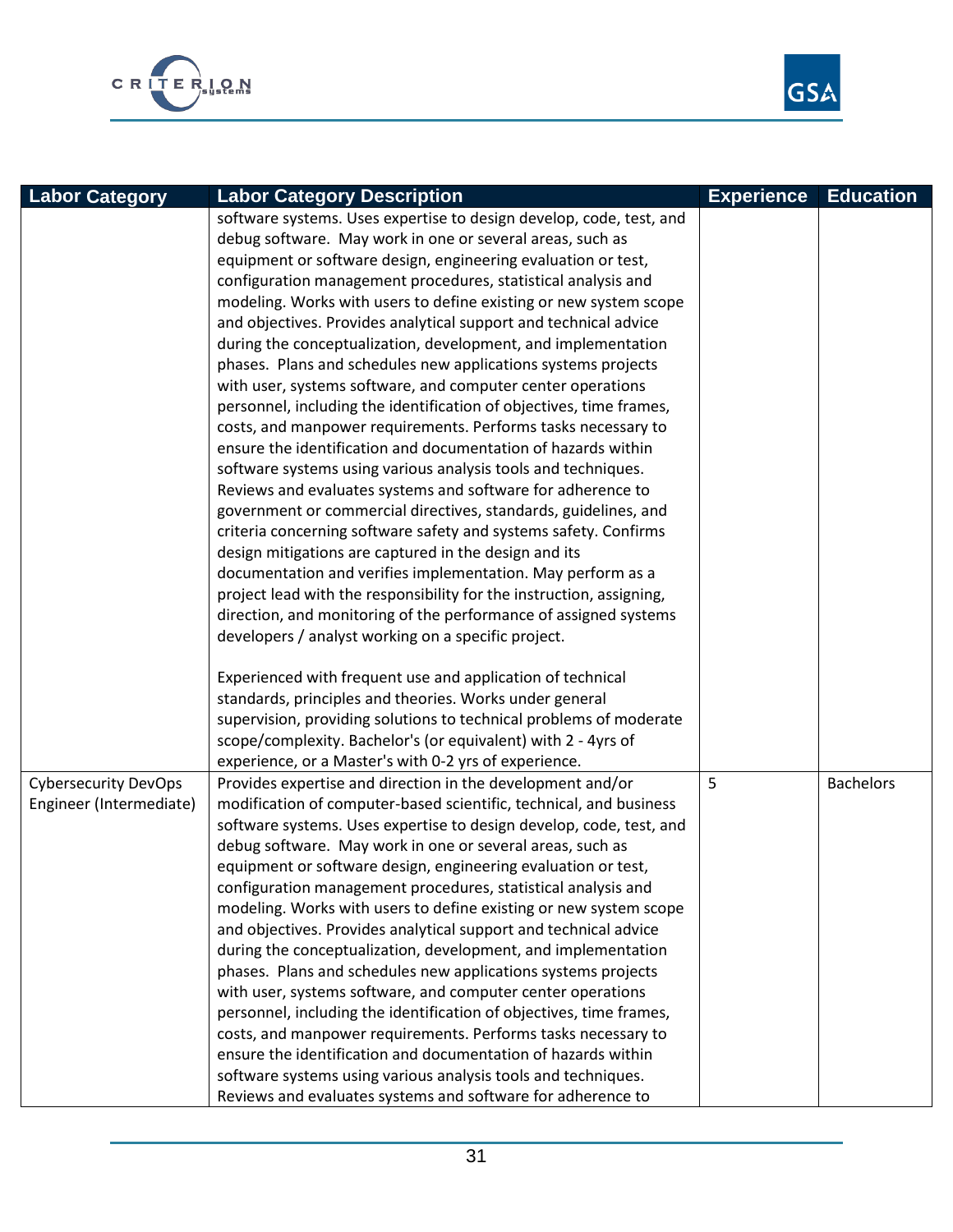



| <b>Labor Category</b>       | <b>Labor Category Description</b>                                    | <b>Experience</b> | <b>Education</b> |
|-----------------------------|----------------------------------------------------------------------|-------------------|------------------|
|                             | government or commercial directives, standards, guidelines, and      |                   |                  |
|                             | criteria concerning software safety and systems safety. Confirms     |                   |                  |
|                             | design mitigations are captured in the design and its                |                   |                  |
|                             | documentation and verifies implementation. May perform as a          |                   |                  |
|                             | project lead with the responsibility for the instruction, assigning, |                   |                  |
|                             | direction, and monitoring of the performance of assigned systems     |                   |                  |
|                             | developers / analyst working on a specific project.                  |                   |                  |
|                             | Career level with a complete understanding and wide application of   |                   |                  |
|                             | technical principles, theories and concepts. Working under only      |                   |                  |
|                             | general direction, provides technical solutions to a wide range of   |                   |                  |
|                             | difficult problems. Independently determines and develops            |                   |                  |
|                             | approach to solutions. Bachelor's (or equivalent) with 5 - 7 yrs of  |                   |                  |
|                             | experience, or a Master's and 3 to 5 yrs of experience.              |                   |                  |
| <b>Cybersecurity DevOps</b> | Provides expertise and direction in the development and/or           | 8                 | <b>Bachelors</b> |
| Engineer (Senior)           | modification of computer-based scientific, technical, and business   |                   |                  |
|                             | software systems. Uses expertise to design develop, code, test, and  |                   |                  |
|                             | debug software. May work in one or several areas, such as            |                   |                  |
|                             | equipment or software design, engineering evaluation or test,        |                   |                  |
|                             | configuration management procedures, statistical analysis and        |                   |                  |
|                             | modeling. Works with users to define existing or new system scope    |                   |                  |
|                             | and objectives. Provides analytical support and technical advice     |                   |                  |
|                             | during the conceptualization, development, and implementation        |                   |                  |
|                             | phases. Plans and schedules new applications systems projects        |                   |                  |
|                             | with user, systems software, and computer center operations          |                   |                  |
|                             | personnel, including the identification of objectives, time frames,  |                   |                  |
|                             | costs, and manpower requirements. Performs tasks necessary to        |                   |                  |
|                             | ensure the identification and documentation of hazards within        |                   |                  |
|                             | software systems using various analysis tools and techniques.        |                   |                  |
|                             | Reviews and evaluates systems and software for adherence to          |                   |                  |
|                             | government or commercial directives, standards, guidelines, and      |                   |                  |
|                             | criteria concerning software safety and systems safety. Confirms     |                   |                  |
|                             | design mitigations are captured in the design and its                |                   |                  |
|                             | documentation and verifies implementation. May perform as a          |                   |                  |
|                             | project lead with the responsibility for the instruction, assigning, |                   |                  |
|                             | direction, and monitoring of the performance of assigned systems     |                   |                  |
|                             | developers / analyst working on a specific project.                  |                   |                  |
|                             |                                                                      |                   |                  |
|                             | Considered an emerging authority, who applies extensive technical    |                   |                  |
|                             | expertise. Develops technical solutions to complex problems.         |                   |                  |
|                             | Exercises considerable latitude in determining objectives and        |                   |                  |
|                             | approaches to assignment. Bachelor's (or equivalent) with 8 - 10 yrs |                   |                  |
|                             | of experience, or a Master's with 6 - 8 yrs of experience.           |                   |                  |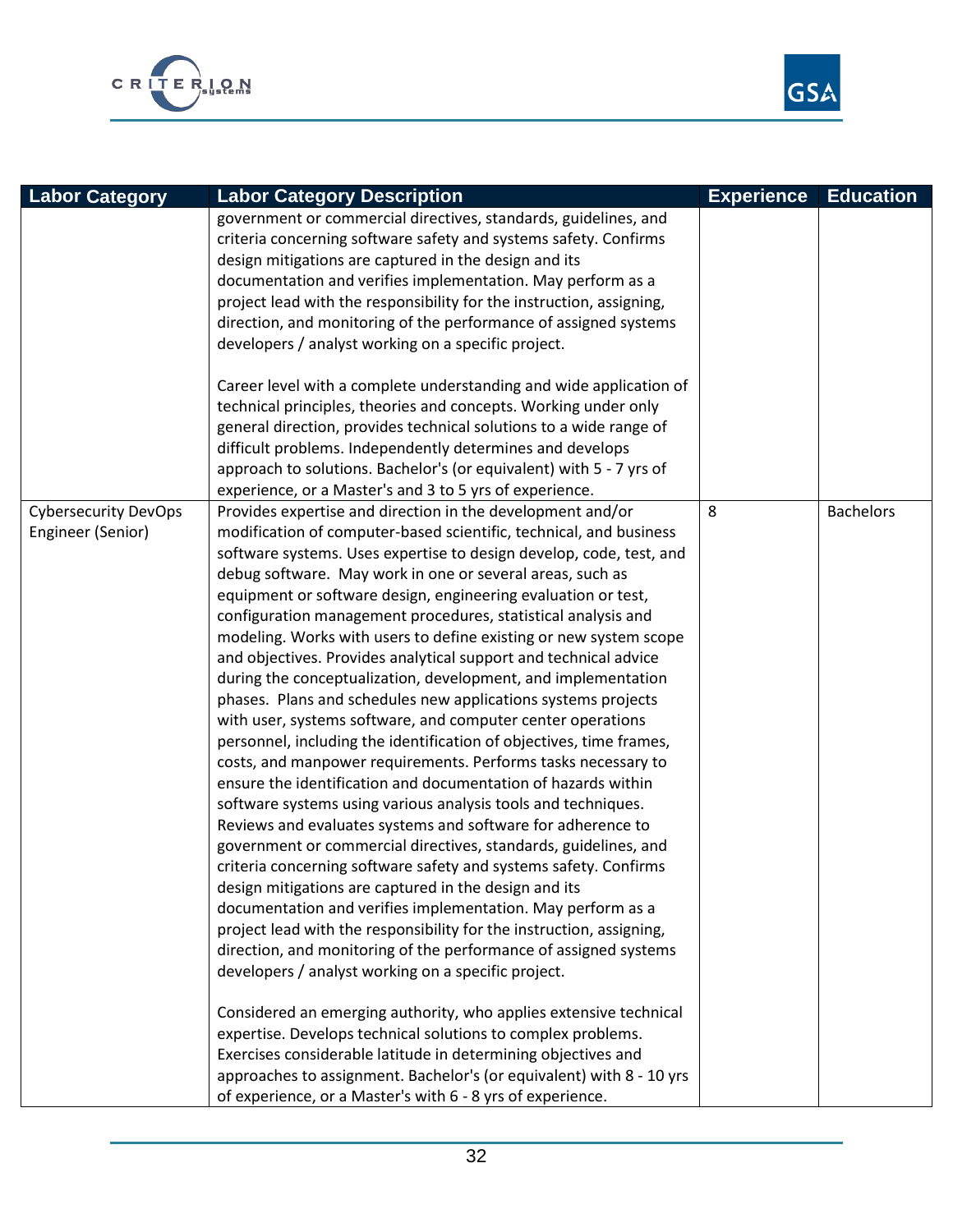



| <b>Labor Category</b>                                          | <b>Labor Category Description</b>                                                                                                                                                                                                                                                                                                                                                                                                                                                                                                                                                                                                                                                                                                                                                                                                                                                                                                                                                                                                                                                                                                           | <b>Experience</b> | <b>Education</b> |
|----------------------------------------------------------------|---------------------------------------------------------------------------------------------------------------------------------------------------------------------------------------------------------------------------------------------------------------------------------------------------------------------------------------------------------------------------------------------------------------------------------------------------------------------------------------------------------------------------------------------------------------------------------------------------------------------------------------------------------------------------------------------------------------------------------------------------------------------------------------------------------------------------------------------------------------------------------------------------------------------------------------------------------------------------------------------------------------------------------------------------------------------------------------------------------------------------------------------|-------------------|------------------|
| Database Administrator<br>- Cyber Security -<br>(Junior)       | Develops, implements, administers, and maintains policies and<br>procedures for ensuring that security and integrity of database<br>management systems. Implements data models, database designs,<br>data access, and table maintenance codes. Resolves database<br>performance and capacity issues and replication and other<br>distributed data issues.                                                                                                                                                                                                                                                                                                                                                                                                                                                                                                                                                                                                                                                                                                                                                                                   | 3                 | <b>Bachelors</b> |
| Database Administrator<br>- Cyber Security -<br>(Intermediate) | Provides expertise and guidance in the use of database<br>management systems. Designs, implements, and maintains<br>databases with respect to access methods and time, device<br>allocation, validation checks, file organization, indexing methods,<br>protection and security, documentation, guidelines, and statistical<br>methods. Establishes procedures for operations of the database<br>and database management systems. Collects data elements and<br>prepares database specifications. Develops, maintains, and<br>controls the data dictionary.                                                                                                                                                                                                                                                                                                                                                                                                                                                                                                                                                                                 | 6                 | <b>Bachelors</b> |
| Database Administrator<br>- Cyber Security -<br>(Senior)       | Provides expertise and guidance in the use of database<br>management systems. Designs, implements, and maintains<br>databases with respect to access methods and time, device<br>allocation, validation checks, file organization, indexing methods,<br>protection and security, documentation, guidelines, and statistical<br>methods. Establishes procedures for operations of the database<br>and database management systems. Collects data elements and<br>prepares database specifications. Develops, maintains, and<br>controls the data dictionary.                                                                                                                                                                                                                                                                                                                                                                                                                                                                                                                                                                                 | 8                 | <b>Bachelors</b> |
| <b>Cybersecurity Database</b><br>Engineer (Junior)             | Designs, develops, builds, analyzes, evaluates and installs database<br>management systems to include database modeling and design,<br>relational database architecture, metadata and repository creation<br>and configuration management. Uses data mapping, data mining<br>and data transformational analysis tools to design and develop<br>databases. Determines data storage and optimum storage<br>requirements. Prepares system requirements, source analysis and<br>process analyses and design throughout the database<br>implementation. Evaluates, sizes and selects technology<br>components, such as software, hardware, and networking<br>capabilities, for database management systems and application<br>databases. Writes and tunes SQL queries for performance and<br>scalability. Implements comprehensive backup and database<br>replication solutions.<br>Experienced with frequent use and application of technical<br>standards, principles and theories. Works under general<br>supervision, providing solutions to technical problems of moderate<br>scope/complexity. Bachelor's (or equivalent) with 2 - 4yrs of | $\overline{2}$    | <b>Bachelors</b> |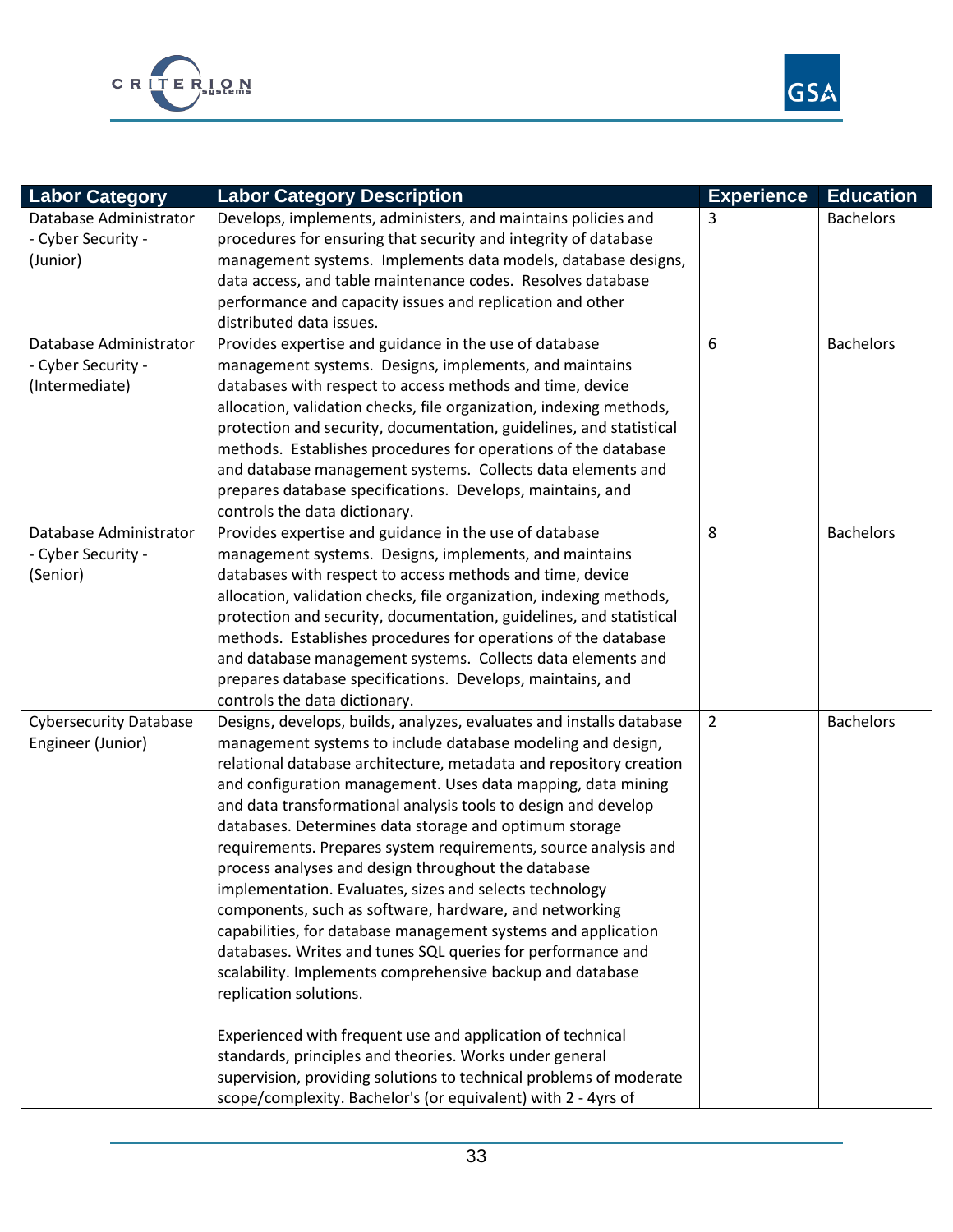



| <b>Labor Category</b>                                    | <b>Labor Category Description</b>                                                                                                                                                                                                                                                                                                                                                                                                                                                                                                                                                                                                                                                                                                                                                                                                                                           | <b>Experience</b> | <b>Education</b> |
|----------------------------------------------------------|-----------------------------------------------------------------------------------------------------------------------------------------------------------------------------------------------------------------------------------------------------------------------------------------------------------------------------------------------------------------------------------------------------------------------------------------------------------------------------------------------------------------------------------------------------------------------------------------------------------------------------------------------------------------------------------------------------------------------------------------------------------------------------------------------------------------------------------------------------------------------------|-------------------|------------------|
|                                                          | experience, or a Master's with 0-2 yrs of experience.                                                                                                                                                                                                                                                                                                                                                                                                                                                                                                                                                                                                                                                                                                                                                                                                                       |                   |                  |
| <b>Cybersecurity Database</b><br>Engineer (Intermediate) | Designs, develops, builds, analyzes, evaluates and installs database<br>management systems to include database modeling and design,<br>relational database architecture, metadata and repository creation<br>and configuration management. Uses data mapping, data mining<br>and data transformational analysis tools to design and develop<br>databases. Determines data storage and optimum storage<br>requirements. Prepares system requirements, source analysis and<br>process analyses and design throughout the database<br>implementation. Evaluates, sizes and selects technology<br>components, such as software, hardware, and networking<br>capabilities, for database management systems and application<br>databases. Writes and tunes SQL queries for performance and<br>scalability. Implements comprehensive backup and database<br>replication solutions. | 5                 | <b>Bachelors</b> |
|                                                          | Career level with a complete understanding and wide application of<br>technical principles, theories and concepts. Working under only<br>general direction, provides technical solutions to a wide range of<br>difficult problems. Independently determines and develops<br>approach to solutions. Bachelor's (or equivalent) with 5 - 7 yrs of<br>experience, or a Master's and 3 to 5 yrs of experience.                                                                                                                                                                                                                                                                                                                                                                                                                                                                  |                   |                  |
| <b>Cybersecurity Database</b><br>Engineer (Senior)       | Designs, develops, builds, analyzes, evaluates and installs database<br>management systems to include database modeling and design,<br>relational database architecture, metadata and repository creation<br>and configuration management. Uses data mapping, data mining<br>and data transformational analysis tools to design and develop<br>databases. Determines data storage and optimum storage<br>requirements. Prepares system requirements, source analysis and<br>process analyses and design throughout the database<br>implementation. Evaluates, sizes and selects technology<br>components, such as software, hardware, and networking<br>capabilities, for database management systems and application<br>databases. Writes and tunes SQL queries for performance and<br>scalability. Implements comprehensive backup and database<br>replication solutions. | 8                 | <b>Bachelors</b> |
| User Experience / User                                   | Considered an emerging authority, who applies extensive technical<br>expertise. Develops technical solutions to complex problems.<br>Exercises considerable latitude in determining objectives and<br>approaches to assignment. Bachelor's (or equivalent) with 8 - 10 yrs<br>of experience, or a Master's with 6 - 8 yrs of experience.<br>Develops custom programs for web sites that will attract and                                                                                                                                                                                                                                                                                                                                                                                                                                                                    | $\overline{2}$    | <b>Bachelors</b> |
|                                                          |                                                                                                                                                                                                                                                                                                                                                                                                                                                                                                                                                                                                                                                                                                                                                                                                                                                                             |                   |                  |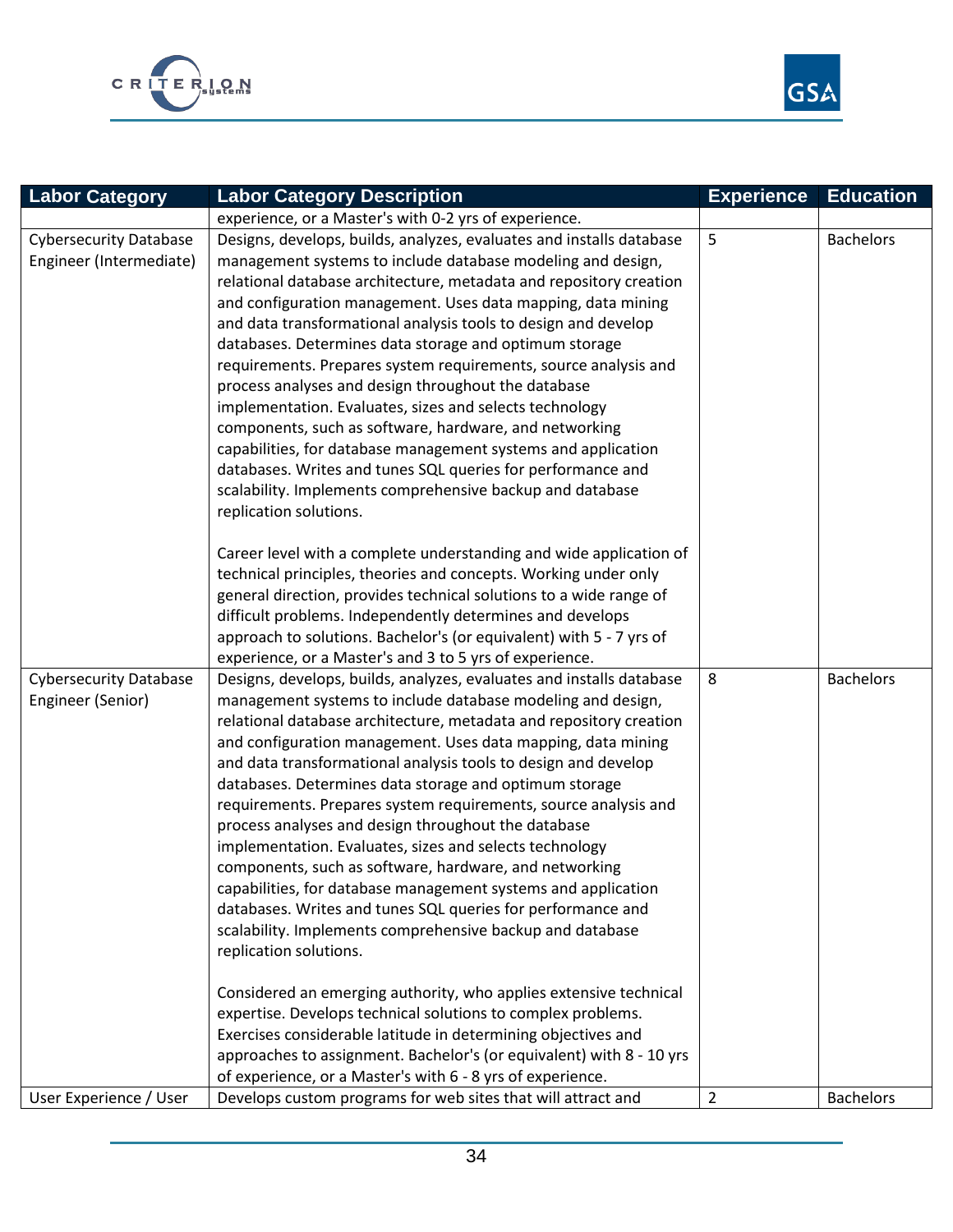



| <b>Labor Category</b>                                          | <b>Labor Category Description</b>                                                                                                                                                                                                                                                                                                                                                                                                                                                                                                                                                                                                                                                                                                                                                                                                                                                                                                                                                                                                                                                                                                                                                      | <b>Experience</b> | <b>Education</b> |
|----------------------------------------------------------------|----------------------------------------------------------------------------------------------------------------------------------------------------------------------------------------------------------------------------------------------------------------------------------------------------------------------------------------------------------------------------------------------------------------------------------------------------------------------------------------------------------------------------------------------------------------------------------------------------------------------------------------------------------------------------------------------------------------------------------------------------------------------------------------------------------------------------------------------------------------------------------------------------------------------------------------------------------------------------------------------------------------------------------------------------------------------------------------------------------------------------------------------------------------------------------------|-------------------|------------------|
| Interface Engineer<br>(Junior)                                 | appeal to users, and provide desired information. Creates web<br>applications and components from the requirements stage, through<br>design, through production deployment. Possesses a thorough<br>knowledge of programming and server software operations.<br>Develops new Web applications through packaged and customized<br>applications. Creates Web front-end user interface to new or<br>existing databases using a combination of HTML, SQL, C, VB or<br>other languages to make business applications accessible. Designs<br>and implements user-driven templates, databases and interfaces<br>for ease of use. May create company-wide Intranet. Develops<br>database-driven Web interfaces for rapid, real-time information<br>sharing. Develops external Web portals allowing users to input and<br>retrieve accurate information. Experienced in graphics, layout,<br>scripting, programming, as well as development involving<br>compatibility and seamless integration with various technologies<br>such as Java and ColdFusion.                                                                                                                                       |                   |                  |
|                                                                | Experienced with frequent use and application of technical<br>standards, principles and theories. Works under general<br>supervision, providing solutions to technical problems of moderate<br>scope/complexity. Bachelor's (or equivalent) with 2 - 4yrs of<br>experience, or a Master's with 0-2 yrs of experience.                                                                                                                                                                                                                                                                                                                                                                                                                                                                                                                                                                                                                                                                                                                                                                                                                                                                  |                   |                  |
| User Experience / User<br>Interface Engineer<br>(Intermediate) | Develops custom programs for web sites that will attract and<br>appeal to users, and provide desired information. Creates web<br>applications and components from the requirements stage, through<br>design, through production deployment. Possesses a thorough<br>knowledge of programming and server software operations.<br>Develops new Web applications through packaged and customized<br>applications. Creates Web front-end user interface to new or<br>existing databases using a combination of HTML, SQL, C, VB or<br>other languages to make business applications accessible. Designs<br>and implements user-driven templates, databases and interfaces<br>for ease of use. May create company-wide Intranet. Develops<br>database-driven Web interfaces for rapid, real-time information<br>sharing. Develops external Web portals allowing users to input and<br>retrieve accurate information. Experienced in graphics, layout,<br>scripting, programming, as well as development involving<br>compatibility and seamless integration with various technologies<br>such as Java and ColdFusion.<br>Career level with a complete understanding and wide application of | 5                 | <b>Bachelors</b> |
|                                                                | technical principles, theories and concepts. Working under only<br>general direction, provides technical solutions to a wide range of                                                                                                                                                                                                                                                                                                                                                                                                                                                                                                                                                                                                                                                                                                                                                                                                                                                                                                                                                                                                                                                  |                   |                  |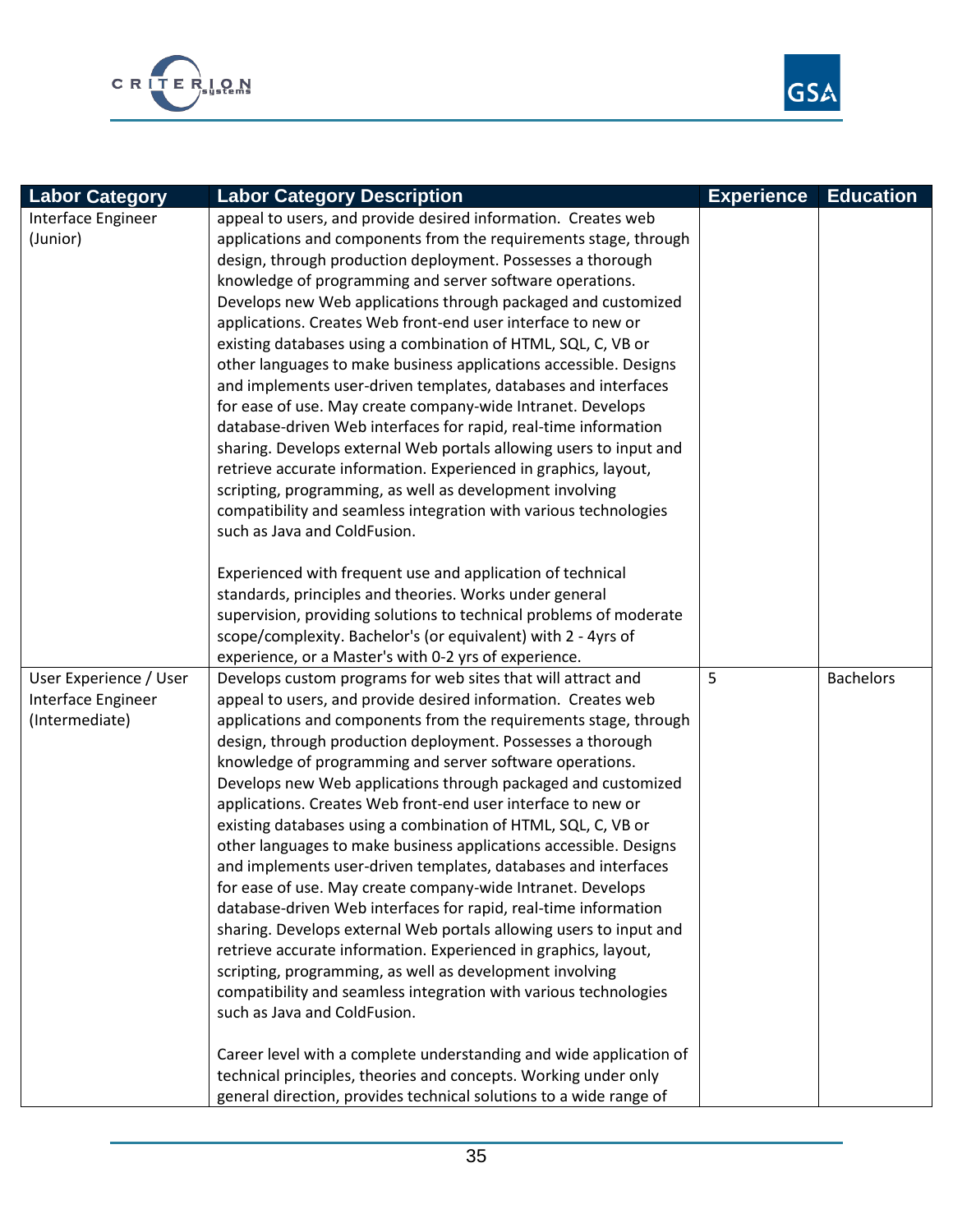



| <b>Labor Category</b>       | <b>Labor Category Description</b>                                    | <b>Experience</b> | <b>Education</b> |
|-----------------------------|----------------------------------------------------------------------|-------------------|------------------|
|                             | difficult problems. Independently determines and develops            |                   |                  |
|                             | approach to solutions. Bachelor's (or equivalent) with 5 - 7 yrs of  |                   |                  |
|                             | experience, or a Master's and 3 to 5 yrs of experience.              |                   |                  |
| User Experience / User      | Develops custom programs for web sites that will attract and         | 8                 | <b>Bachelors</b> |
| Interface Engineer          | appeal to users, and provide desired information. Creates web        |                   |                  |
| (Senior)                    | applications and components from the requirements stage, through     |                   |                  |
|                             | design, through production deployment. Possesses a thorough          |                   |                  |
|                             | knowledge of programming and server software operations.             |                   |                  |
|                             | Develops new Web applications through packaged and customized        |                   |                  |
|                             | applications. Creates Web front-end user interface to new or         |                   |                  |
|                             | existing databases using a combination of HTML, SQL, C, VB or        |                   |                  |
|                             | other languages to make business applications accessible. Designs    |                   |                  |
|                             | and implements user-driven templates, databases and interfaces       |                   |                  |
|                             | for ease of use. May create company-wide Intranet. Develops          |                   |                  |
|                             | database-driven Web interfaces for rapid, real-time information      |                   |                  |
|                             | sharing. Develops external Web portals allowing users to input and   |                   |                  |
|                             | retrieve accurate information. Experienced in graphics, layout,      |                   |                  |
|                             | scripting, programming, as well as development involving             |                   |                  |
|                             | compatibility and seamless integration with various technologies     |                   |                  |
|                             | such as Java and ColdFusion.                                         |                   |                  |
|                             | Considered an emerging authority, who applies extensive technical    |                   |                  |
|                             | expertise. Develops technical solutions to complex problems.         |                   |                  |
|                             | Exercises considerable latitude in determining objectives and        |                   |                  |
|                             | approaches to assignment. Bachelor's (or equivalent) with 8 - 10 yrs |                   |                  |
|                             | of experience, or a Master's with 6 - 8 yrs of experience.           |                   |                  |
| <b>Application Security</b> | Collaborates with various project managers, application              | $\overline{2}$    | <b>Bachelors</b> |
| SME / Lead (Junior)         | development, security, and operations teams, to improve the          |                   |                  |
|                             | security of applications across the SDLC. Has a thorough knowledge   |                   |                  |
|                             | of Agile SDLC methodologies and DevSecOps practices. Has strong      |                   |                  |
|                             | secure application development, testing and automation               |                   |                  |
|                             | experience. Performs and reviews the results of code security tests, |                   |                  |
|                             | validates the results of the vulnerability findings, and provides    |                   |                  |
|                             | guidance on remediation efforts. Develops and maintains              |                   |                  |
|                             | integration between application security products, bug trackers and  |                   |                  |
|                             | CI/CD tools. Understands application security to include mitigating  |                   |                  |
|                             | threats (i.e Denial of Service, Brute Force, Buffer Overflows, Input |                   |                  |
|                             | Validation, e.t.c). Supports technical team with code review in      |                   |                  |
|                             | relation to application service pack releases. Participates in       |                   |                  |
|                             | requirements reviews, environments compliance support to ensure      |                   |                  |
|                             | security best practices are included in the builds. Participates in  |                   |                  |
|                             | architecture reviews, change control board reviews, and assist with  |                   |                  |
|                             | validation of CCB approved changes. Performs application             |                   |                  |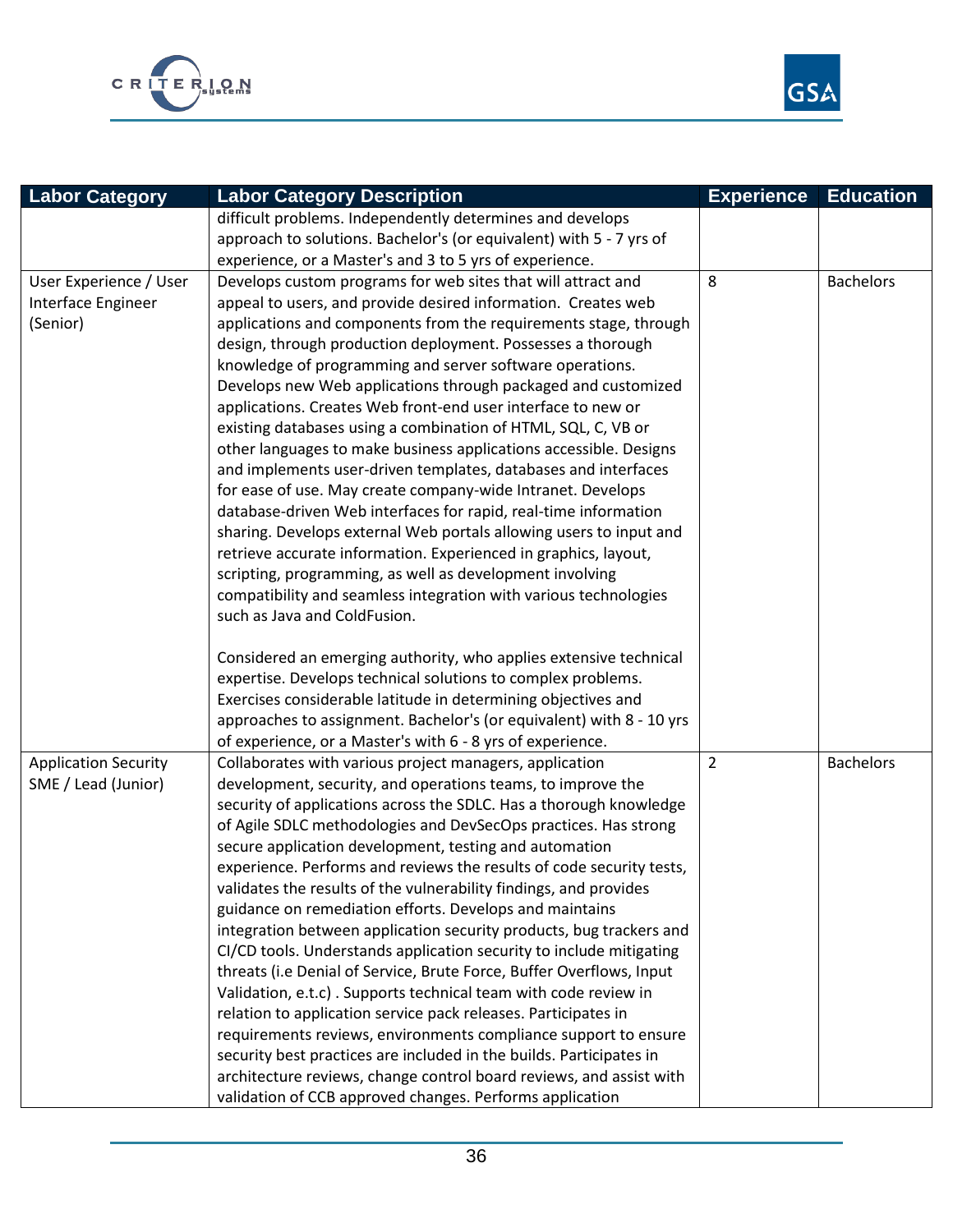



| <b>Labor Category</b>       | <b>Labor Category Description</b>                                                                                                        | <b>Experience</b> | <b>Education</b> |
|-----------------------------|------------------------------------------------------------------------------------------------------------------------------------------|-------------------|------------------|
|                             | vulnerability assessments, security control validations, documents<br>and tracks findings to closure. Analyzes application vulnerability |                   |                  |
|                             | findings and POA&Ms to provide recommendations and assist with                                                                           |                   |                  |
|                             | implementation of changes. Performs analysis for application and                                                                         |                   |                  |
|                             | web specific vulnerability scan results (Nessus, Appdetective,                                                                           |                   |                  |
|                             | webinspect, Appscan). Coordinates with Technical Team Leads and                                                                          |                   |                  |
|                             | Security Administrators for remediation plans. Provides guidance on                                                                      |                   |                  |
|                             | and oversees secure application coding practices conducted by                                                                            |                   |                  |
|                             | other technical teams. Supports technical teams with code review                                                                         |                   |                  |
|                             | in relation to application service pack releases.                                                                                        |                   |                  |
|                             | Experienced with frequent use and application of technical                                                                               |                   |                  |
|                             | standards, principles and theories. Works under general                                                                                  |                   |                  |
|                             | supervision, providing solutions to technical problems of moderate                                                                       |                   |                  |
|                             | scope/complexity. Bachelor's (or equivalent) with 2 - 4yrs of                                                                            |                   |                  |
|                             | experience, or a Master's with 0-2 yrs of experience.                                                                                    |                   |                  |
| <b>Application Security</b> | Collaborates with various project managers, application                                                                                  | 5                 | <b>Bachelors</b> |
| SME / Lead                  | development, security, and operations teams, to improve the                                                                              |                   |                  |
| (Intermediate)              | security of applications across the SDLC. Has a thorough knowledge                                                                       |                   |                  |
|                             | of Agile SDLC methodologies and DevSecOps practices. Has strong                                                                          |                   |                  |
|                             | secure application development, testing and automation                                                                                   |                   |                  |
|                             | experience. Performs and reviews the results of code security tests,                                                                     |                   |                  |
|                             | validates the results of the vulnerability findings, and provides                                                                        |                   |                  |
|                             | guidance on remediation efforts. Develops and maintains                                                                                  |                   |                  |
|                             | integration between application security products, bug trackers and                                                                      |                   |                  |
|                             | CI/CD tools. Understands application security to include mitigating                                                                      |                   |                  |
|                             | threats (i.e Denial of Service, Brute Force, Buffer Overflows, Input                                                                     |                   |                  |
|                             | Validation, e.t.c). Supports technical team with code review in                                                                          |                   |                  |
|                             | relation to application service pack releases. Participates in<br>requirements reviews, environments compliance support to ensure        |                   |                  |
|                             | security best practices are included in the builds. Participates in                                                                      |                   |                  |
|                             | architecture reviews, change control board reviews, and assist with                                                                      |                   |                  |
|                             | validation of CCB approved changes. Performs application                                                                                 |                   |                  |
|                             | vulnerability assessments, security control validations, documents                                                                       |                   |                  |
|                             | and tracks findings to closure. Analyzes application vulnerability                                                                       |                   |                  |
|                             | findings and POA&Ms to provide recommendations and assist with                                                                           |                   |                  |
|                             | implementation of changes. Performs analysis for application and                                                                         |                   |                  |
|                             | web specific vulnerability scan results (Nessus, Appdetective,                                                                           |                   |                  |
|                             | webinspect, Appscan). Coordinates with Technical Team Leads and                                                                          |                   |                  |
|                             | Security Administrators for remediation plans. Provides guidance on                                                                      |                   |                  |
|                             | and oversees secure application coding practices conducted by                                                                            |                   |                  |
|                             | other technical teams. Supports technical teams with code review                                                                         |                   |                  |
|                             | in relation to application service pack releases.                                                                                        |                   |                  |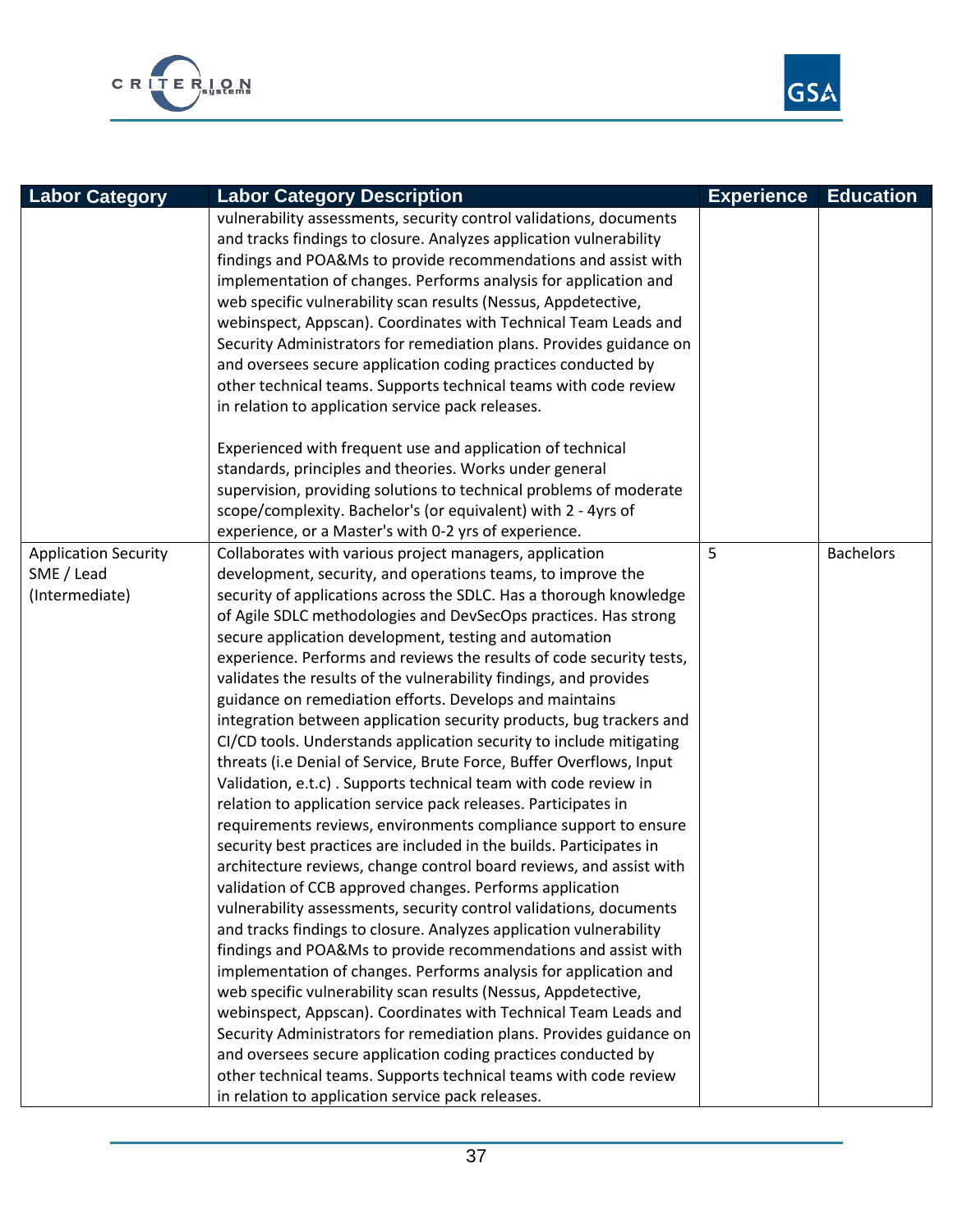



| <b>Labor Category</b>                               | <b>Labor Category Description</b>                                                                                                                                                                                                                                                                                                                                                                                                                                                                                                                                                                                                                                                                                                                                                                                                                                                                                                                                                                                                                                                                                                                                                                                                                                                                                                                                                                                                                                                                                                                                                                                                                                                                                                                                                                                                                                                                                                                                                                                                                                                                                                               | <b>Experience</b> | <b>Education</b> |
|-----------------------------------------------------|-------------------------------------------------------------------------------------------------------------------------------------------------------------------------------------------------------------------------------------------------------------------------------------------------------------------------------------------------------------------------------------------------------------------------------------------------------------------------------------------------------------------------------------------------------------------------------------------------------------------------------------------------------------------------------------------------------------------------------------------------------------------------------------------------------------------------------------------------------------------------------------------------------------------------------------------------------------------------------------------------------------------------------------------------------------------------------------------------------------------------------------------------------------------------------------------------------------------------------------------------------------------------------------------------------------------------------------------------------------------------------------------------------------------------------------------------------------------------------------------------------------------------------------------------------------------------------------------------------------------------------------------------------------------------------------------------------------------------------------------------------------------------------------------------------------------------------------------------------------------------------------------------------------------------------------------------------------------------------------------------------------------------------------------------------------------------------------------------------------------------------------------------|-------------------|------------------|
|                                                     | Career level with a complete understanding and wide application of<br>technical principles, theories and concepts. Working under only<br>general direction, provides technical solutions to a wide range of<br>difficult problems. Independently determines and develops<br>approach to solutions. Bachelor's (or equivalent) with 5 - 7 yrs of<br>experience, or a Master's and 3 to 5 yrs of experience.                                                                                                                                                                                                                                                                                                                                                                                                                                                                                                                                                                                                                                                                                                                                                                                                                                                                                                                                                                                                                                                                                                                                                                                                                                                                                                                                                                                                                                                                                                                                                                                                                                                                                                                                      |                   |                  |
| <b>Application Security</b><br>SME / Lead (Senior)  | Collaborates with various project managers, application<br>development, security, and operations teams, to improve the<br>security of applications across the SDLC. Has a thorough knowledge<br>of Agile SDLC methodologies and DevSecOps practices. Has strong<br>secure application development, testing and automation<br>experience. Performs and reviews the results of code security tests,<br>validates the results of the vulnerability findings, and provides<br>guidance on remediation efforts. Develops and maintains<br>integration between application security products, bug trackers and<br>CI/CD tools. Understands application security to include mitigating<br>threats (i.e Denial of Service, Brute Force, Buffer Overflows, Input<br>Validation, e.t.c). Supports technical team with code review in<br>relation to application service pack releases. Participates in<br>requirements reviews, environments compliance support to ensure<br>security best practices are included in the builds. Participates in<br>architecture reviews, change control board reviews, and assist with<br>validation of CCB approved changes. Performs application<br>vulnerability assessments, security control validations, documents<br>and tracks findings to closure. Analyzes application vulnerability<br>findings and POA&Ms to provide recommendations and assist with<br>implementation of changes. Performs analysis for application and<br>web specific vulnerability scan results (Nessus, Appdetective,<br>webinspect, Appscan). Coordinates with Technical Team Leads and<br>Security Administrators for remediation plans. Provides guidance on<br>and oversees secure application coding practices conducted by<br>other technical teams. Supports technical teams with code review<br>in relation to application service pack releases.<br>Considered an emerging authority, who applies extensive technical<br>expertise. Develops technical solutions to complex problems.<br>Exercises considerable latitude in determining objectives and<br>approaches to assignment. Bachelor's (or equivalent) with 8 - 10 yrs | 8                 | <b>Bachelors</b> |
| <b>Cybersecurity Software</b><br>Developer (Junior) | of experience, or a Master's with 6 - 8 yrs of experience.<br>Provides expertise and direction in the development and/or<br>modification of computer-based scientific, technical, and business<br>software systems. Uses expertise to design develop, code, test, and                                                                                                                                                                                                                                                                                                                                                                                                                                                                                                                                                                                                                                                                                                                                                                                                                                                                                                                                                                                                                                                                                                                                                                                                                                                                                                                                                                                                                                                                                                                                                                                                                                                                                                                                                                                                                                                                           | $\overline{2}$    | <b>Bachelors</b> |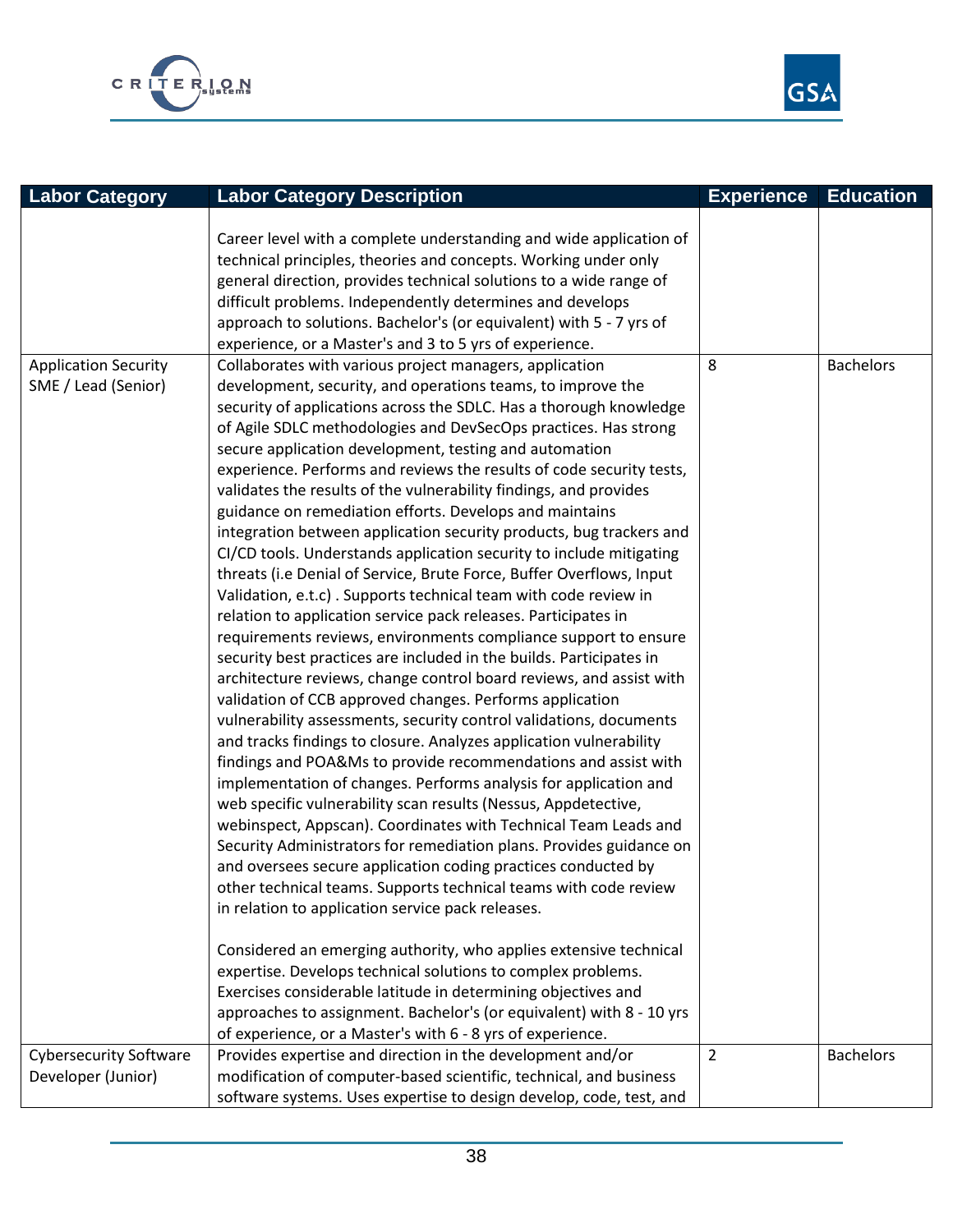



| <b>Labor Category</b>         | <b>Labor Category Description</b>                                    | <b>Experience</b> | <b>Education</b> |
|-------------------------------|----------------------------------------------------------------------|-------------------|------------------|
|                               | debug software. May work in one or several areas, such as            |                   |                  |
|                               | equipment or software design, engineering evaluation or test,        |                   |                  |
|                               | configuration management procedures, statistical analysis and        |                   |                  |
|                               | modeling. Works with users to define existing or new system scope    |                   |                  |
|                               | and objectives. Provides analytical support and technical advice     |                   |                  |
|                               | during the conceptualization, development, and implementation        |                   |                  |
|                               | phases. Plans and schedules new applications systems projects        |                   |                  |
|                               | with user, systems software, and computer center operations          |                   |                  |
|                               | personnel, including the identification of objectives, time frames,  |                   |                  |
|                               | costs, and manpower requirements. Performs tasks necessary to        |                   |                  |
|                               | ensure the identification and documentation of hazards within        |                   |                  |
|                               | software systems using various analysis tools and techniques.        |                   |                  |
|                               | Reviews and evaluates systems and software for adherence to          |                   |                  |
|                               | government or commercial directives, standards, guidelines, and      |                   |                  |
|                               | criteria concerning software safety and systems safety. Confirms     |                   |                  |
|                               | design mitigations are captured in the design and its                |                   |                  |
|                               | documentation and verifies implementation. May perform as a          |                   |                  |
|                               | project lead with the responsibility for the instruction, assigning, |                   |                  |
|                               | direction, and monitoring of the performance of assigned systems     |                   |                  |
|                               | developers / analyst working on a specific project.                  |                   |                  |
|                               |                                                                      |                   |                  |
|                               | Experienced with frequent use and application of technical           |                   |                  |
|                               | standards, principles and theories. Works under general              |                   |                  |
|                               | supervision, providing solutions to technical problems of moderate   |                   |                  |
|                               | scope/complexity. Bachelor's (or equivalent) with 2 - 4yrs of        |                   |                  |
|                               | experience, or a Master's with 0-2 yrs of experience.                |                   |                  |
| <b>Cybersecurity Software</b> | Provides expertise and direction in the development and/or           | 5                 | <b>Bachelors</b> |
| Developer                     | modification of computer-based scientific, technical, and business   |                   |                  |
| (Intermediate)                | software systems. Uses expertise to design develop, code, test, and  |                   |                  |
|                               | debug software. May work in one or several areas, such as            |                   |                  |
|                               | equipment or software design, engineering evaluation or test,        |                   |                  |
|                               | configuration management procedures, statistical analysis and        |                   |                  |
|                               | modeling. Works with users to define existing or new system scope    |                   |                  |
|                               | and objectives. Provides analytical support and technical advice     |                   |                  |
|                               | during the conceptualization, development, and implementation        |                   |                  |
|                               | phases. Plans and schedules new applications systems projects        |                   |                  |
|                               | with user, systems software, and computer center operations          |                   |                  |
|                               | personnel, including the identification of objectives, time frames,  |                   |                  |
|                               | costs, and manpower requirements. Performs tasks necessary to        |                   |                  |
|                               | ensure the identification and documentation of hazards within        |                   |                  |
|                               | software systems using various analysis tools and techniques.        |                   |                  |
|                               | Reviews and evaluates systems and software for adherence to          |                   |                  |
|                               | government or commercial directives, standards, guidelines, and      |                   |                  |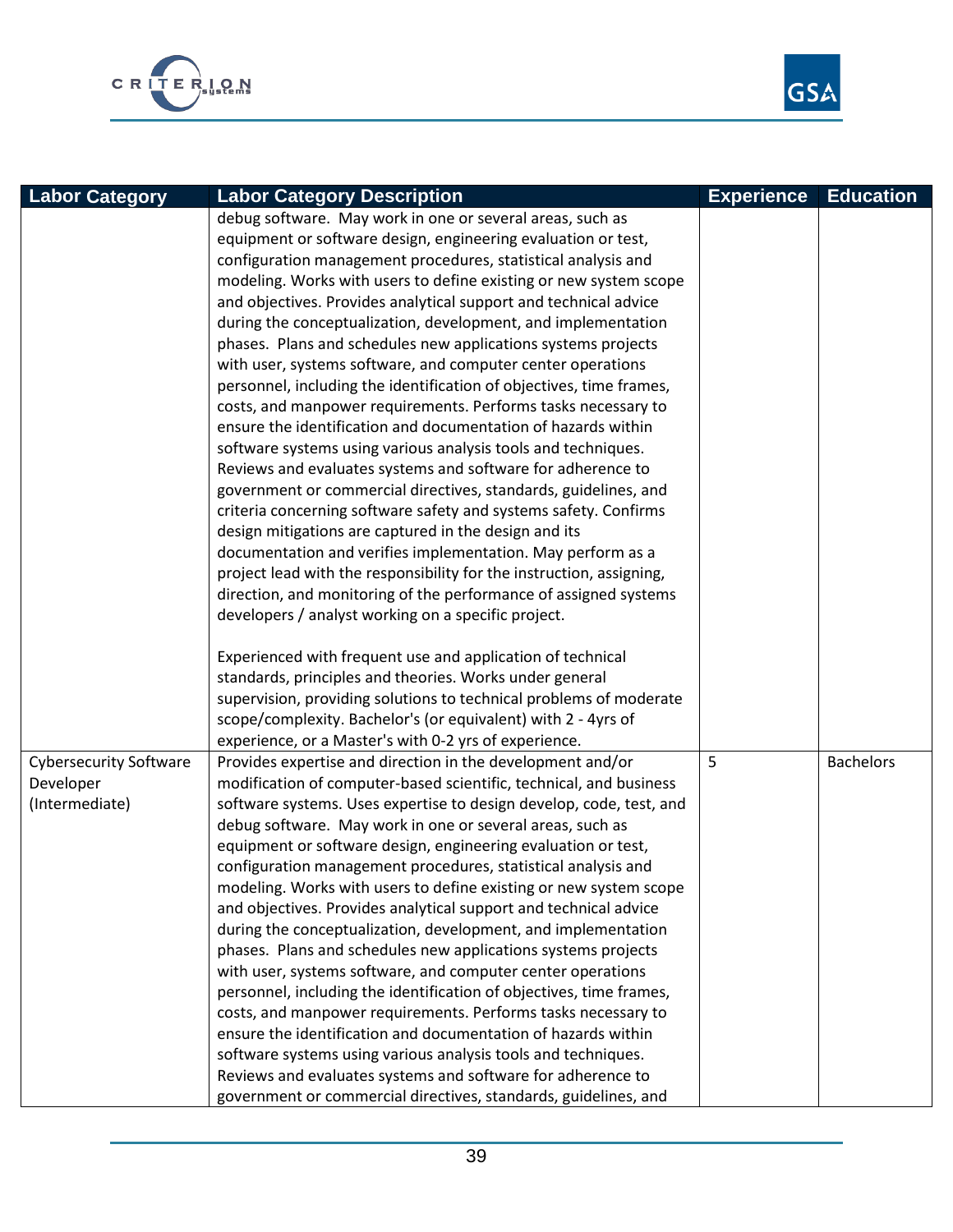



| <b>Labor Category</b>         | <b>Labor Category Description</b>                                    | <b>Experience</b> | <b>Education</b> |
|-------------------------------|----------------------------------------------------------------------|-------------------|------------------|
|                               | criteria concerning software safety and systems safety. Confirms     |                   |                  |
|                               | design mitigations are captured in the design and its                |                   |                  |
|                               | documentation and verifies implementation. May perform as a          |                   |                  |
|                               | project lead with the responsibility for the instruction, assigning, |                   |                  |
|                               | direction, and monitoring of the performance of assigned systems     |                   |                  |
|                               | developers / analyst working on a specific project.                  |                   |                  |
|                               |                                                                      |                   |                  |
|                               | Career level with a complete understanding and wide application of   |                   |                  |
|                               | technical principles, theories and concepts. Working under only      |                   |                  |
|                               | general direction, provides technical solutions to a wide range of   |                   |                  |
|                               | difficult problems. Independently determines and develops            |                   |                  |
|                               | approach to solutions. Bachelor's (or equivalent) with 5 - 7 yrs of  |                   |                  |
|                               | experience, or a Master's and 3 to 5 yrs of experience.              |                   |                  |
| <b>Cybersecurity Software</b> | Provides expertise and direction in the development and/or           | 8                 | <b>Bachelors</b> |
| Developer (Senior)            | modification of computer-based scientific, technical, and business   |                   |                  |
|                               | software systems. Uses expertise to design develop, code, test, and  |                   |                  |
|                               | debug software. May work in one or several areas, such as            |                   |                  |
|                               | equipment or software design, engineering evaluation or test,        |                   |                  |
|                               | configuration management procedures, statistical analysis and        |                   |                  |
|                               | modeling. Works with users to define existing or new system scope    |                   |                  |
|                               | and objectives. Provides analytical support and technical advice     |                   |                  |
|                               | during the conceptualization, development, and implementation        |                   |                  |
|                               | phases. Plans and schedules new applications systems projects        |                   |                  |
|                               | with user, systems software, and computer center operations          |                   |                  |
|                               | personnel, including the identification of objectives, time frames,  |                   |                  |
|                               | costs, and manpower requirements. Performs tasks necessary to        |                   |                  |
|                               | ensure the identification and documentation of hazards within        |                   |                  |
|                               | software systems using various analysis tools and techniques.        |                   |                  |
|                               | Reviews and evaluates systems and software for adherence to          |                   |                  |
|                               | government or commercial directives, standards, guidelines, and      |                   |                  |
|                               | criteria concerning software safety and systems safety. Confirms     |                   |                  |
|                               | design mitigations are captured in the design and its                |                   |                  |
|                               | documentation and verifies implementation. May perform as a          |                   |                  |
|                               | project lead with the responsibility for the instruction, assigning, |                   |                  |
|                               | direction, and monitoring of the performance of assigned systems     |                   |                  |
|                               | developers / analyst working on a specific project.                  |                   |                  |
|                               |                                                                      |                   |                  |
|                               | Considered an emerging authority, who applies extensive technical    |                   |                  |
|                               | expertise. Develops technical solutions to complex problems.         |                   |                  |
|                               | Exercises considerable latitude in determining objectives and        |                   |                  |
|                               | approaches to assignment. Bachelor's (or equivalent) with 8 - 10 yrs |                   |                  |
|                               | of experience, or a Master's with 6 - 8 yrs of experience.           |                   |                  |
| Cybersecurity                 | Under general supervision, audits new and existing information       | $\overline{2}$    | <b>Bachelors</b> |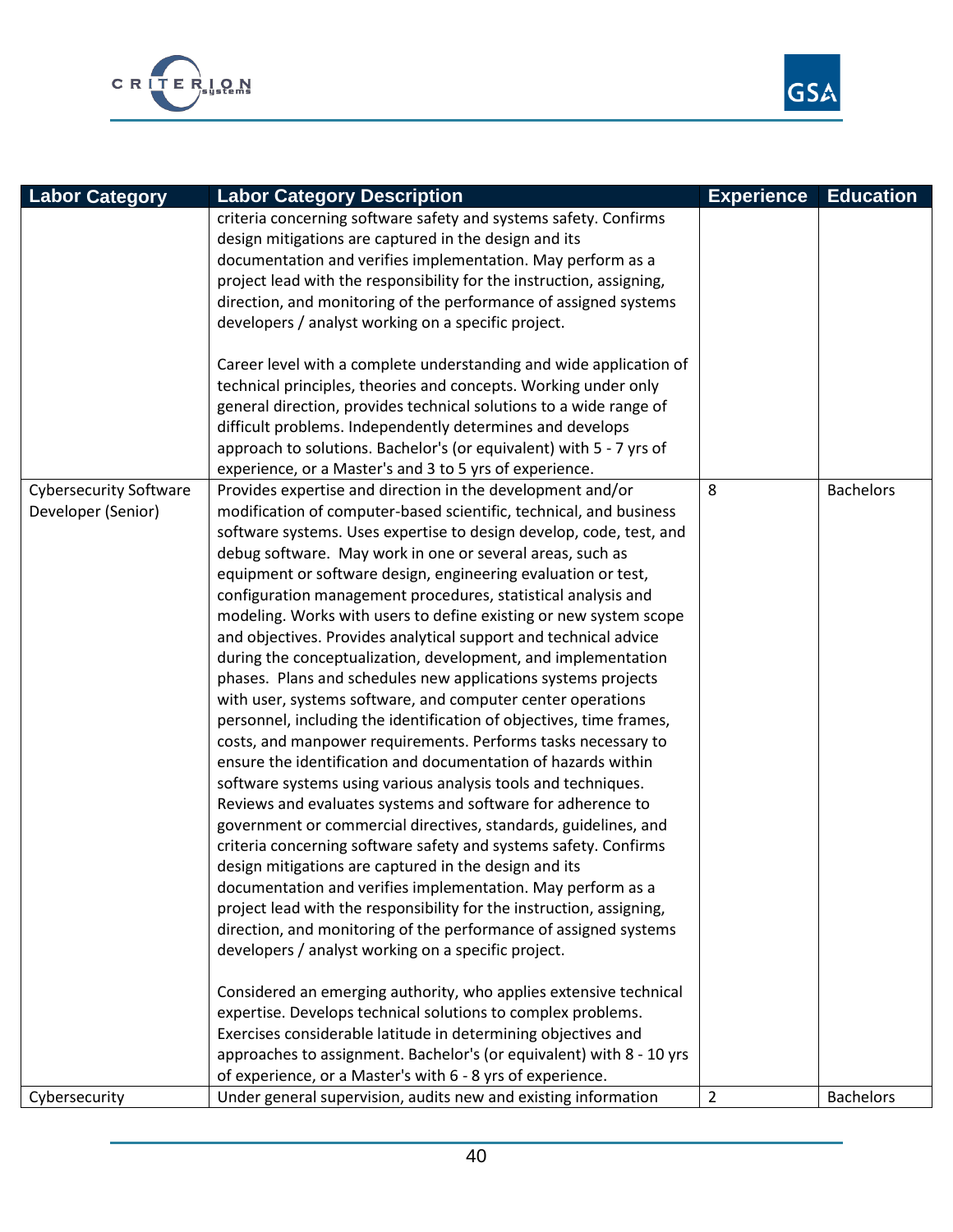



| <b>Labor Category</b>         | <b>Labor Category Description</b>                                      | <b>Experience</b> | <b>Education</b> |
|-------------------------------|------------------------------------------------------------------------|-------------------|------------------|
| <b>Information Assurance</b>  | systems applications to ensure that appropriate controls exist, that   |                   |                  |
| Engineer (Junior)             | processing is efficient and accurate, and that systems procedures      |                   |                  |
|                               | are in compliance with corporate standards                             |                   |                  |
| Cybersecurity                 | Under general supervision, develops information systems assurance      | 5                 | <b>Bachelors</b> |
| <b>Information Assurance</b>  | programs and control guidelines, assists in resolving technical        |                   |                  |
| Engineer (Intermediate)       | problems, priorities, and methods.                                     |                   |                  |
| Cybersecurity                 | Responsible for all activities relating to information assurance       | 8                 | <b>Bachelors</b> |
| <b>Information Assurance</b>  | procedures and systems. Develops information systems assurance         |                   |                  |
| Engineer (Senior)             | programs and control guidelines. Confers with and advises              |                   |                  |
|                               | subordinates on administrative policies and procedures and             |                   |                  |
|                               | resolving technical problems, priorities, and methods. Consults with   |                   |                  |
|                               | and advises other sections regarding internal controls and security    |                   |                  |
|                               | procedures. Prepares activity and progress reports relating to the     |                   |                  |
|                               | information systems audit function.                                    |                   |                  |
| <b>Cybersecurity Incident</b> | Contribute to the functional management and oversight of the           | $\overline{2}$    | <b>Bachelors</b> |
| Responder (Junior)            | collection and analysis of threat intelligence, event analysis,        |                   |                  |
|                               | automation and orchestration, and incident response. Contribute to     |                   |                  |
|                               | the execution of Cyber Security operations, incident response, and     |                   |                  |
|                               | investigations spanning across all functions of the Corporate          |                   |                  |
|                               | Security organization. Rapidly and accurately determine the source     |                   |                  |
|                               | of a security incident and moving quickly to identify and apply        |                   |                  |
|                               | containment, mitigation, and remediation steps. Leverage the           |                   |                  |
|                               | corporate incident case management solution to document and            |                   |                  |
|                               | report on incidents to meet audit, compliance and legal                |                   |                  |
|                               | requirements. Conduct in-depth root cause analysis on complex          |                   |                  |
|                               | malware and user/system behavior events. Gather and analyze            |                   |                  |
|                               | forensic evidence for cyber security incidents and investigations.     |                   |                  |
|                               | Design and implement threat and event analysis automation to           |                   |                  |
|                               | improve the speed and accuracy of incident identification and          |                   |                  |
|                               | mitigation. Develop and document enhanced event analysis and           |                   |                  |
|                               | incident response processes and procedures. Serve as a member of       |                   |                  |
|                               | an incident response and monitoring team. Perform investigations       |                   |                  |
|                               | to identify attack vectors, confirm infections, and suggest mitigation |                   |                  |
|                               | tactics. Develops technical solutions and Standard Operating           |                   |                  |
|                               | Procedures (SOPs) for incident response, network security,             |                   |                  |
|                               | advanced analytic tools, and data visualization techniques.            |                   |                  |
|                               | Collaborate with technical teams to identify, resolve, and mitigate    |                   |                  |
|                               | vulnerabilities.                                                       |                   |                  |
|                               | Experienced with frequent use and application of technical             |                   |                  |
|                               | standards, principles and theories. Works under general                |                   |                  |
|                               | supervision, providing solutions to technical problems of moderate     |                   |                  |
|                               |                                                                        |                   |                  |
|                               | scope/complexity. Bachelor's (or equivalent) with 2 - 4yrs of          |                   |                  |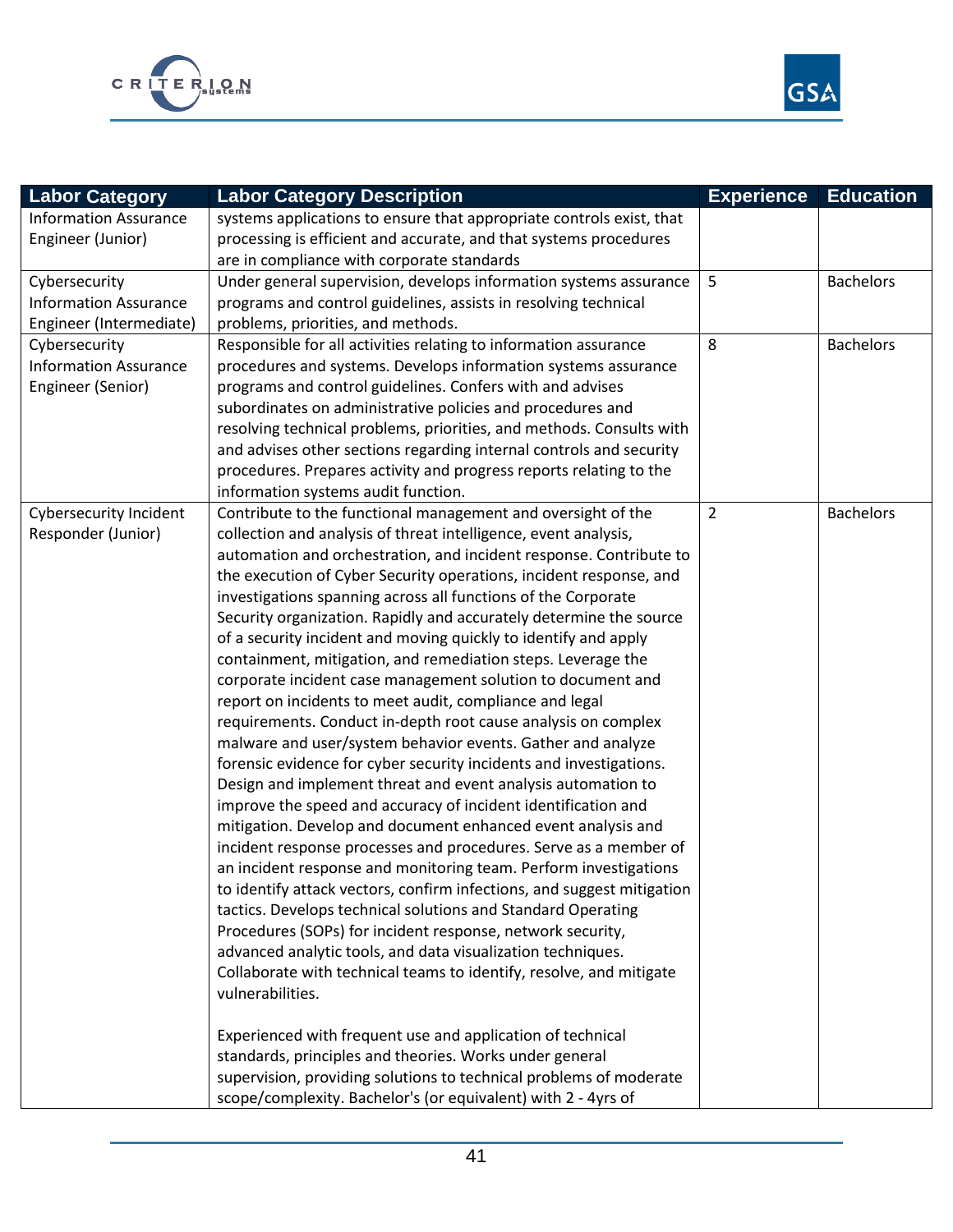



| <b>Labor Category</b>         | <b>Labor Category Description</b>                                      | <b>Experience</b> | <b>Education</b> |
|-------------------------------|------------------------------------------------------------------------|-------------------|------------------|
|                               | experience, or a Master's with 0-2 yrs of experience.                  |                   |                  |
| <b>Cybersecurity Incident</b> | Contribute to the functional management and oversight of the           | 5                 | <b>Bachelors</b> |
| Responder                     | collection and analysis of threat intelligence, event analysis,        |                   |                  |
| (Intermediate)                | automation and orchestration, and incident response. Contribute to     |                   |                  |
|                               | the execution of Cyber Security operations, incident response, and     |                   |                  |
|                               | investigations spanning across all functions of the Corporate          |                   |                  |
|                               | Security organization. Rapidly and accurately determine the source     |                   |                  |
|                               | of a security incident and moving quickly to identify and apply        |                   |                  |
|                               | containment, mitigation, and remediation steps. Leverage the           |                   |                  |
|                               | corporate incident case management solution to document and            |                   |                  |
|                               | report on incidents to meet audit, compliance and legal                |                   |                  |
|                               | requirements. Conduct in-depth root cause analysis on complex          |                   |                  |
|                               | malware and user/system behavior events. Gather and analyze            |                   |                  |
|                               | forensic evidence for cyber security incidents and investigations.     |                   |                  |
|                               | Design and implement threat and event analysis automation to           |                   |                  |
|                               | improve the speed and accuracy of incident identification and          |                   |                  |
|                               | mitigation. Develop and document enhanced event analysis and           |                   |                  |
|                               | incident response processes and procedures. Serve as a member of       |                   |                  |
|                               | an incident response and monitoring team. Perform investigations       |                   |                  |
|                               | to identify attack vectors, confirm infections, and suggest mitigation |                   |                  |
|                               | tactics. Develops technical solutions and Standard Operating           |                   |                  |
|                               | Procedures (SOPs) for incident response, network security,             |                   |                  |
|                               | advanced analytic tools, and data visualization techniques.            |                   |                  |
|                               | Collaborate with technical teams to identify, resolve, and mitigate    |                   |                  |
|                               | vulnerabilities.                                                       |                   |                  |
|                               | Career level with a complete understanding and wide application of     |                   |                  |
|                               | technical principles, theories and concepts. Working under only        |                   |                  |
|                               | general direction, provides technical solutions to a wide range of     |                   |                  |
|                               | difficult problems. Independently determines and develops              |                   |                  |
|                               | approach to solutions. Bachelor's (or equivalent) with 5 - 7 yrs of    |                   |                  |
|                               | experience, or a Master's and 3 to 5 yrs of experience.                |                   |                  |
| <b>Cybersecurity Incident</b> | Contribute to the functional management and oversight of the           | 8                 | <b>Bachelors</b> |
| Responder (Senior)            | collection and analysis of threat intelligence, event analysis,        |                   |                  |
|                               | automation and orchestration, and incident response. Contribute to     |                   |                  |
|                               | the execution of Cyber Security operations, incident response, and     |                   |                  |
|                               | investigations spanning across all functions of the Corporate          |                   |                  |
|                               | Security organization. Rapidly and accurately determine the source     |                   |                  |
|                               | of a security incident and moving quickly to identify and apply        |                   |                  |
|                               | containment, mitigation, and remediation steps. Leverage the           |                   |                  |
|                               | corporate incident case management solution to document and            |                   |                  |
|                               | report on incidents to meet audit, compliance and legal                |                   |                  |
|                               | requirements. Conduct in-depth root cause analysis on complex          |                   |                  |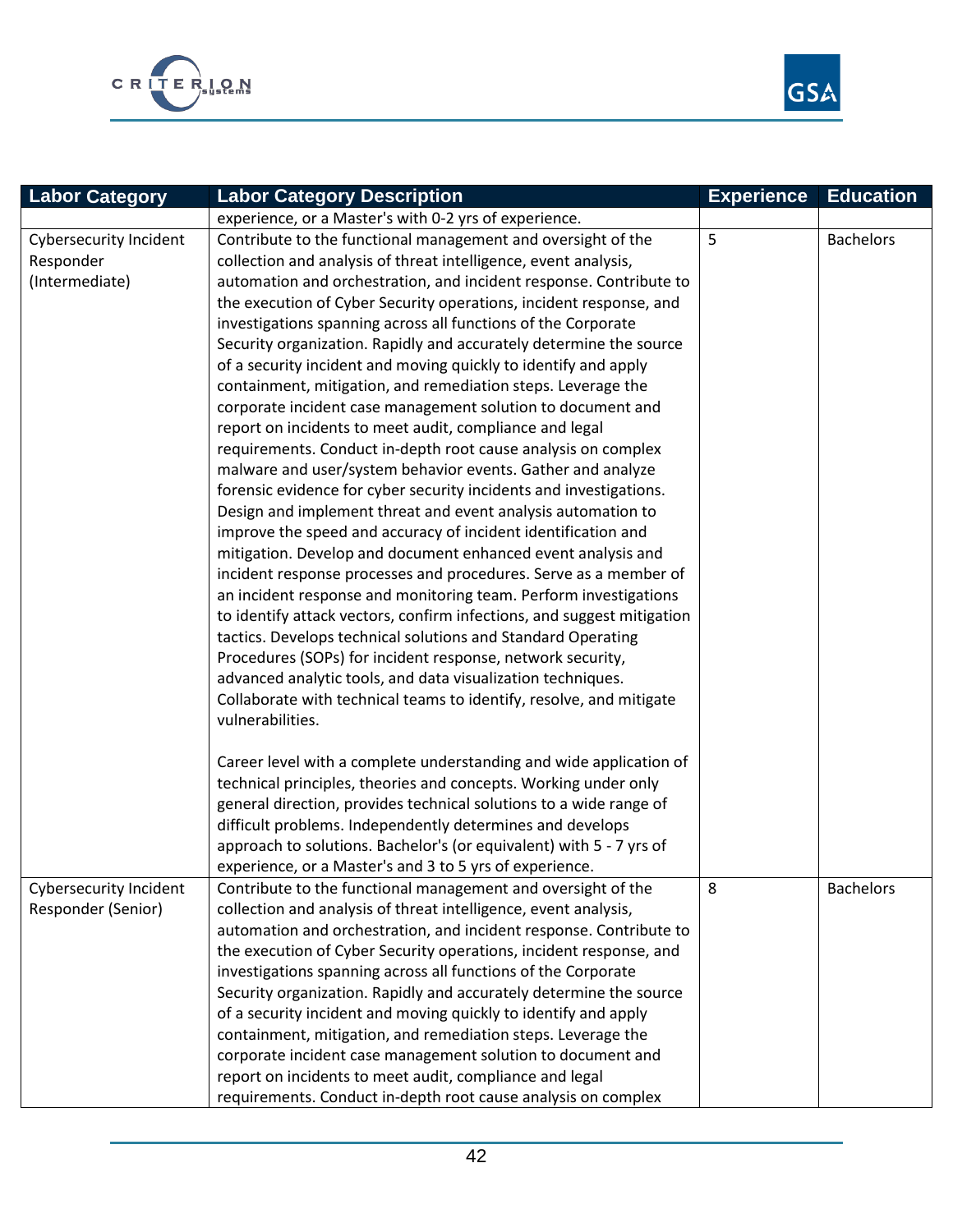



| <b>Labor Category</b>     | <b>Labor Category Description</b>                                      | <b>Experience</b> | <b>Education</b> |
|---------------------------|------------------------------------------------------------------------|-------------------|------------------|
|                           | malware and user/system behavior events. Gather and analyze            |                   |                  |
|                           | forensic evidence for cyber security incidents and investigations.     |                   |                  |
|                           | Design and implement threat and event analysis automation to           |                   |                  |
|                           | improve the speed and accuracy of incident identification and          |                   |                  |
|                           | mitigation. Develop and document enhanced event analysis and           |                   |                  |
|                           | incident response processes and procedures. Serve as a member of       |                   |                  |
|                           | an incident response and monitoring team. Perform investigations       |                   |                  |
|                           | to identify attack vectors, confirm infections, and suggest mitigation |                   |                  |
|                           | tactics. Develops technical solutions and Standard Operating           |                   |                  |
|                           | Procedures (SOPs) for incident response, network security,             |                   |                  |
|                           | advanced analytic tools, and data visualization techniques.            |                   |                  |
|                           | Collaborate with technical teams to identify, resolve, and mitigate    |                   |                  |
|                           | vulnerabilities.                                                       |                   |                  |
|                           |                                                                        |                   |                  |
|                           | Considered an emerging authority, who applies extensive technical      |                   |                  |
|                           | expertise. Develops technical solutions to complex problems.           |                   |                  |
|                           | Exercises considerable latitude in determining objectives and          |                   |                  |
|                           | approaches to assignment. Bachelor's (or equivalent) with 8 - 10 yrs   |                   |                  |
|                           | of experience, or a Master's with 6 - 8 yrs of experience.             |                   |                  |
| <b>Penetration Tester</b> | Monitor, analyze, and detect Cyber events and incidents within         | $\overline{2}$    | <b>Bachelors</b> |
| (Junior)                  | information systems and networks under general supervision. Assist     |                   |                  |
|                           | with integrated, dynamic Cyberdefense, coordinate and maintain         |                   |                  |
|                           | security toolsets to support organizations' continuous monitoring      |                   |                  |
|                           | and ongoing authorization programs, establish a framework by           |                   |                  |
|                           | which cyber risk can be measured and quantified in the                 |                   |                  |
|                           | marketplace. Determines security requirements by evaluating            |                   |                  |
|                           | business strategies and requirements; researching information          |                   |                  |
|                           | security standards; conducting system security and vulnerability       |                   |                  |
|                           | analyses and risk assessments; studying architecture/platform;         |                   |                  |
|                           | identifying integration issues; preparing cost estimates. Implements   |                   |                  |
|                           | security systems by specifying intrusion detection methodologies       |                   |                  |
|                           | and equipment; directing equipment and software installation and       |                   |                  |
|                           | calibration; preparing preventive and reactive measures; creating,     |                   |                  |
|                           | transmitting, and maintaining keys; providing technical support;       |                   |                  |
|                           | completing documentation. Verifies security systems by developing      |                   |                  |
|                           | and implementing test scripts. Maintains security by monitoring        |                   |                  |
|                           | and ensuring compliance to standards, policies, and procedures;        |                   |                  |
|                           | conducting incident response analyses; developing and conducting       |                   |                  |
|                           | training programs. Responsible for the design, development,            |                   |                  |
|                           | implementation, and integration of a DoD IA architectures, systems,    |                   |                  |
|                           | or system components for use within computing, network, and            |                   |                  |
|                           | enclave environments. Ensure that the architecture and design of       |                   |                  |
|                           | development and operational systems are functional and secure.         |                   |                  |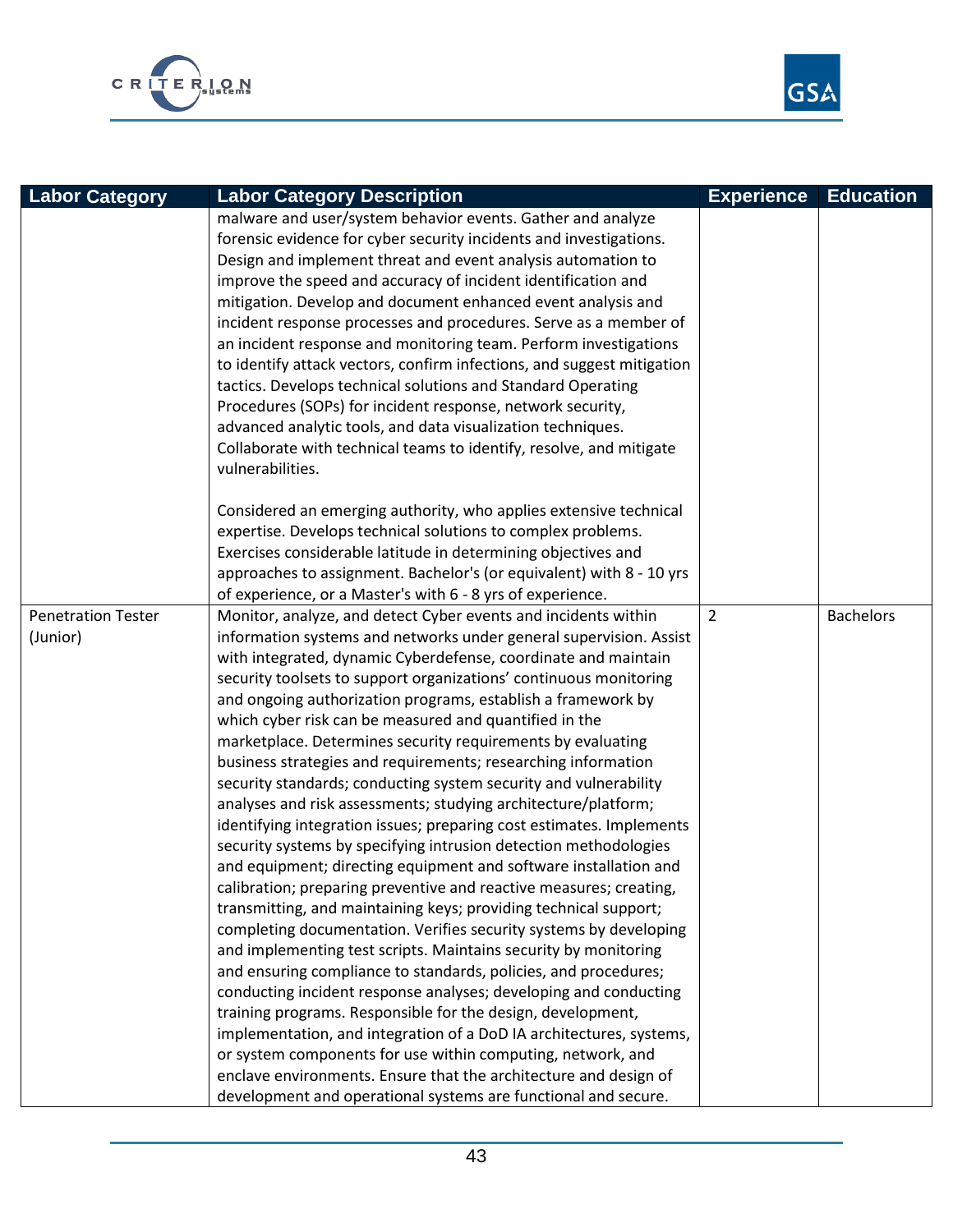



| <b>Labor Category</b>     | <b>Labor Category Description</b>                                    | <b>Experience</b> | <b>Education</b> |
|---------------------------|----------------------------------------------------------------------|-------------------|------------------|
|                           | This include designs for program of record systems and special       |                   |                  |
|                           | purpose processing nodes with platform IT interconnectivity.         |                   |                  |
|                           |                                                                      |                   |                  |
|                           | Experienced with frequent use and application of technical           |                   |                  |
|                           | standards, principles and theories. Works under general              |                   |                  |
|                           | supervision, providing solutions to technical problems of moderate   |                   |                  |
|                           | scope/complexity. Bachelor's (or equivalent) with 2 - 4yrs of        |                   |                  |
|                           | experience, or a Master's with 0-2 yrs of experience.                |                   |                  |
| <b>Penetration Tester</b> | Monitor, analyze, and detect Cyber events and incidents within       | 5                 | <b>Bachelors</b> |
| (Intermediate)            | information systems and networks under general supervision. Assist   |                   |                  |
|                           | with integrated, dynamic Cyberdefense, coordinate and maintain       |                   |                  |
|                           | security toolsets to support organizations' continuous monitoring    |                   |                  |
|                           | and ongoing authorization programs, establish a framework by         |                   |                  |
|                           | which cyber risk can be measured and quantified in the               |                   |                  |
|                           | marketplace. Determines security requirements by evaluating          |                   |                  |
|                           | business strategies and requirements; researching information        |                   |                  |
|                           | security standards; conducting system security and vulnerability     |                   |                  |
|                           | analyses and risk assessments; studying architecture/platform;       |                   |                  |
|                           | identifying integration issues; preparing cost estimates. Implements |                   |                  |
|                           | security systems by specifying intrusion detection methodologies     |                   |                  |
|                           | and equipment; directing equipment and software installation and     |                   |                  |
|                           | calibration; preparing preventive and reactive measures; creating,   |                   |                  |
|                           | transmitting, and maintaining keys; providing technical support;     |                   |                  |
|                           | completing documentation. Verifies security systems by developing    |                   |                  |
|                           | and implementing test scripts. Maintains security by monitoring      |                   |                  |
|                           | and ensuring compliance to standards, policies, and procedures;      |                   |                  |
|                           | conducting incident response analyses; developing and conducting     |                   |                  |
|                           | training programs. Responsible for the design, development,          |                   |                  |
|                           | implementation, and integration of a DoD IA architectures, systems,  |                   |                  |
|                           | or system components for use within computing, network, and          |                   |                  |
|                           | enclave environments. Ensure that the architecture and design of     |                   |                  |
|                           | development and operational systems are functional and secure.       |                   |                  |
|                           | This include designs for program of record systems and special       |                   |                  |
|                           | purpose processing nodes with platform IT interconnectivity.         |                   |                  |
|                           | Career level with a complete understanding and wide application of   |                   |                  |
|                           | technical principles, theories and concepts. Working under only      |                   |                  |
|                           | general direction, provides technical solutions to a wide range of   |                   |                  |
|                           | difficult problems. Independently determines and develops            |                   |                  |
|                           | approach to solutions. Bachelor's (or equivalent) with 5 - 7 yrs of  |                   |                  |
|                           | experience, or a Master's and 3 to 5 yrs of experience.              |                   |                  |
| <b>Penetration Tester</b> | Monitor, analyze, and detect Cyber events and incidents within       | 10                | <b>Bachelors</b> |
| (Senior)                  | information systems and networks under general supervision. Assist   |                   |                  |
|                           |                                                                      |                   |                  |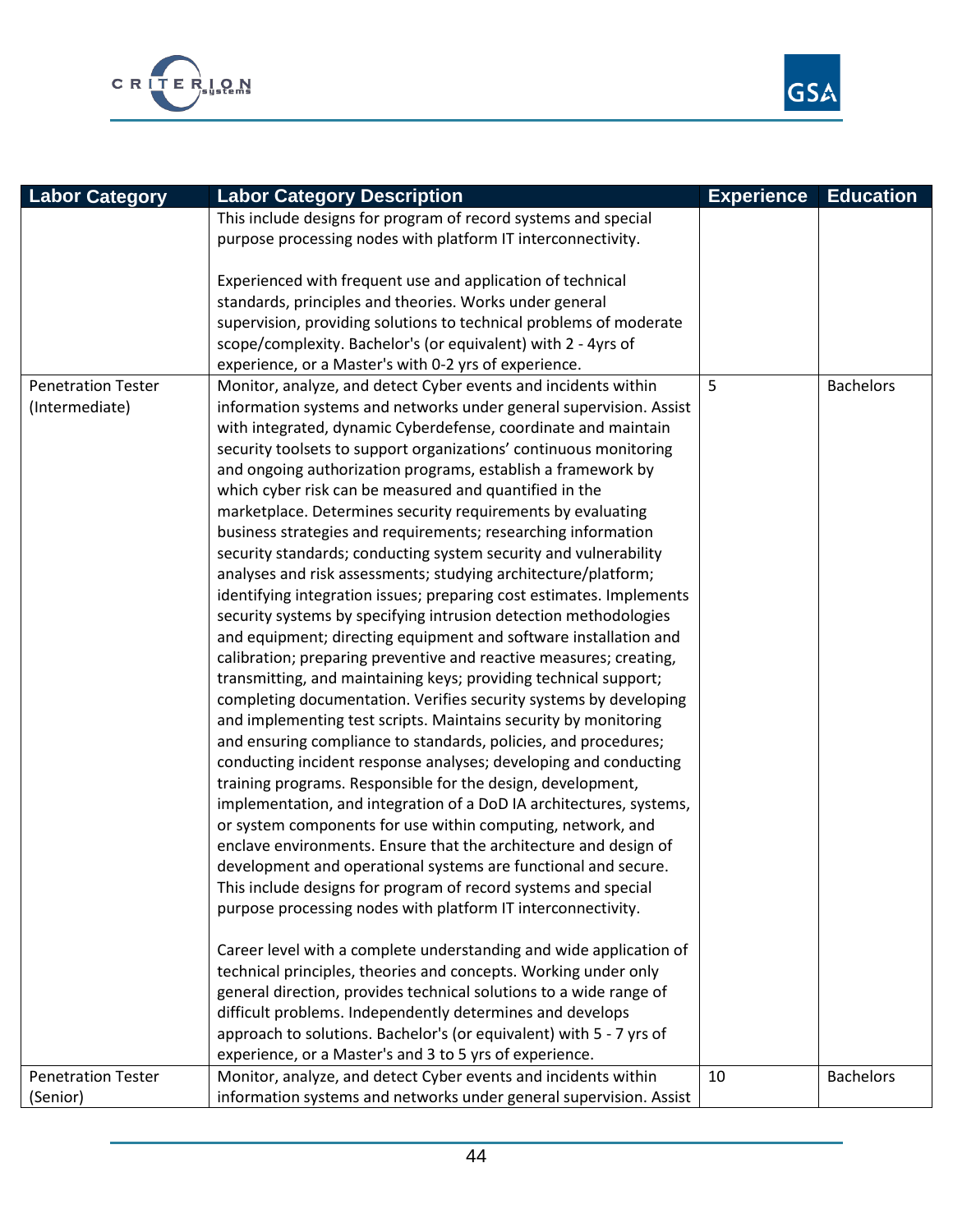



| <b>Labor Category</b>                         | <b>Labor Category Description</b>                                                                                                                                                                                                                                                                                                                                                                                                                                                                                                                                                                                                                                                                                                                                                                                                                                                                                                                                                                                                                                                                                                                                                                                                                                                                                                                                                                                                                                                                                                                                                                                                                                                                                                                                                                                                                                                                                                                                                                                     | <b>Experience</b> | <b>Education</b> |
|-----------------------------------------------|-----------------------------------------------------------------------------------------------------------------------------------------------------------------------------------------------------------------------------------------------------------------------------------------------------------------------------------------------------------------------------------------------------------------------------------------------------------------------------------------------------------------------------------------------------------------------------------------------------------------------------------------------------------------------------------------------------------------------------------------------------------------------------------------------------------------------------------------------------------------------------------------------------------------------------------------------------------------------------------------------------------------------------------------------------------------------------------------------------------------------------------------------------------------------------------------------------------------------------------------------------------------------------------------------------------------------------------------------------------------------------------------------------------------------------------------------------------------------------------------------------------------------------------------------------------------------------------------------------------------------------------------------------------------------------------------------------------------------------------------------------------------------------------------------------------------------------------------------------------------------------------------------------------------------------------------------------------------------------------------------------------------------|-------------------|------------------|
|                                               | with integrated, dynamic Cyberdefense, coordinate and maintain<br>security toolsets to support organizations' continuous monitoring<br>and ongoing authorization programs, establish a framework by<br>which cyber risk can be measured and quantified in the<br>marketplace. Determines security requirements by evaluating<br>business strategies and requirements; researching information<br>security standards; conducting system security and vulnerability<br>analyses and risk assessments; studying architecture/platform;<br>identifying integration issues; preparing cost estimates. Implements<br>security systems by specifying intrusion detection methodologies<br>and equipment; directing equipment and software installation and<br>calibration; preparing preventive and reactive measures; creating,<br>transmitting, and maintaining keys; providing technical support;<br>completing documentation. Verifies security systems by developing<br>and implementing test scripts. Maintains security by monitoring<br>and ensuring compliance to standards, policies, and procedures;<br>conducting incident response analyses; developing and conducting<br>training programs. Responsible for the design, development,<br>implementation, and integration of a DoD IA architectures, systems,<br>or system components for use within computing, network, and<br>enclave environments. Ensure that the architecture and design of<br>development and operational systems are functional and secure.<br>This include designs for program of record systems and special<br>purpose processing nodes with platform IT interconnectivity.<br>Considered a recognized authority within the company. Works on<br>unusually complex technical problems and provides solutions which<br>are highly innovative. Determines and pursues courses of action<br>necessary to obtain desired results. Bachelor's (or equivalent) with<br>10 - 12 yrs of experience or a Master's with 8 - 10 yrs of experience. |                   |                  |
| <b>Computer Forensics</b><br>Analyst (Junior) | Support customers in proactively planning for and defending<br>against a variety of cyber threats using both commercial and<br>custom technology and threat intelligence sources. Perform in-<br>depth forensic analysis on captured logs, network traffic collections,<br>volatile memory or host images to identify and trace breach<br>indicators and develop actionable threat intelligence. Forensically<br>secure, preserve, and capture volatile or physical disk data from<br>workstations, laptops, servers, and network infrastructure devices<br>thereby establishing that the evidential integrity of the data is not<br>compromised. Respond, investigate, and prevent cyber-attacks and<br>breaches. Perform incident response and forensics activities.<br>Provide detailed briefings and reports post-incident as well as<br>ongoing support. Recover data from computer hard drives and                                                                                                                                                                                                                                                                                                                                                                                                                                                                                                                                                                                                                                                                                                                                                                                                                                                                                                                                                                                                                                                                                                              | $\overline{2}$    | <b>Bachelors</b> |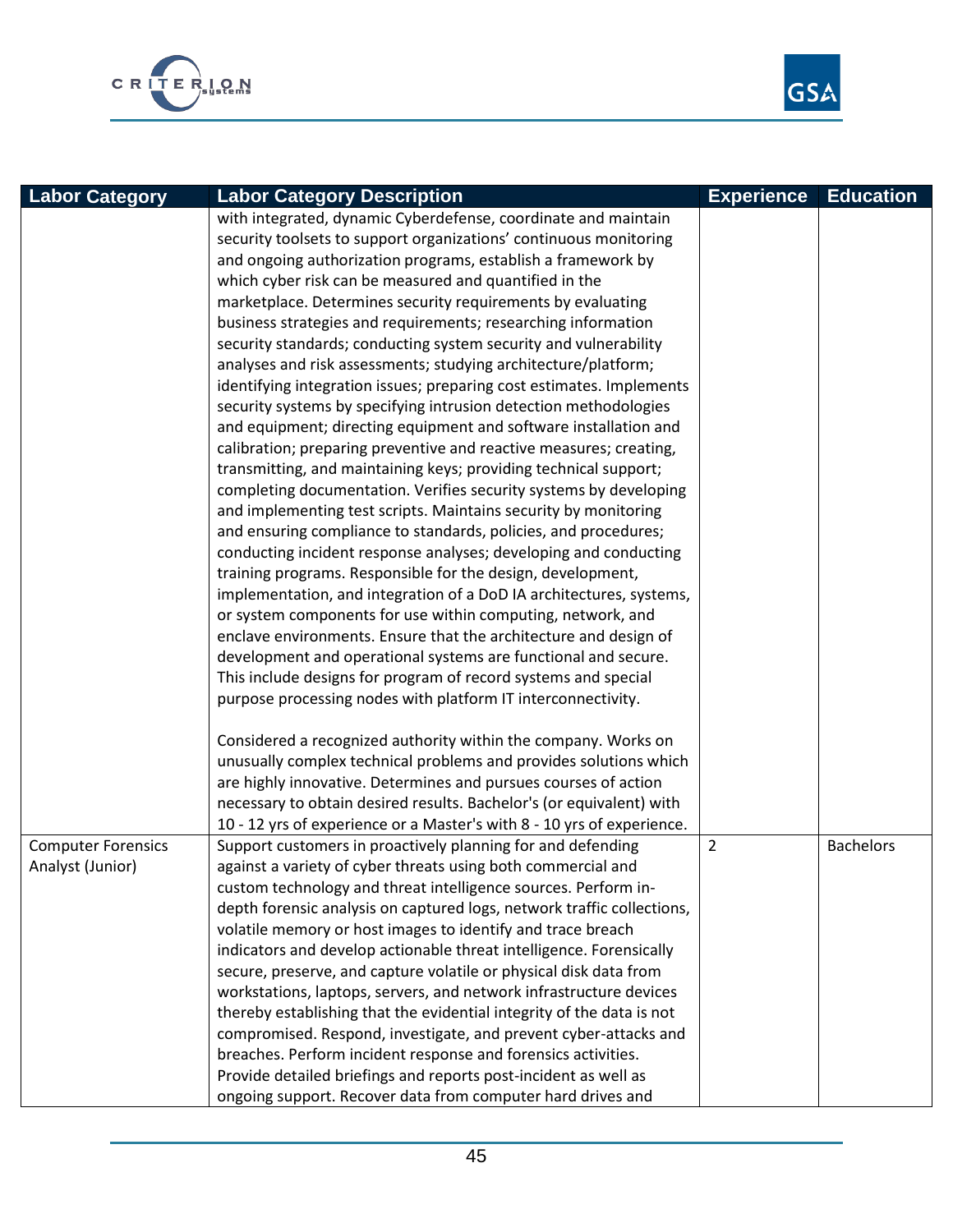



|                                                                                                                                                                                                                                                                                                                                                                                                                                                                                                                                                                                                                                                                                                                                                                                                                                                                                                                                                                                                                                                                                                                                                                                                                                                                                                                                                                                                                                                                                                                                                                                                                                                                                                                                                    |                                                                                                                                                                                                                                                                                                                                                               | <b>Education</b>  |
|----------------------------------------------------------------------------------------------------------------------------------------------------------------------------------------------------------------------------------------------------------------------------------------------------------------------------------------------------------------------------------------------------------------------------------------------------------------------------------------------------------------------------------------------------------------------------------------------------------------------------------------------------------------------------------------------------------------------------------------------------------------------------------------------------------------------------------------------------------------------------------------------------------------------------------------------------------------------------------------------------------------------------------------------------------------------------------------------------------------------------------------------------------------------------------------------------------------------------------------------------------------------------------------------------------------------------------------------------------------------------------------------------------------------------------------------------------------------------------------------------------------------------------------------------------------------------------------------------------------------------------------------------------------------------------------------------------------------------------------------------|---------------------------------------------------------------------------------------------------------------------------------------------------------------------------------------------------------------------------------------------------------------------------------------------------------------------------------------------------------------|-------------------|
| other data storage devices, such as zip and flash drives, that have<br>been deleted, damaged or otherwise manipulated. Protect<br>computers from infiltration, determine how a computer was broken<br>into or recover lost files. Trace the development and application of<br>technical threat intelligence in the cyber-attack lifecycle. Manage<br>the multi-source threat intelligence fusion and production of<br>technical intelligence reports. Background in dynamic and static<br>malware analysis and sandboxing with the ability to reverse<br>engineer and debug malware samples using tools such as IDA Pro                                                                                                                                                                                                                                                                                                                                                                                                                                                                                                                                                                                                                                                                                                                                                                                                                                                                                                                                                                                                                                                                                                                            |                                                                                                                                                                                                                                                                                                                                                               |                   |
| standards, principles and theories. Works under general                                                                                                                                                                                                                                                                                                                                                                                                                                                                                                                                                                                                                                                                                                                                                                                                                                                                                                                                                                                                                                                                                                                                                                                                                                                                                                                                                                                                                                                                                                                                                                                                                                                                                            |                                                                                                                                                                                                                                                                                                                                                               |                   |
| supervision, providing solutions to technical problems of moderate                                                                                                                                                                                                                                                                                                                                                                                                                                                                                                                                                                                                                                                                                                                                                                                                                                                                                                                                                                                                                                                                                                                                                                                                                                                                                                                                                                                                                                                                                                                                                                                                                                                                                 |                                                                                                                                                                                                                                                                                                                                                               |                   |
|                                                                                                                                                                                                                                                                                                                                                                                                                                                                                                                                                                                                                                                                                                                                                                                                                                                                                                                                                                                                                                                                                                                                                                                                                                                                                                                                                                                                                                                                                                                                                                                                                                                                                                                                                    |                                                                                                                                                                                                                                                                                                                                                               |                   |
| Support customers in proactively planning for and defending<br>against a variety of cyber threats using both commercial and<br>custom technology and threat intelligence sources. Perform in-<br>depth forensic analysis on captured logs, network traffic collections,<br>volatile memory or host images to identify and trace breach<br>indicators and develop actionable threat intelligence. Forensically<br>secure, preserve, and capture volatile or physical disk data from<br>workstations, laptops, servers, and network infrastructure devices<br>thereby establishing that the evidential integrity of the data is not<br>compromised. Respond, investigate, and prevent cyber-attacks and<br>breaches. Perform incident response and forensics activities.<br>Provide detailed briefings and reports post-incident as well as<br>ongoing support. Recover data from computer hard drives and<br>other data storage devices, such as zip and flash drives, that have<br>been deleted, damaged or otherwise manipulated. Protect<br>computers from infiltration, determine how a computer was broken<br>into or recover lost files. Trace the development and application of<br>technical threat intelligence in the cyber-attack lifecycle. Manage<br>the multi-source threat intelligence fusion and production of<br>technical intelligence reports. Background in dynamic and static<br>malware analysis and sandboxing with the ability to reverse<br>engineer and debug malware samples using tools such as IDA Pro<br>Career level with a complete understanding and wide application of<br>technical principles, theories and concepts. Working under only<br>general direction, provides technical solutions to a wide range of | 5                                                                                                                                                                                                                                                                                                                                                             | <b>Bachelors</b>  |
|                                                                                                                                                                                                                                                                                                                                                                                                                                                                                                                                                                                                                                                                                                                                                                                                                                                                                                                                                                                                                                                                                                                                                                                                                                                                                                                                                                                                                                                                                                                                                                                                                                                                                                                                                    | <b>Labor Category Description</b><br>Experienced with frequent use and application of technical<br>scope/complexity. Bachelor's (or equivalent) with 2 - 4yrs of<br>experience, or a Master's with 0-2 yrs of experience.<br>difficult problems. Independently determines and develops<br>approach to solutions. Bachelor's (or equivalent) with 5 - 7 yrs of | <b>Experience</b> |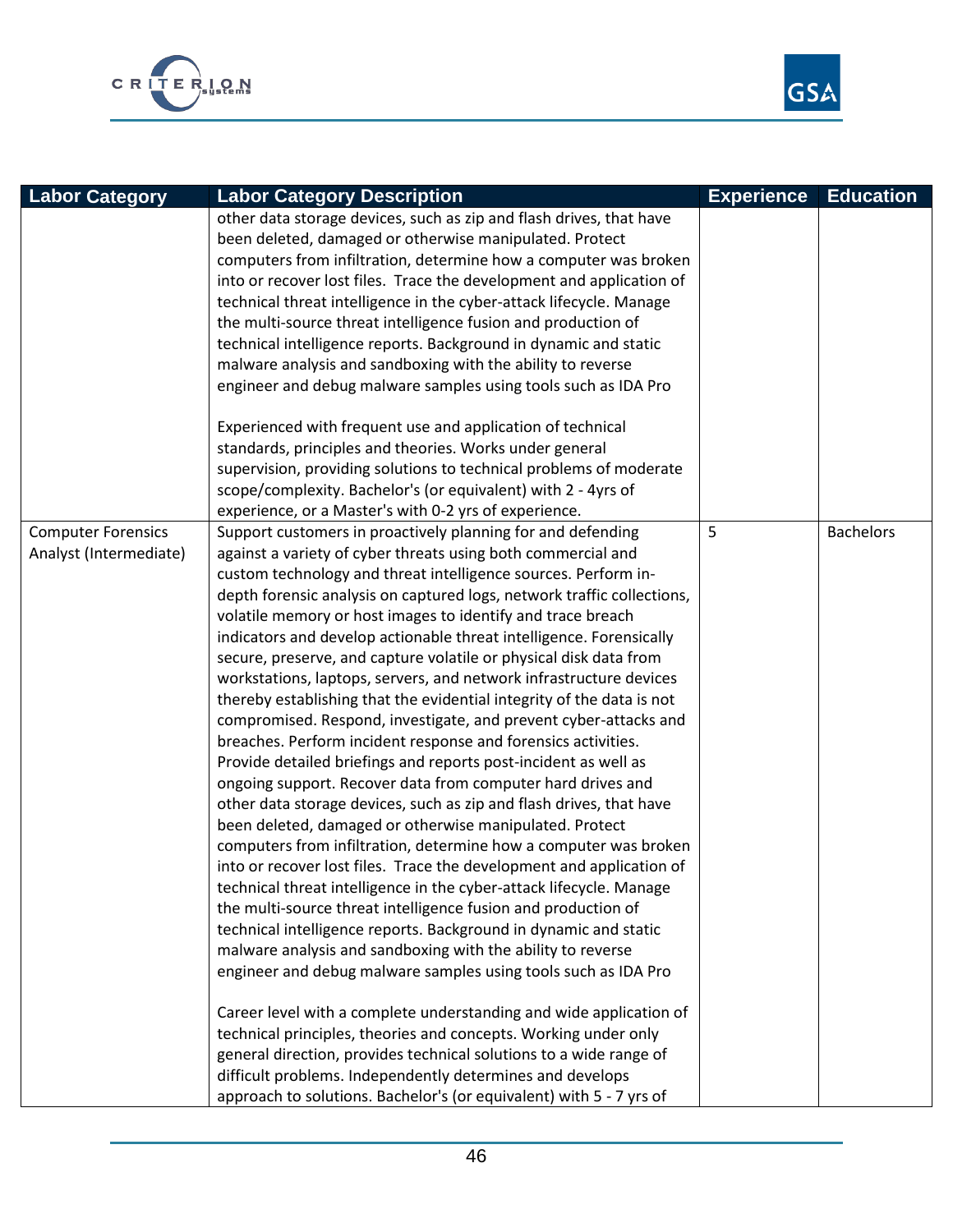



| <b>Labor Category</b>     | <b>Labor Category Description</b>                                      | <b>Experience</b> | <b>Education</b> |
|---------------------------|------------------------------------------------------------------------|-------------------|------------------|
|                           | experience, or a Master's and 3 to 5 yrs of experience.                |                   |                  |
| <b>Computer Forensics</b> | Support customers in proactively planning for and defending            | 8                 | <b>Bachelors</b> |
| Analyst (Senior)          | against a variety of cyber threats using both commercial and           |                   |                  |
|                           | custom technology and threat intelligence sources. Perform in-         |                   |                  |
|                           | depth forensic analysis on captured logs, network traffic collections, |                   |                  |
|                           | volatile memory or host images to identify and trace breach            |                   |                  |
|                           | indicators and develop actionable threat intelligence. Forensically    |                   |                  |
|                           | secure, preserve, and capture volatile or physical disk data from      |                   |                  |
|                           | workstations, laptops, servers, and network infrastructure devices     |                   |                  |
|                           | thereby establishing that the evidential integrity of the data is not  |                   |                  |
|                           | compromised. Respond, investigate, and prevent cyber-attacks and       |                   |                  |
|                           | breaches. Perform incident response and forensics activities.          |                   |                  |
|                           | Provide detailed briefings and reports post-incident as well as        |                   |                  |
|                           | ongoing support. Recover data from computer hard drives and            |                   |                  |
|                           | other data storage devices, such as zip and flash drives, that have    |                   |                  |
|                           | been deleted, damaged or otherwise manipulated. Protect                |                   |                  |
|                           | computers from infiltration, determine how a computer was broken       |                   |                  |
|                           | into or recover lost files. Trace the development and application of   |                   |                  |
|                           | technical threat intelligence in the cyber-attack lifecycle. Manage    |                   |                  |
|                           | the multi-source threat intelligence fusion and production of          |                   |                  |
|                           | technical intelligence reports. Background in dynamic and static       |                   |                  |
|                           | malware analysis and sandboxing with the ability to reverse            |                   |                  |
|                           | engineer and debug malware samples using tools such as IDA Pro         |                   |                  |
|                           |                                                                        |                   |                  |
|                           | Considered an emerging authority, who applies extensive technical      |                   |                  |
|                           | expertise. Develops technical solutions to complex problems.           |                   |                  |
|                           | Exercises considerable latitude in determining objectives and          |                   |                  |
|                           | approaches to assignment. Bachelor's (or equivalent) with 8 - 10 yrs   |                   |                  |
|                           | of experience, or a Master's with 6 - 8 yrs of experience.             |                   |                  |
| <b>CLOUD Software</b>     | Develops and applies advanced methods, theories, and research          | 5                 | <b>Bachelors</b> |
| Engineer - Mid            | techniques in the investigation and solution of highly complex and     |                   |                  |
|                           | difficult software applications and problems requiring the expert      |                   |                  |
|                           | application of advanced knowledge. Plans, conducts, technically        |                   |                  |
|                           | directs, and evaluates projects or major phases of significant         |                   |                  |
|                           | projects, managing the efforts of engineers and technical support      |                   |                  |
|                           | staff in the performance of assigned projects. Recommends              |                   |                  |
|                           | corrections in technical applications and analysis. Provides technical |                   |                  |
|                           | consultation to other organizations. Focused on providing support      |                   |                  |
|                           | to the adoption of, migration to or governance/management of           |                   |                  |
|                           | Cloud computing. Provides migration services that support activities   |                   |                  |
|                           | associated with assessing Cloud solutions, refactoring workloads for   |                   |                  |
|                           | Cloud solutions, migrating legacy or other systems to Cloud            |                   |                  |
|                           | solutions, providing management/governance of Cloud solutions,         |                   |                  |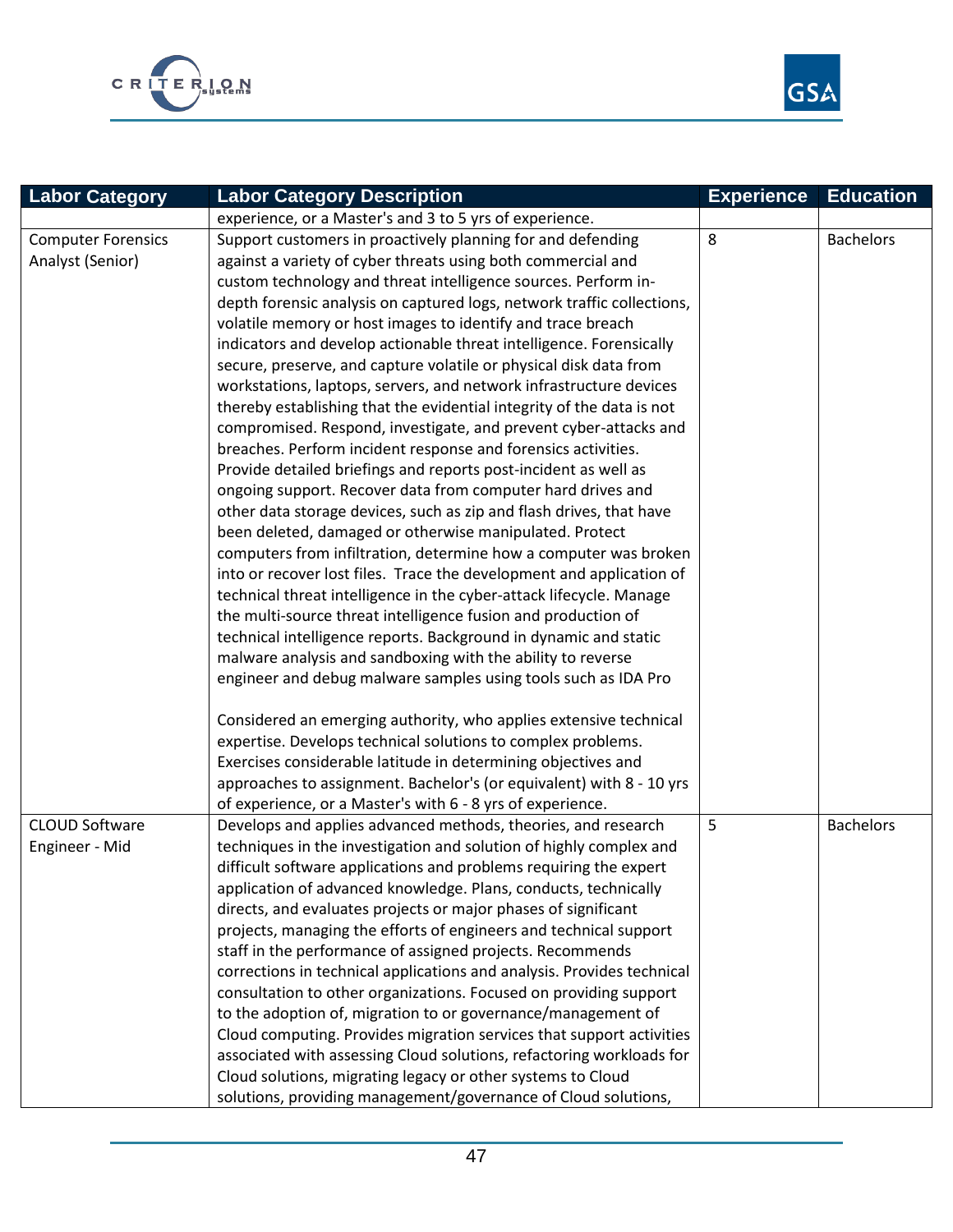



| <b>Labor Category</b>     | <b>Labor Category Description</b>                                      | <b>Experience</b> | <b>Education</b> |
|---------------------------|------------------------------------------------------------------------|-------------------|------------------|
|                           | DevOps, developing cloud native applications or other Cloud            |                   |                  |
|                           | oriented activities.                                                   |                   |                  |
| <b>CLOUD Software</b>     | Develops and applies advanced methods, theories, and research          | 8                 | <b>Bachelors</b> |
| Engineer - Sr             | techniques in the investigation and solution of highly complex and     |                   |                  |
|                           | difficult software applications and problems requiring the expert      |                   |                  |
|                           | application of advanced knowledge. Plans, conducts, technically        |                   |                  |
|                           | directs, and evaluates projects or major phases of significant         |                   |                  |
|                           | projects, managing the efforts of engineers and technical support      |                   |                  |
|                           | staff in the performance of assigned projects. Recommends              |                   |                  |
|                           | corrections in technical applications and analysis. Provides technical |                   |                  |
|                           | consultation to other organizations. Focused on providing support      |                   |                  |
|                           | to the adoption of, migration to or governance/management of           |                   |                  |
|                           | Cloud computing. Provides migration services that support activities   |                   |                  |
|                           | associated with assessing Cloud solutions, refactoring workloads for   |                   |                  |
|                           | Cloud solutions, migrating legacy or other systems to Cloud            |                   |                  |
|                           | solutions, providing management/governance of Cloud solutions,         |                   |                  |
|                           | DevOps, developing cloud native applications or other Cloud            |                   |                  |
|                           | oriented activities.                                                   |                   |                  |
| <b>CLOUD System</b>       | Develops and applies advanced methods, theories, and research          | 8                 | <b>Bachelors</b> |
| <b>Engineering Expert</b> | techniques in the investigation and solution of complex and difficult  |                   |                  |
|                           | system design requirements and problems requiring the expert           |                   |                  |
|                           | application of advanced knowledge. Plans, conducts, and                |                   |                  |
|                           | technically directs projects or major phases of significant projects,  |                   |                  |
|                           | managing the efforts of engineers and technical support staff in the   |                   |                  |
|                           | performance of assigned projects. Reviews completion and               |                   |                  |
|                           | implementation of systems additions and/or enhancements, and           |                   |                  |
|                           | recommends corrections in technical application and analysis to        |                   |                  |
|                           | management. Focused on providing support to the adoption of,           |                   |                  |
|                           | migration to or governance/management of Cloud computing.              |                   |                  |
|                           | Provides migration services that support activities associated with    |                   |                  |
|                           | assessing Cloud solutions, refactoring workloads for Cloud             |                   |                  |
|                           | solutions, migrating legacy or other systems to Cloud solutions,       |                   |                  |
|                           | providing management/governance of Cloud solutions, DevOps,            |                   |                  |
|                           | developing cloud native applications or other Cloud oriented           |                   |                  |
|                           | activities.                                                            |                   |                  |
| <b>CLOUD Software</b>     | Develops and applies advanced methods, theories, and research          | 10                | <b>Bachelors</b> |
| Engineer - Expert         | techniques in the investigation and solution of highly complex and     |                   |                  |
|                           | difficult software applications and problems requiring the expert      |                   |                  |
|                           | application of advanced knowledge. Plans, conducts, technically        |                   |                  |
|                           | directs, and evaluates projects or major phases of significant         |                   |                  |
|                           | projects, managing the efforts of engineers and technical support      |                   |                  |
|                           | staff in the performance of assigned projects. Recommends              |                   |                  |
|                           | corrections in technical applications and analysis. Provides technical |                   |                  |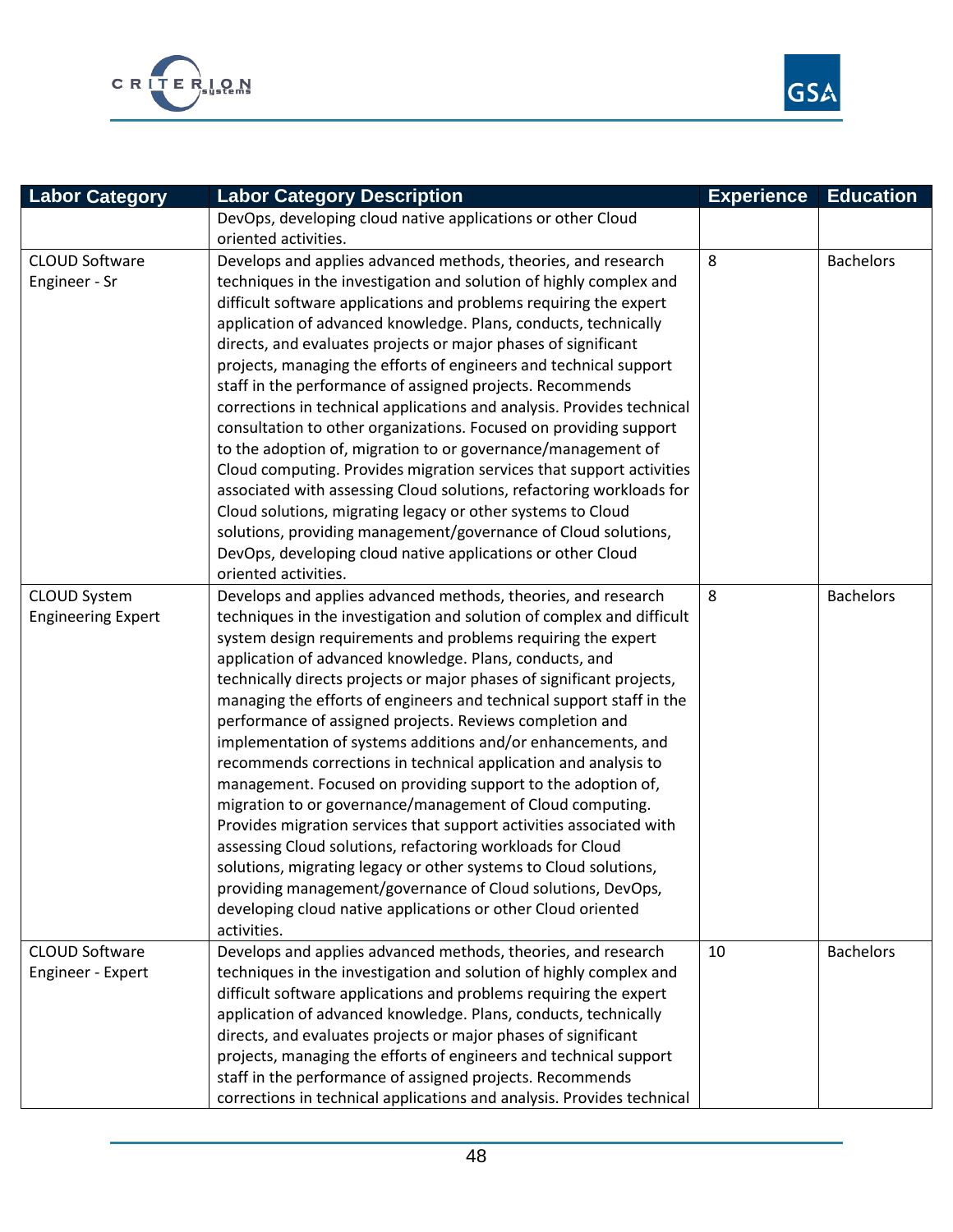



| <b>Labor Category</b>    | <b>Labor Category Description</b>                                    | <b>Experience</b> | <b>Education</b> |
|--------------------------|----------------------------------------------------------------------|-------------------|------------------|
|                          | consultation to other organizations. Focused on providing support    |                   |                  |
|                          | to the adoption of, migration to or governance/management of         |                   |                  |
|                          | Cloud computing. Provides migration services that support activities |                   |                  |
|                          | associated with assessing Cloud solutions, refactoring workloads for |                   |                  |
|                          | Cloud solutions, migrating legacy or other systems to Cloud          |                   |                  |
|                          | solutions, providing management/governance of Cloud solutions,       |                   |                  |
|                          | DevOps, developing cloud native applications or other Cloud          |                   |                  |
|                          | oriented activities.                                                 |                   |                  |
| Administrative Assistant | Provide administrative support to project teams. Assist in the       |                   | High School      |
|                          | preparation of deliverables.                                         |                   |                  |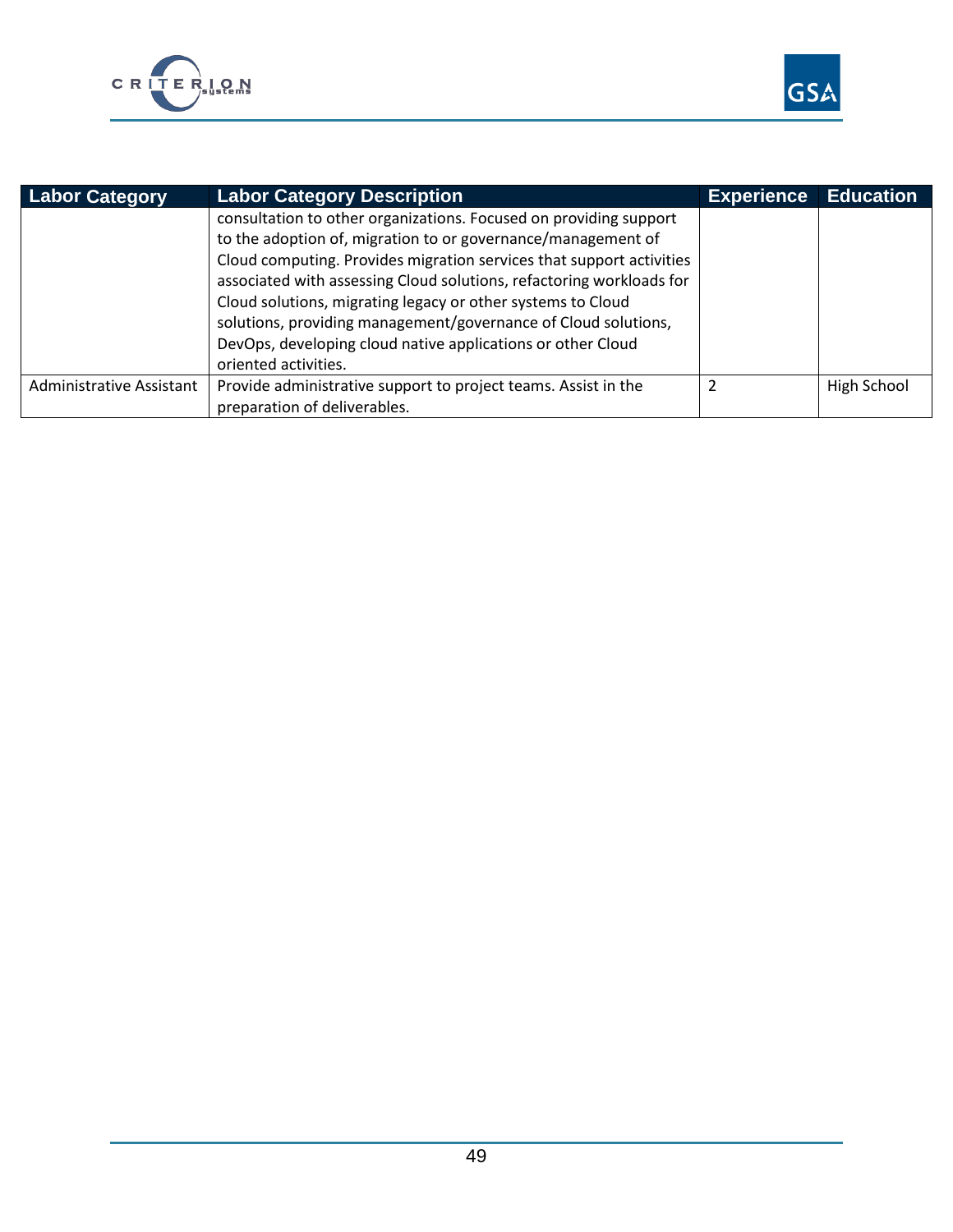



## **Education/Experience Substitution Policy**

We recognize that successful performance depends on having personnel with the right skills and experience. These skills and experience are acquired through a proper mix of education and professional experience. We have found that skills required to support advanced technology efforts, today's problems and tomorrow's challenges, are not always supported by the traditional combination of formal education and work experience. Therefore, we have incorporated substitution allowances between equivalent education and experience in order to provide the quality of services required by the customer at the most reasonable price.

The following tables present substitution equivalencies for education and experience requirements.

#### *Substitutions for Educational Requirements*

Additional years of related experience may be substituted for degree requirements.

| <b>Degree Requirement</b> | <b>Equivalent Experience Substitution</b>           |
|---------------------------|-----------------------------------------------------|
| <b>High School</b>        | <b>GED</b>                                          |
| Associate's               | High School plus two years related experience       |
| Bachelor's                | High school plus four years related experience      |
|                           | lor                                                 |
|                           | Associate degree plus two years related experience  |
| Master's                  | Bachelor's degree plus two years related experience |
|                           | lor                                                 |
|                           | Six years related experience                        |
| Doctorate / PhD           | Master's degree plus two years                      |
|                           | lor                                                 |
|                           | Eight years related experience                      |

#### *Substitutions for Work Experience Requirements.*

A related degree may be substituted for years of related work experience.

| <b>Degree</b>     | <b>Equivalent Years of Experience</b> |  |  |
|-------------------|---------------------------------------|--|--|
| <b>Bachelor's</b> | l wo                                  |  |  |
| Master's          | lFour                                 |  |  |
| Doctorate/PhD     | <b>Six</b>                            |  |  |

Successful completion of higher education which has not yet resulted in a degree may be counted as one year of experience for each year of college completed.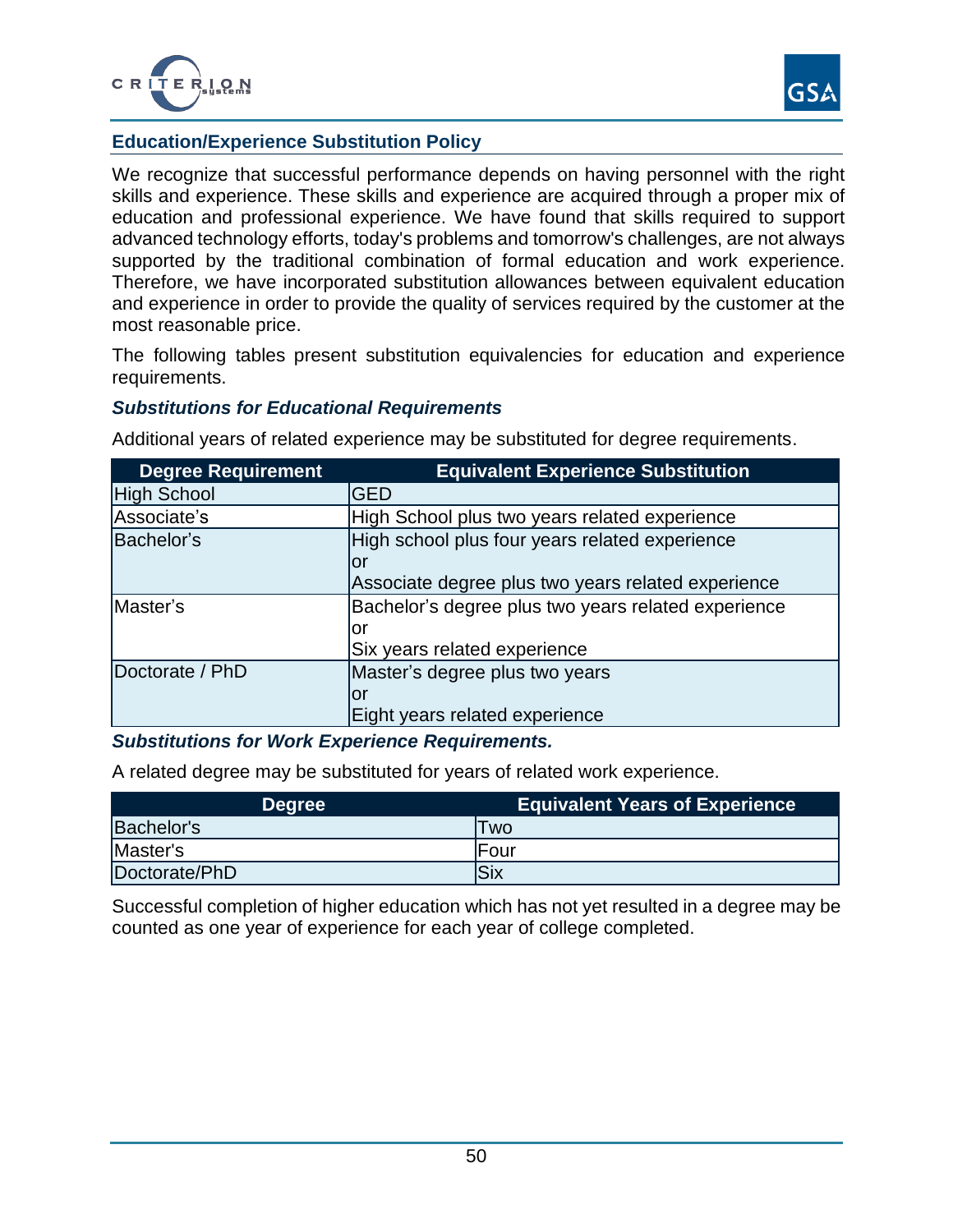



# **GSA Labor Rates**

*GSA Price List Hourly Rates are inclusive of Industrial Funding Fee (IFF)*

| <b>Labor Category</b>                                       | <b>Contractor or</b><br><b>Customer Facility</b><br>or Both | 10/16/2020<br>10/15/2021 | 10/16/2021<br>10/15/2022 | 10/16/2022<br>10/15/2023 |
|-------------------------------------------------------------|-------------------------------------------------------------|--------------------------|--------------------------|--------------------------|
| Computer Security Analyst, Junior                           | Both                                                        | \$78.53                  | \$80.50                  | \$82.51                  |
| <b>Computer Security Analyst</b>                            | Both                                                        | \$124.69                 | \$127.81                 | \$131.00                 |
| <b>Computer Security Analyst, Senior</b>                    | Both                                                        | \$153.99                 | \$157.84                 | \$161.79                 |
| Program Manager                                             | Both                                                        | \$176.18                 | \$180.58                 | \$185.10                 |
| Project Manager                                             | Both                                                        | \$132.93                 | \$136.26                 | \$139.66                 |
| QA Analyst                                                  | Both                                                        | \$117.11                 | \$120.04                 | \$123.04                 |
| Software Engineer, Junior                                   | <b>Both</b>                                                 | \$102.40                 | \$104.96                 | \$107.58                 |
| Software Engineer, Senior                                   | Both                                                        | \$136.57                 | \$139.99                 | \$143.48                 |
| <b>Subject Matter Expert</b>                                | Both                                                        | \$140.51                 | \$144.02                 | \$147.62                 |
| Subject Matter Expert, Senior                               | <b>Both</b>                                                 | \$196.82                 | \$201.74                 | \$206.78                 |
| <b>Systems Analyst</b>                                      | Both                                                        | \$98.03                  | \$100.48                 | \$102.99                 |
| Systems Engineer, Junior                                    | Both                                                        | \$106.22                 | \$108.88                 | \$111.60                 |
| <b>Systems Engineer</b>                                     | <b>Both</b>                                                 | \$128.52                 | \$131.74                 | \$135.03                 |
| Systems Engineer, Senior                                    | <b>Both</b>                                                 | \$149.00                 | \$152.73                 | \$156.55                 |
| <b>Support Specialist</b>                                   | Both                                                        | \$62.25                  | \$63.80                  | \$65.40                  |
| Support Specialist, Senior                                  | <b>Both</b>                                                 | \$77.55                  | \$79.49                  | \$81.48                  |
| Database Administrator, Junior                              | Both                                                        | \$85.83                  | \$87.98                  | \$90.18                  |
| Database Administrator                                      | Both                                                        | \$140.14                 | \$143.64                 | \$147.23                 |
| Database Administrator, Senior                              | Both                                                        | \$147.09                 | \$150.76                 | \$154.53                 |
| Program Manager - Cyber Security -<br>(Junior)              | Contractor<br>Facility                                      | $\overline{a}$           | \$193.61                 | \$198.45                 |
| Program Manager - Cyber Security -<br>(Intermediate)        | Contractor<br>Facility                                      | $\overline{\phantom{a}}$ | \$207.26                 | \$212.44                 |
| Program Manager - Cyber Security -<br>(Senior)              | Contractor<br>Facility                                      | $\overline{\phantom{a}}$ | \$252.11                 | \$258.41                 |
| <b>Cybersecurity Project/Task Manager</b><br>(Junior)       | Contractor<br>Facility                                      | $\overline{a}$           | \$101.53                 | \$104.07                 |
| <b>Cybersecurity Project/Task Manager</b><br>(Intermediate) | Contractor<br>Facility                                      | $\overline{a}$           | \$115.33                 | \$118.21                 |
| <b>Cybersecurity Project/Task Manager</b><br>(Senior)       | Contractor<br>Facility                                      | $\overline{a}$           | \$158.00                 | \$161.95                 |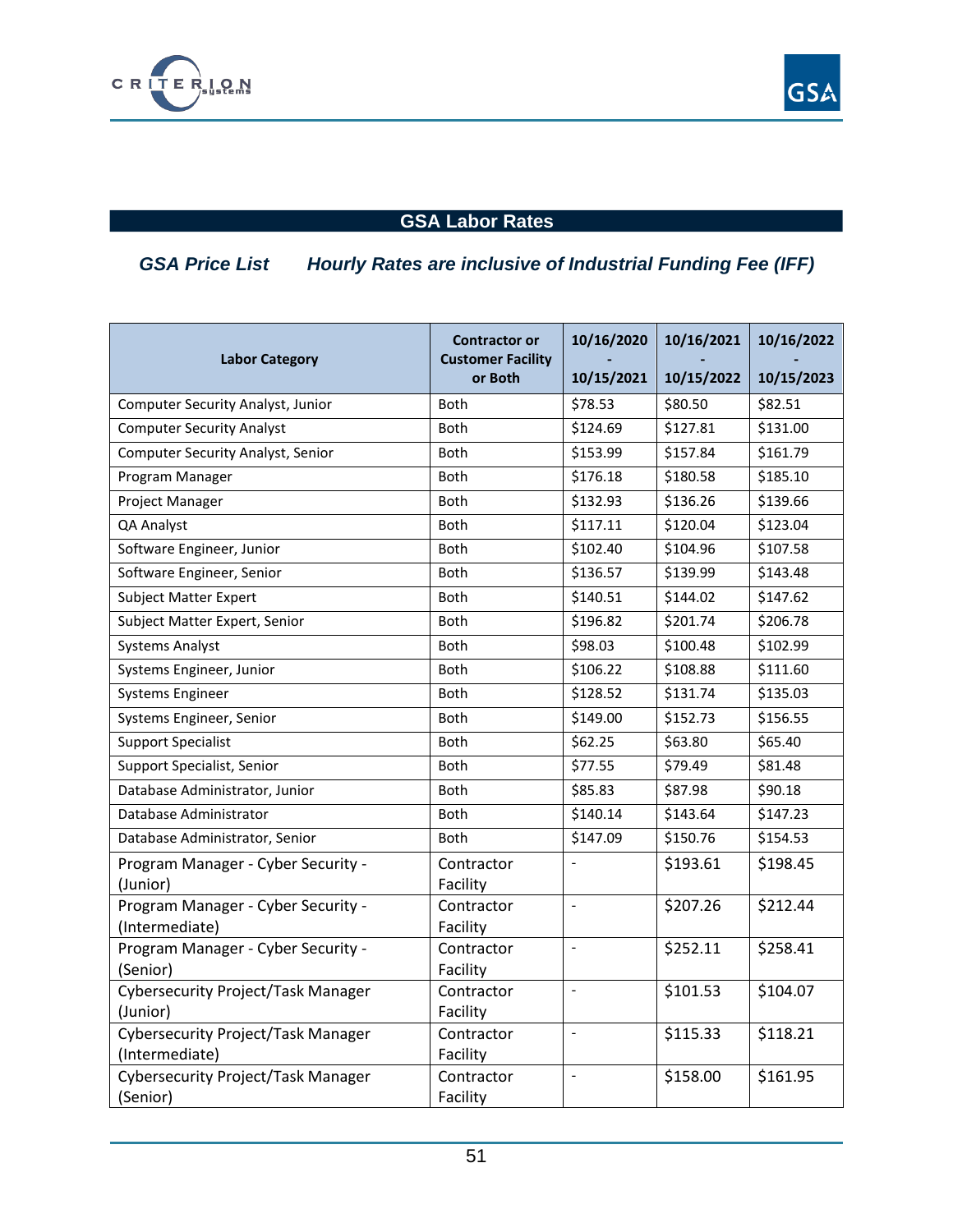



| <b>Labor Category</b>                                       | <b>Contractor or</b><br><b>Customer Facility</b><br>or Both | 10/16/2020<br>10/15/2021     | 10/16/2021<br>10/15/2022 | 10/16/2022<br>10/15/2023 |
|-------------------------------------------------------------|-------------------------------------------------------------|------------------------------|--------------------------|--------------------------|
| <b>Information Security Specialist (Junior)</b>             | Contractor<br>Facility                                      |                              | \$94.38                  | \$96.74                  |
| <b>Information Security Specialist</b><br>(Intermediate)    | Contractor<br>Facility                                      | $\blacksquare$               | \$119.61                 | \$122.60                 |
| <b>Information Security Specialist (Senior)</b>             | Contractor<br>Facility                                      | $\frac{1}{2}$                | \$147.81                 | \$151.51                 |
| Subject Matter Expert - Cyber Security -<br>(Junior)        | Contractor<br>Facility                                      | $\Box$                       | \$92.85                  | \$95.17                  |
| Subject Matter Expert - Cyber Security -<br>(Intermediate)  | Contractor<br>Facility                                      | $\frac{1}{2}$                | \$158.93                 | \$162.90                 |
| Subject Matter Expert - Cyber Security -<br>(Senior)        | Contractor<br>Facility                                      | $\overline{a}$               | \$241.90                 | \$247.95                 |
| <b>Cybersecurity Network Engineer (Junior)</b>              | Contractor<br>Facility                                      | $\overline{\phantom{a}}$     | \$96.06                  | \$98.46                  |
| <b>Cybersecurity Network Engineer</b><br>(Intermediate)     | Contractor<br>Facility                                      | $\overline{a}$               | \$118.25                 | \$121.21                 |
| <b>Cybersecurity Network Engineer (Senior)</b>              | Contractor<br>Facility                                      | $\blacksquare$               | \$158.74                 | \$162.71                 |
| <b>Cybersecurity Technical Writer (Junior)</b>              | Contractor<br>Facility                                      |                              | \$65.79                  | \$67.43                  |
| <b>Cybersecurity Technical Writer</b><br>(Intermediate)     | Contractor<br>Facility                                      | $\blacksquare$               | \$79.37                  | \$81.35                  |
| <b>Cybersecurity Technical Writer (Senior)</b>              | Contractor<br>Facility                                      | $\overline{a}$               | \$99.17                  | \$101.65                 |
| Systems Engineer - Cyber Security - (Junior)                | Contractor<br>Facility                                      | $\overline{a}$               | \$123.64                 | \$126.73                 |
| Systems Engineer - Cyber Security -<br>(Intermediate)       | Contractor<br>Facility                                      | $\overline{\phantom{0}}$     | \$144.75                 | \$148.37                 |
| Systems Engineer - Cyber Security - (Senior)                | Contractor<br>Facility                                      | $\overline{\phantom{a}}$     | \$178.09                 | \$182.54                 |
| <b>Cybersecurity System Administrator</b><br>(Junior)       | Contractor<br>Facility                                      | $\qquad \qquad \blacksquare$ | \$93.56                  | \$95.90                  |
| <b>Cybersecurity System Administrator</b><br>(Intermediate) | Contractor<br>Facility                                      | $\overline{a}$               | \$115.64                 | \$118.53                 |
| <b>Cybersecurity System Administrator</b><br>(Senior)       | Contractor<br>Facility                                      | $\qquad \qquad \blacksquare$ | \$137.93                 | \$141.38                 |
| <b>Cybersecurity Architect (Junior)</b>                     | Contractor<br>Facility                                      |                              | \$104.63                 | \$107.25                 |
| Cybersecurity Architect (Intermediate)                      | Contractor<br>Facility                                      | $\blacksquare$               | \$126.31                 | \$129.47                 |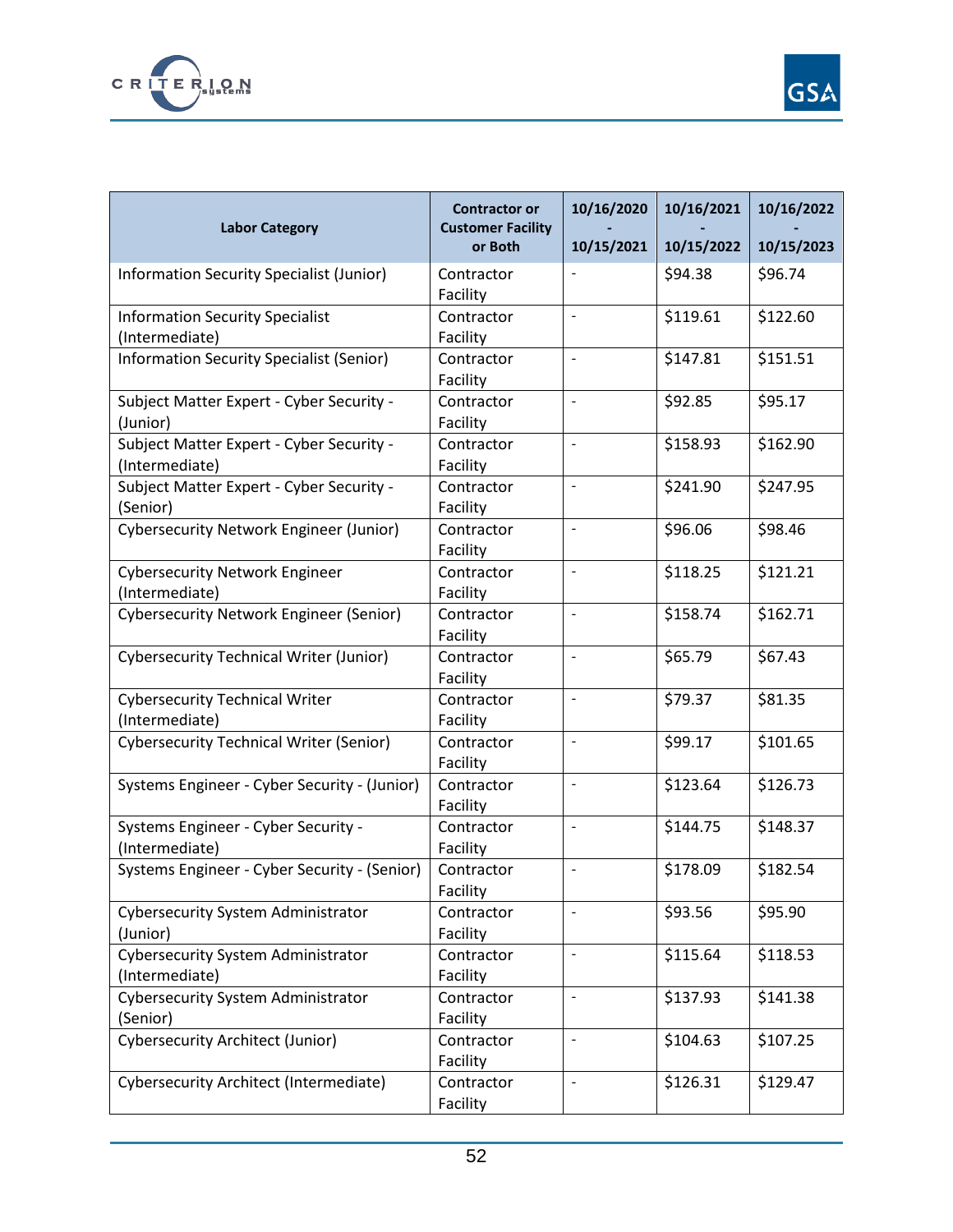



| <b>Labor Category</b>                           | <b>Contractor or</b><br><b>Customer Facility</b><br>or Both | 10/16/2020<br>10/15/2021     | 10/16/2021<br>10/15/2022 | 10/16/2022<br>10/15/2023 |
|-------------------------------------------------|-------------------------------------------------------------|------------------------------|--------------------------|--------------------------|
| <b>Cybersecurity Architect (Senior)</b>         | Contractor                                                  |                              | \$201.61                 | \$206.65                 |
|                                                 | Facility                                                    |                              |                          |                          |
| <b>Cybersecurity Engineer (Junior)</b>          | Contractor                                                  | $\overline{\phantom{a}}$     | \$104.63                 | \$107.25                 |
|                                                 | Facility                                                    |                              |                          |                          |
| <b>Cybersecurity Engineer (Intermediate)</b>    | Contractor                                                  | $\frac{1}{2}$                | \$149.70                 | \$153.44                 |
|                                                 | Facility                                                    |                              |                          |                          |
| <b>Cybersecurity Engineer (Senior)</b>          | Contractor                                                  | $\blacksquare$               | \$168.97                 | \$173.19                 |
|                                                 | Facility                                                    |                              |                          |                          |
| <b>Cyber Threat Analyst (Junior)</b>            | Contractor                                                  | $\blacksquare$               | \$86.58                  | \$88.74                  |
|                                                 | Facility                                                    | $\overline{\phantom{a}}$     |                          |                          |
| Cyber Threat Analyst (Intermediate)             | Contractor<br>Facility                                      |                              | \$94.53                  | \$96.89                  |
| <b>Cyber Threat Analyst (Senior)</b>            | Contractor                                                  | $\overline{\phantom{a}}$     | \$131.96                 | \$135.26                 |
|                                                 | Facility                                                    |                              |                          |                          |
| <b>Cybersecurity DevOps Engineer (Junior)</b>   | Contractor                                                  | $\blacksquare$               | \$100.61                 | \$103.13                 |
|                                                 | Facility                                                    |                              |                          |                          |
| <b>Cybersecurity DevOps Engineer</b>            | Contractor                                                  | $\Box$                       | \$130.46                 | \$133.72                 |
| (Intermediate)                                  | Facility                                                    |                              |                          |                          |
| <b>Cybersecurity DevOps Engineer (Senior)</b>   | Contractor                                                  |                              | \$166.31                 | \$170.47                 |
|                                                 | Facility                                                    |                              |                          |                          |
| Database Administrator - Cyber Security -       | Contractor                                                  | $\overline{\phantom{a}}$     | \$102.93                 | \$105.50                 |
| (Junior)                                        | Facility                                                    |                              |                          |                          |
| Database Administrator - Cyber Security -       | Contractor                                                  | $\qquad \qquad \blacksquare$ | \$161.38                 | \$165.41                 |
| (Intermediate)                                  | Facility                                                    |                              |                          |                          |
| Database Administrator - Cyber Security -       | Contractor                                                  | $\blacksquare$               | \$168.39                 | \$172.60                 |
| (Senior)                                        | Facility                                                    | $\qquad \qquad \blacksquare$ | \$100.80                 |                          |
| <b>Cybersecurity Database Engineer (Junior)</b> | Contractor<br>Facility                                      |                              |                          | \$103.32                 |
| <b>Cybersecurity Database Engineer</b>          | Contractor                                                  | $\blacksquare$               | \$128.91                 | \$132.13                 |
| (Intermediate)                                  | Facility                                                    |                              |                          |                          |
| <b>Cybersecurity Database Engineer (Senior)</b> | Contractor                                                  | $\overline{\phantom{a}}$     | \$149.45                 | \$153.19                 |
|                                                 | Facility                                                    |                              |                          |                          |
| User Experience / User Interface Engineer       | Contractor                                                  |                              | \$94.39                  | \$96.75                  |
| (Junior)                                        | Facility                                                    |                              |                          |                          |
| User Experience / User Interface Engineer       | Contractor                                                  | $\blacksquare$               | \$116.60                 | \$119.52                 |
| (Intermediate)                                  | Facility                                                    |                              |                          |                          |
| User Experience / User Interface Engineer       | Contractor                                                  |                              | \$137.71                 | \$141.15                 |
| (Senior)                                        | Facility                                                    |                              |                          |                          |
| Application Security SME / Lead (Junior)        | Contractor                                                  | $\qquad \qquad -$            | \$104.63                 | \$107.25                 |
|                                                 | Facility                                                    |                              |                          |                          |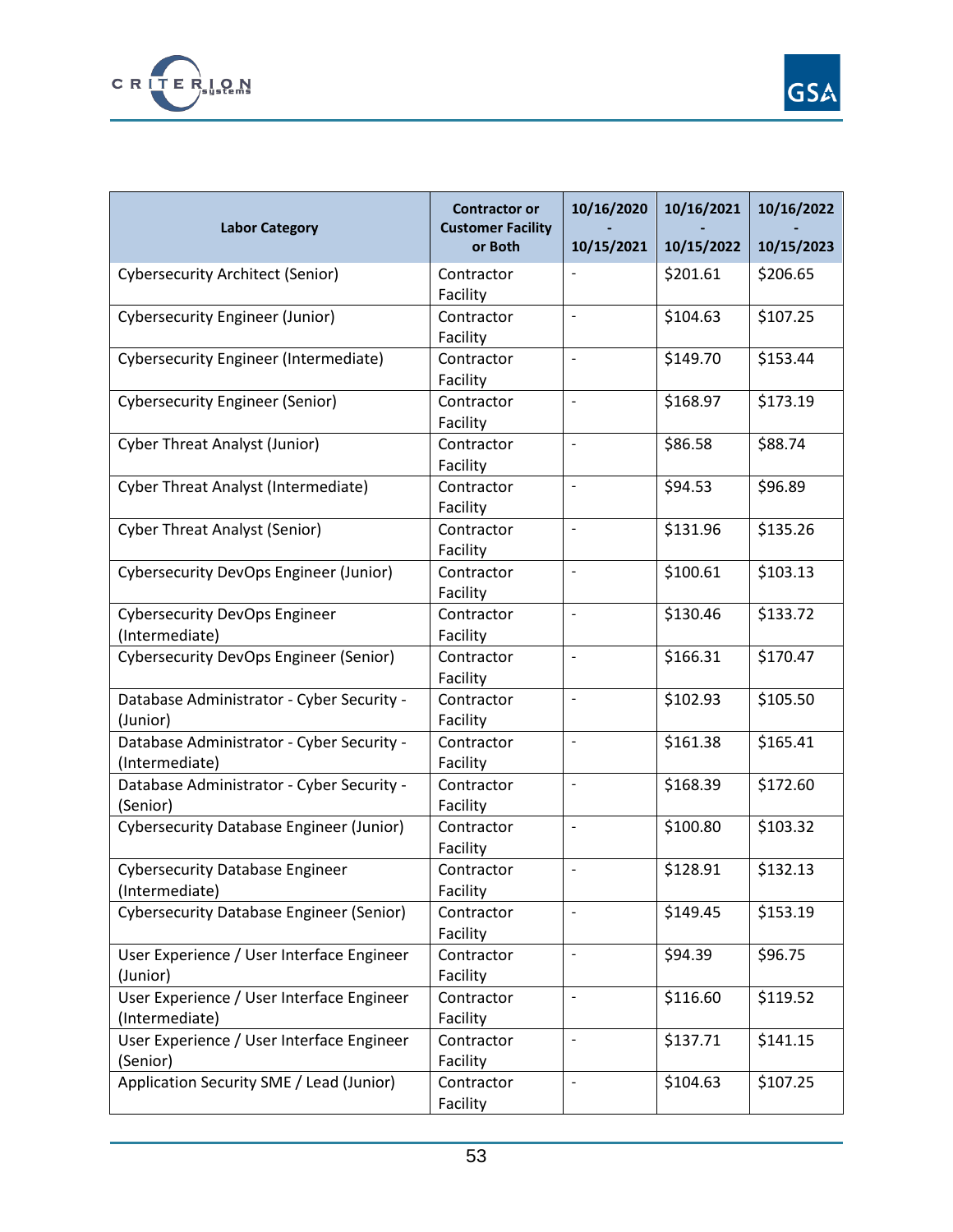



| <b>Labor Category</b>                            | <b>Contractor or</b><br><b>Customer Facility</b> | 10/16/2020                   | 10/16/2021 | 10/16/2022 |
|--------------------------------------------------|--------------------------------------------------|------------------------------|------------|------------|
|                                                  | or Both                                          | 10/15/2021                   | 10/15/2022 | 10/15/2023 |
| Application Security SME / Lead                  | Contractor                                       |                              | \$126.31   | \$129.47   |
| (Intermediate)                                   | Facility                                         |                              |            |            |
| Application Security SME / Lead (Senior)         | Contractor                                       | $\overline{\phantom{a}}$     | \$181.33   | \$185.86   |
|                                                  | Facility                                         |                              |            |            |
| <b>Cybersecurity Software Developer (Junior)</b> | Contractor<br>Facility                           | $\frac{1}{2}$                | \$100.61   | \$103.13   |
| <b>Cybersecurity Software Developer</b>          | Contractor                                       | $\Box$                       | \$130.46   | \$133.72   |
| (Intermediate)                                   | Facility                                         |                              |            |            |
| <b>Cybersecurity Software Developer (Senior)</b> | Contractor                                       | $\blacksquare$               | \$145.75   | \$149.39   |
|                                                  | Facility                                         |                              |            |            |
| <b>Cybersecurity Information Assurance</b>       | Contractor                                       | $\overline{\phantom{0}}$     | \$94.38    | \$96.74    |
| Engineer (Junior)                                | Facility                                         |                              |            |            |
| <b>Cybersecurity Information Assurance</b>       | Contractor                                       | $\blacksquare$               | \$119.61   | \$122.60   |
| Engineer (Intermediate)                          | Facility                                         |                              |            |            |
| <b>Cybersecurity Information Assurance</b>       | Contractor                                       |                              | \$147.81   | \$151.51   |
| Engineer (Senior)                                | Facility                                         |                              |            |            |
| Cybersecurity Incident Responder (Junior)        | Contractor                                       | $\blacksquare$               | \$104.63   | \$107.25   |
|                                                  | Facility                                         |                              |            |            |
| <b>Cybersecurity Incident Responder</b>          | Contractor                                       |                              | \$126.31   | \$129.47   |
| (Intermediate)                                   | Facility                                         |                              |            |            |
| <b>Cybersecurity Incident Responder (Senior)</b> | Contractor                                       | $\Box$                       | \$149.70   | \$153.44   |
|                                                  | Facility                                         |                              |            |            |
| Penetration Tester (Junior)                      | Contractor<br>Facility                           | $\overline{\phantom{0}}$     | \$102.08   | \$104.63   |
| Penetration Tester (Intermediate)                | Contractor                                       | $\blacksquare$               | \$146.05   | \$149.70   |
|                                                  | Facility                                         |                              |            |            |
| <b>Penetration Tester (Senior)</b>               | Contractor                                       | $\overline{\phantom{a}}$     | \$164.85   | \$168.97   |
|                                                  | Facility                                         |                              |            |            |
| <b>Computer Forensics Analyst (Junior)</b>       | Contractor                                       | $\blacksquare$               | \$114.56   | \$117.42   |
|                                                  | Facility                                         |                              |            |            |
| Computer Forensics Analyst (Intermediate)        | Contractor                                       | $\qquad \qquad -$            | \$130.32   | \$133.58   |
|                                                  | Facility                                         |                              |            |            |
| <b>Computer Forensics Analyst (Senior)</b>       | Contractor                                       | $\overline{\phantom{0}}$     | \$149.70   | \$153.44   |
|                                                  | Facility                                         |                              |            |            |
| Program Manager - Cyber Security -               | Customer                                         | $\overline{\phantom{a}}$     | \$180.57   | \$185.08   |
| (Junior)                                         | Facility                                         |                              |            |            |
| Program Manager - Cyber Security -               | Customer                                         | $\qquad \qquad \blacksquare$ | \$193.30   | \$198.13   |
| (Intermediate)                                   | Facility                                         |                              |            |            |
| Program Manager - Cyber Security -               | Customer                                         | $\overline{\phantom{a}}$     | \$235.13   | \$241.01   |
| (Senior)                                         | Facility                                         |                              |            |            |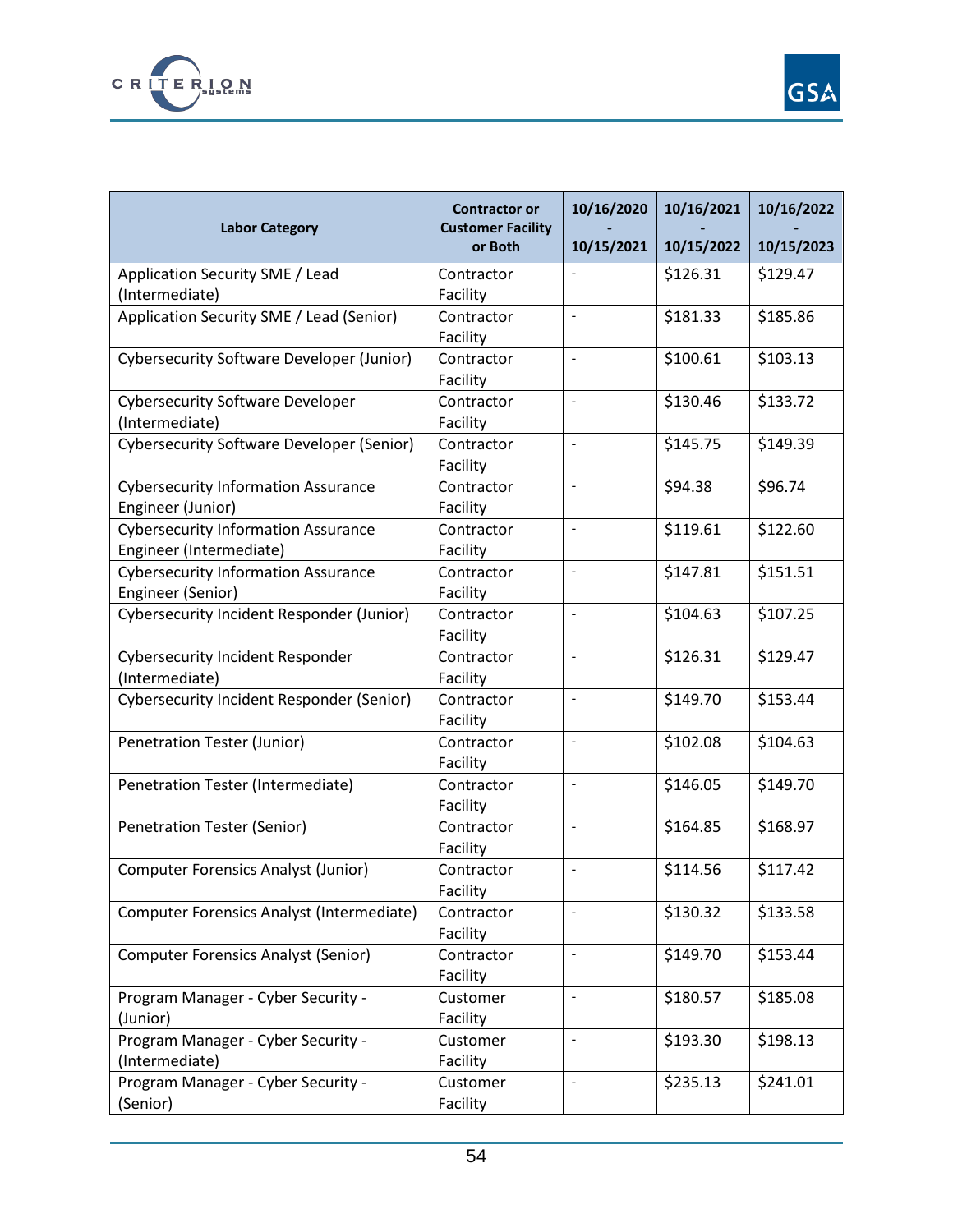



| <b>Labor Category</b>                                 | <b>Contractor or</b><br><b>Customer Facility</b><br>or Both | 10/16/2020<br>10/15/2021 | 10/16/2021<br>10/15/2022 | 10/16/2022<br>10/15/2023 |
|-------------------------------------------------------|-------------------------------------------------------------|--------------------------|--------------------------|--------------------------|
|                                                       |                                                             |                          |                          |                          |
| <b>Cybersecurity Project/Task Manager</b>             | Customer                                                    |                          | \$94.70                  | \$97.07                  |
| (Junior)                                              | Facility                                                    |                          |                          |                          |
| <b>Cybersecurity Project/Task Manager</b>             | Customer                                                    | $\overline{\phantom{a}}$ | \$107.57                 | \$110.26                 |
| (Intermediate)                                        | Facility                                                    | $\blacksquare$           | \$147.36                 |                          |
| <b>Cybersecurity Project/Task Manager</b><br>(Senior) | Customer<br>Facility                                        |                          |                          | \$151.04                 |
| <b>Information Security Specialist (Junior)</b>       | Customer                                                    | $\blacksquare$           | \$88.02                  | \$90.22                  |
|                                                       | Facility                                                    |                          |                          |                          |
| <b>Information Security Specialist</b>                | Customer                                                    | $\frac{1}{2}$            | \$111.56                 | \$114.35                 |
| (Intermediate)                                        | Facility                                                    |                          |                          |                          |
| <b>Information Security Specialist (Senior)</b>       | Customer                                                    | $\overline{a}$           | \$137.86                 | \$141.31                 |
|                                                       | Facility                                                    |                          |                          |                          |
| Subject Matter Expert - Cyber Security -              | Customer                                                    | $\overline{\phantom{a}}$ | \$86.60                  | \$88.77                  |
| (Junior)                                              | Facility                                                    |                          |                          |                          |
| Subject Matter Expert - Cyber Security -              | Customer                                                    | $\overline{a}$           | \$148.23                 | \$151.94                 |
| (Intermediate)                                        | Facility                                                    |                          |                          |                          |
| Subject Matter Expert - Cyber Security -              | Customer                                                    | $\blacksquare$           | \$225.62                 | \$231.26                 |
| (Senior)                                              | Facility                                                    |                          |                          |                          |
| <b>Cybersecurity Network Engineer (Junior)</b>        | Customer                                                    |                          | \$89.59                  | \$91.83                  |
|                                                       | Facility                                                    |                          |                          |                          |
| <b>Cybersecurity Network Engineer</b>                 | Customer                                                    | $\overline{\phantom{a}}$ | \$110.28                 | \$113.04                 |
| (Intermediate)                                        | Facility                                                    | $\frac{1}{2}$            |                          |                          |
| <b>Cybersecurity Network Engineer (Senior)</b>        | Customer                                                    |                          | \$148.05                 | \$151.75                 |
| <b>Cybersecurity Technical Writer (Junior)</b>        | Facility<br>Customer                                        | $\overline{a}$           | \$61.36                  | \$62.89                  |
|                                                       | Facility                                                    |                          |                          |                          |
| <b>Cybersecurity Technical Writer</b>                 | Customer                                                    | $\overline{\phantom{a}}$ | \$74.03                  | \$75.88                  |
| (Intermediate)                                        | Facility                                                    |                          |                          |                          |
| <b>Cybersecurity Technical Writer (Senior)</b>        | Customer                                                    | $\overline{\phantom{a}}$ | \$92.49                  | \$94.80                  |
|                                                       | Facility                                                    |                          |                          |                          |
| Systems Engineer - Cyber Security - (Junior)          | Customer                                                    | $\qquad \qquad -$        | \$115.31                 | \$118.19                 |
|                                                       | Facility                                                    |                          |                          |                          |
| Systems Engineer - Cyber Security -                   | Customer                                                    | $\frac{1}{2}$            | \$135.00                 | \$138.38                 |
| (Intermediate)                                        | Facility                                                    |                          |                          |                          |
| Systems Engineer - Cyber Security - (Senior)          | Customer                                                    | $\overline{\phantom{a}}$ | \$166.10                 | \$170.25                 |
|                                                       | Facility                                                    |                          |                          |                          |
| <b>Cybersecurity System Administrator</b>             | Customer                                                    | $\overline{\phantom{a}}$ | \$87.26                  | \$89.44                  |
| (Junior)                                              | Facility                                                    |                          |                          |                          |
| <b>Cybersecurity System Administrator</b>             | Customer                                                    | $\blacksquare$           | \$107.85                 | \$110.55                 |
| (Intermediate)                                        | Facility                                                    |                          |                          |                          |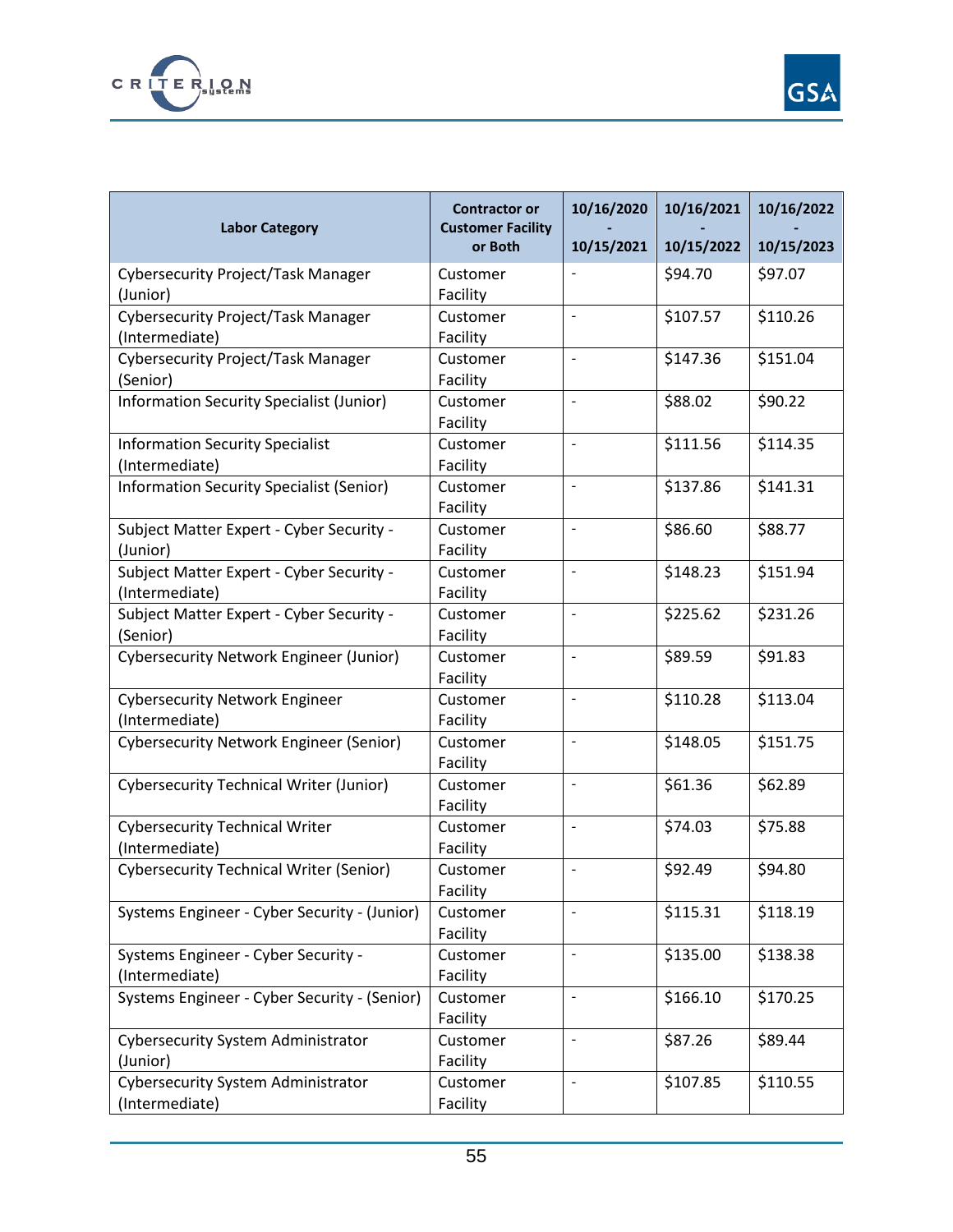



| <b>Labor Category</b>                           | <b>Contractor or</b><br><b>Customer Facility</b> | 10/16/2020                   | 10/16/2021 | 10/16/2022 |
|-------------------------------------------------|--------------------------------------------------|------------------------------|------------|------------|
|                                                 | or Both                                          | 10/15/2021                   | 10/15/2022 | 10/15/2023 |
| Cybersecurity System Administrator              | Customer                                         |                              | \$128.65   | \$131.87   |
| (Senior)                                        | Facility                                         |                              |            |            |
| <b>Cybersecurity Architect (Junior)</b>         | Customer                                         | $\qquad \qquad -$            | \$97.59    | \$100.03   |
|                                                 | Facility                                         |                              |            |            |
| Cybersecurity Architect (Intermediate)          | Customer                                         | $\frac{1}{2}$                | \$117.80   | \$120.75   |
|                                                 | Facility                                         |                              |            |            |
| <b>Cybersecurity Architect (Senior)</b>         | Customer                                         | $\Box$                       | \$188.03   | \$192.73   |
|                                                 | Facility                                         |                              |            |            |
| <b>Cybersecurity Engineer (Junior)</b>          | Customer                                         | $\overline{\phantom{a}}$     | \$97.59    | \$100.03   |
|                                                 | Facility                                         |                              |            |            |
| Cybersecurity Engineer (Intermediate)           | Customer                                         | $\overline{\phantom{a}}$     | \$139.62   | \$143.11   |
|                                                 | Facility                                         |                              |            |            |
| <b>Cybersecurity Engineer (Senior)</b>          | Customer                                         | $\overline{\phantom{a}}$     | \$157.59   | \$161.53   |
|                                                 | Facility                                         |                              |            |            |
| <b>Cyber Threat Analyst (Junior)</b>            | Customer                                         | $\overline{\phantom{0}}$     | \$80.75    | \$82.77    |
|                                                 | Facility                                         | $\overline{\phantom{a}}$     |            |            |
| Cyber Threat Analyst (Intermediate)             | Customer                                         |                              | \$88.16    | \$90.36    |
| <b>Cyber Threat Analyst (Senior)</b>            | Facility<br>Customer                             | $\qquad \qquad \blacksquare$ | \$123.08   | \$126.16   |
|                                                 | Facility                                         |                              |            |            |
| <b>Cybersecurity DevOps Engineer (Junior)</b>   | Customer                                         | $\qquad \qquad -$            | \$93.84    | \$96.19    |
|                                                 | Facility                                         |                              |            |            |
| <b>Cybersecurity DevOps Engineer</b>            | Customer                                         | $\frac{1}{2}$                | \$121.67   | \$124.71   |
| (Intermediate)                                  | Facility                                         |                              |            |            |
| <b>Cybersecurity DevOps Engineer (Senior)</b>   | Customer                                         | $\blacksquare$               | \$155.11   | \$158.99   |
|                                                 | Facility                                         |                              |            |            |
| Database Administrator - Cyber Security -       | Customer                                         | $\blacksquare$               | \$96.00    | \$98.40    |
| (Junior)                                        | Facility                                         |                              |            |            |
| Database Administrator - Cyber Security -       | Customer                                         | $\blacksquare$               | \$150.51   | \$154.27   |
| (Intermediate)                                  | Facility                                         |                              |            |            |
| Database Administrator - Cyber Security -       | Customer                                         | $\qquad \qquad -$            | \$157.06   | \$160.99   |
| (Senior)                                        | Facility                                         |                              |            |            |
| <b>Cybersecurity Database Engineer (Junior)</b> | Customer                                         | $\overline{\phantom{0}}$     | \$94.01    | \$96.36    |
|                                                 | Facility                                         |                              |            |            |
| <b>Cybersecurity Database Engineer</b>          | Customer                                         | $\overline{\phantom{a}}$     | \$120.23   | \$123.24   |
| (Intermediate)                                  | Facility                                         |                              |            |            |
| <b>Cybersecurity Database Engineer (Senior)</b> | Customer                                         |                              | \$139.38   | \$142.86   |
|                                                 | Facility                                         |                              |            |            |
| User Experience / User Interface Engineer       | Customer                                         | $\qquad \qquad -$            | \$88.04    | \$90.24    |
| (Junior)                                        | Facility                                         |                              |            |            |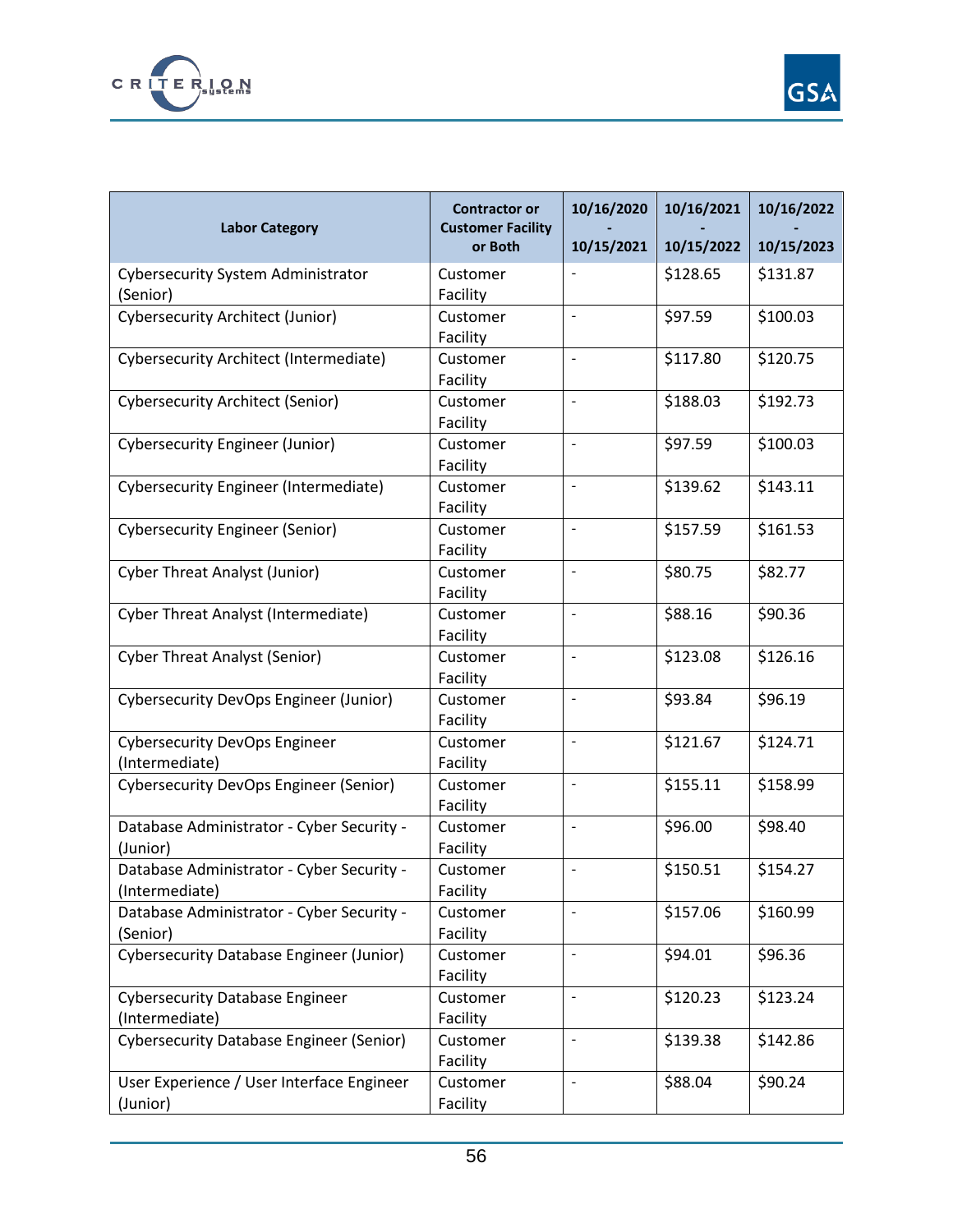



| <b>Labor Category</b>                                                 | <b>Contractor or</b><br><b>Customer Facility</b> | 10/16/2020                   | 10/16/2021 | 10/16/2022 |
|-----------------------------------------------------------------------|--------------------------------------------------|------------------------------|------------|------------|
|                                                                       | or Both                                          | 10/15/2021                   | 10/15/2022 | 10/15/2023 |
| User Experience / User Interface Engineer<br>(Intermediate)           | Customer<br>Facility                             |                              | \$108.75   | \$111.47   |
| User Experience / User Interface Engineer<br>(Senior)                 | Customer<br>Facility                             | $\blacksquare$               | \$128.44   | \$131.65   |
| Application Security SME / Lead (Junior)                              | Customer<br>Facility                             | $\overline{\phantom{a}}$     | \$97.59    | \$100.03   |
| Application Security SME / Lead<br>(Intermediate)                     | Customer<br>Facility                             | $\Box$                       | \$117.80   | \$120.75   |
| Application Security SME / Lead (Senior)                              | Customer<br>Facility                             | $\blacksquare$               | \$169.12   | \$173.35   |
| <b>Cybersecurity Software Developer (Junior)</b>                      | Customer<br>Facility                             | $\frac{1}{2}$                | \$93.84    | \$96.19    |
| <b>Cybersecurity Software Developer</b><br>(Intermediate)             | Customer<br>Facility                             | $\blacksquare$               | \$121.67   | \$124.71   |
| <b>Cybersecurity Software Developer (Senior)</b>                      | Customer<br>Facility                             | $\overline{a}$               | \$135.94   | \$139.34   |
| <b>Cybersecurity Information Assurance</b><br>Engineer (Junior)       | Customer<br>Facility                             | $\blacksquare$               | \$88.02    | \$90.22    |
| <b>Cybersecurity Information Assurance</b><br>Engineer (Intermediate) | Customer<br>Facility                             | $\overline{\phantom{a}}$     | \$111.56   | \$114.35   |
| <b>Cybersecurity Information Assurance</b><br>Engineer (Senior)       | Customer<br>Facility                             | $\Box$                       | \$137.86   | \$141.31   |
| Cybersecurity Incident Responder (Junior)                             | Customer<br>Facility                             | $\overline{\phantom{0}}$     | \$97.59    | \$100.03   |
| <b>Cybersecurity Incident Responder</b><br>(Intermediate)             | Customer<br>Facility                             | $\blacksquare$               | \$117.80   | \$120.75   |
| <b>Cybersecurity Incident Responder (Senior)</b>                      | Customer<br>Facility                             | $\overline{\phantom{a}}$     | \$139.62   | \$143.11   |
| Penetration Tester (Junior)                                           | Customer<br>Facility                             | $\blacksquare$               | \$95.21    | \$97.59    |
| Penetration Tester (Intermediate)                                     | Customer<br>Facility                             | $\qquad \qquad -$            | \$136.22   | \$139.63   |
| <b>Penetration Tester (Senior)</b>                                    | Customer<br>Facility                             | $\frac{1}{2}$                | \$153.75   | \$157.59   |
| <b>Computer Forensics Analyst (Junior)</b>                            | Customer<br>Facility                             | $\overline{\phantom{a}}$     | \$106.85   | \$109.52   |
| Computer Forensics Analyst (Intermediate)                             | Customer<br>Facility                             | $\qquad \qquad \blacksquare$ | \$121.55   | \$124.59   |
| <b>Computer Forensics Analyst (Senior)</b>                            | Customer<br>Facility                             | $\overline{\phantom{a}}$     | \$139.62   | \$143.11   |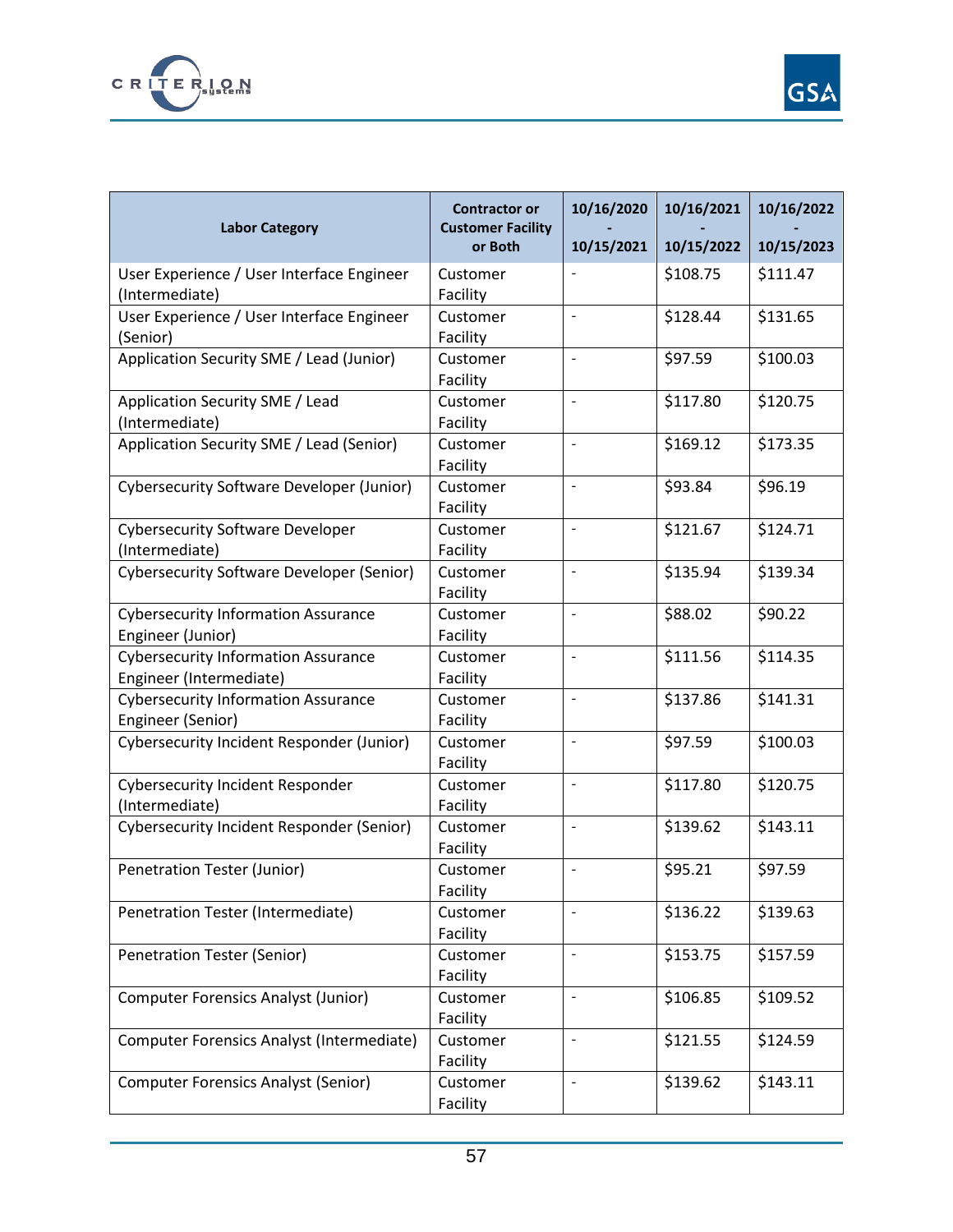



| <b>Labor Category</b>                  | <b>Contractor or</b><br><b>Customer Facility</b><br>or Both | 10/16/2020<br>10/15/2021 | 10/16/2021<br>10/15/2022 | 10/16/2022<br>10/15/2023 |
|----------------------------------------|-------------------------------------------------------------|--------------------------|--------------------------|--------------------------|
| CLOUD Software Engineer - Mid          | <b>Both</b>                                                 |                          | \$132.59                 | \$135.91                 |
| CLOUD Software Engineer - Sr           | <b>Both</b>                                                 |                          | \$165.86                 | \$170.01                 |
| <b>CLOUD System Engineering Expert</b> | <b>Both</b>                                                 |                          | \$171.25                 | \$175.53                 |
| CLOUD Software Engineer - Expert       | <b>Both</b>                                                 |                          | \$212.74                 | \$218.05                 |
| Administrative Assistant               | <b>Both</b>                                                 |                          | \$54.41                  | \$55.77                  |

#### **SCLS Matrix**

| <b>SCLS Eligible Contract Labor</b><br><b>Category/Fixed Price Service</b> | <b>SCLS Equivalent Code Title</b> | <b>WD Number</b> |
|----------------------------------------------------------------------------|-----------------------------------|------------------|
| Administrative Assistant                                                   | 01020 - Administrative Assistant  | 2015-4281        |

The Service Contract Labor Standards, formerly the Service Contract Act (SCA), apply to this contract and it includes SCLS applicable labor categories. Labor categories and fixed price services marked with a (\*\*) in this pricelist are based on the U.S. Department of Labor Wage Determination Number(s) identified in the SCLS/SCA matrix. The prices awarded are in line with the geographic scope of the contract (i.e., nationwide).